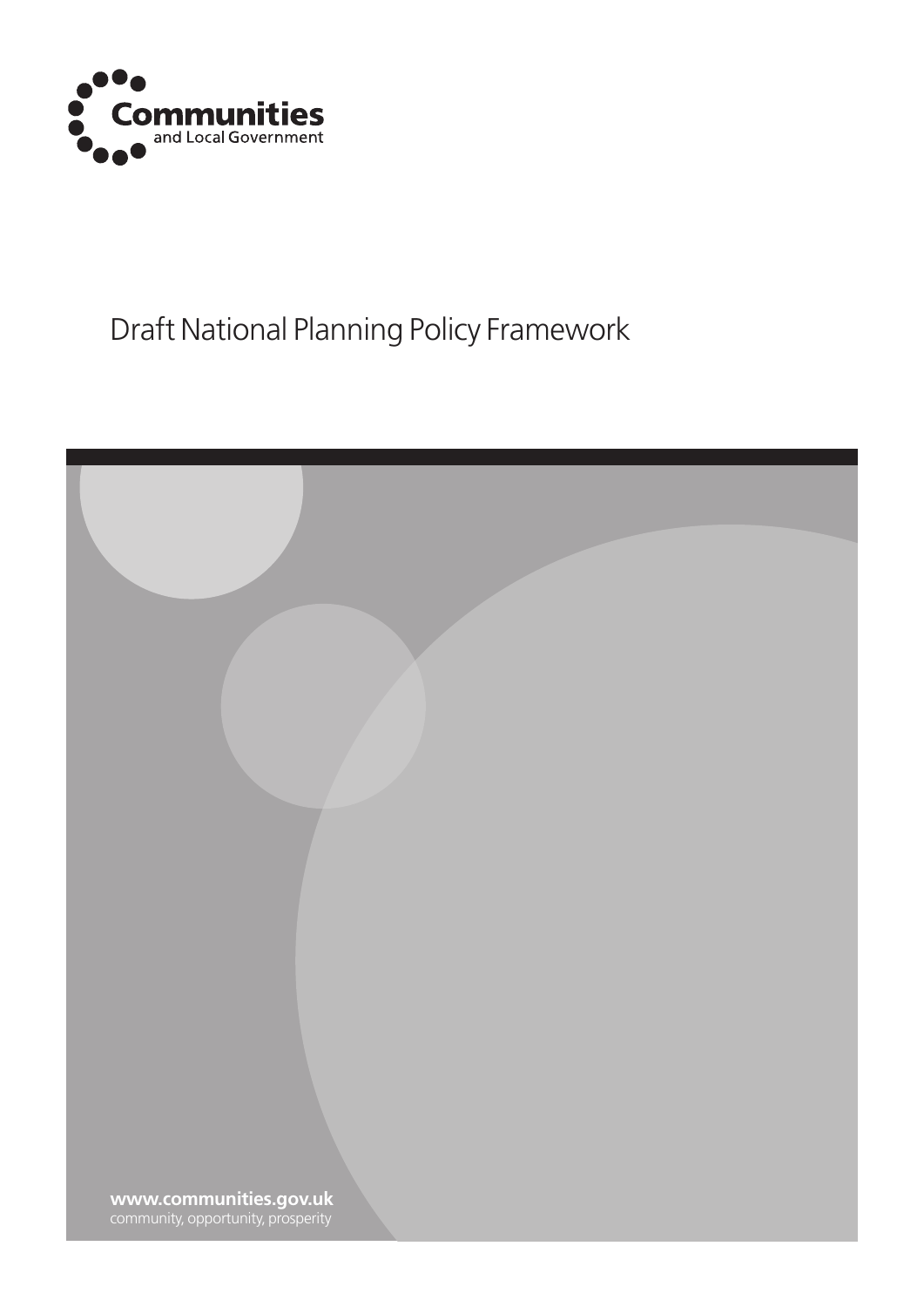

# Draft National Planning Policy Framework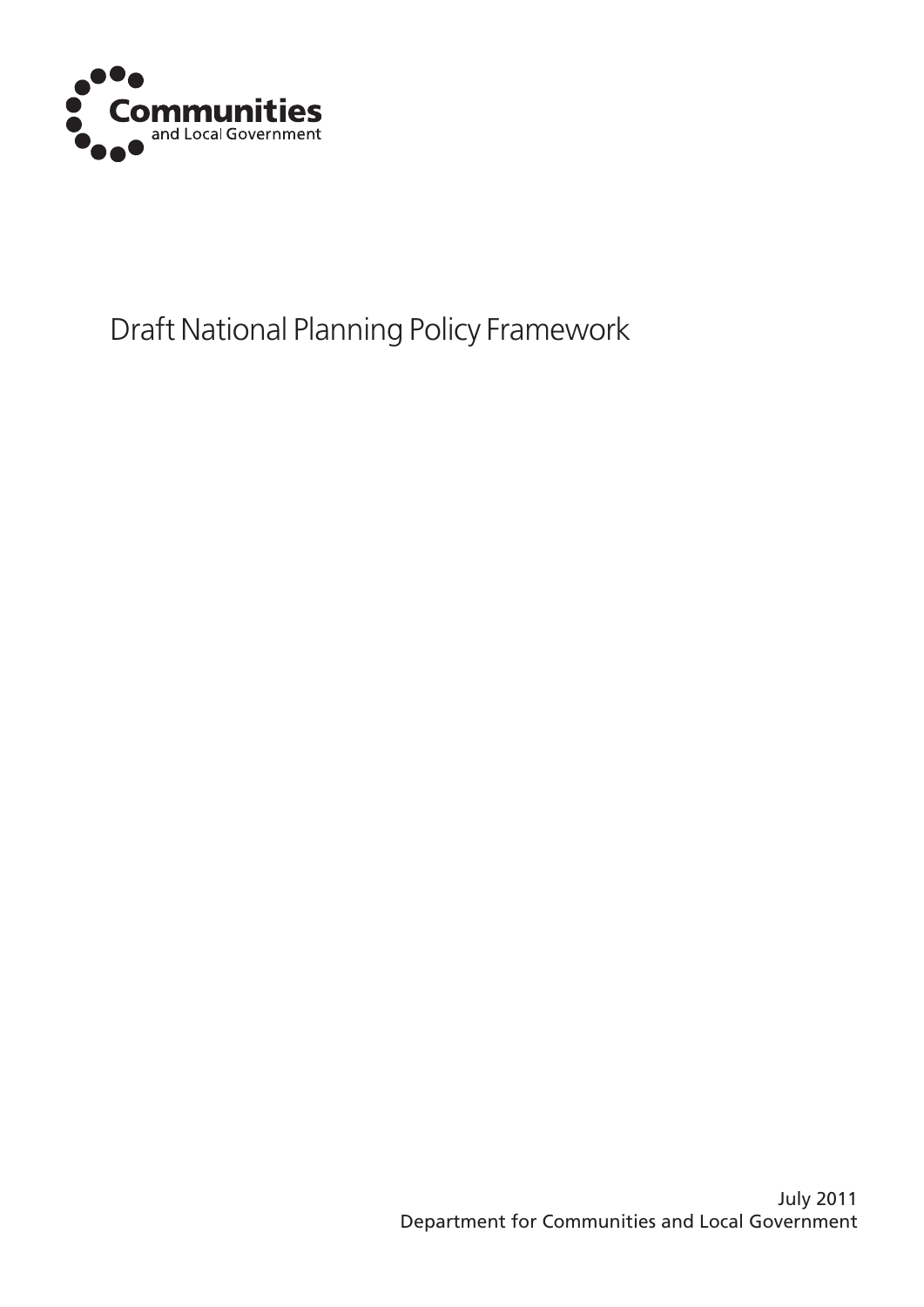© Crown copyright 2011

You may re-use this information (not including logos) free of charge in any format or medium, under the terms of the Open Government Licence. To view this licence, visit http://www.nationalarchives.gov.uk/doc/open-government-licence/ or write to the Information Policy Team, The National Archives, Kew, London TW9 4DU, or e-mail: psi@nationalarchives.gsi.gov.uk.

This document/publication is also available on our website at www.communities.gov.uk

If you require this publication in an alternative format please email: alternativeformats@communities.gsi.gov.uk

Any enquiries regarding this document/publication should be sent to us at:

Department for Communities and Local Government Eland House Bressenden Place London SW1E 5DU Telephone: 030 3444 0000

July 2011

ISBN: 978-1-4098-3048-1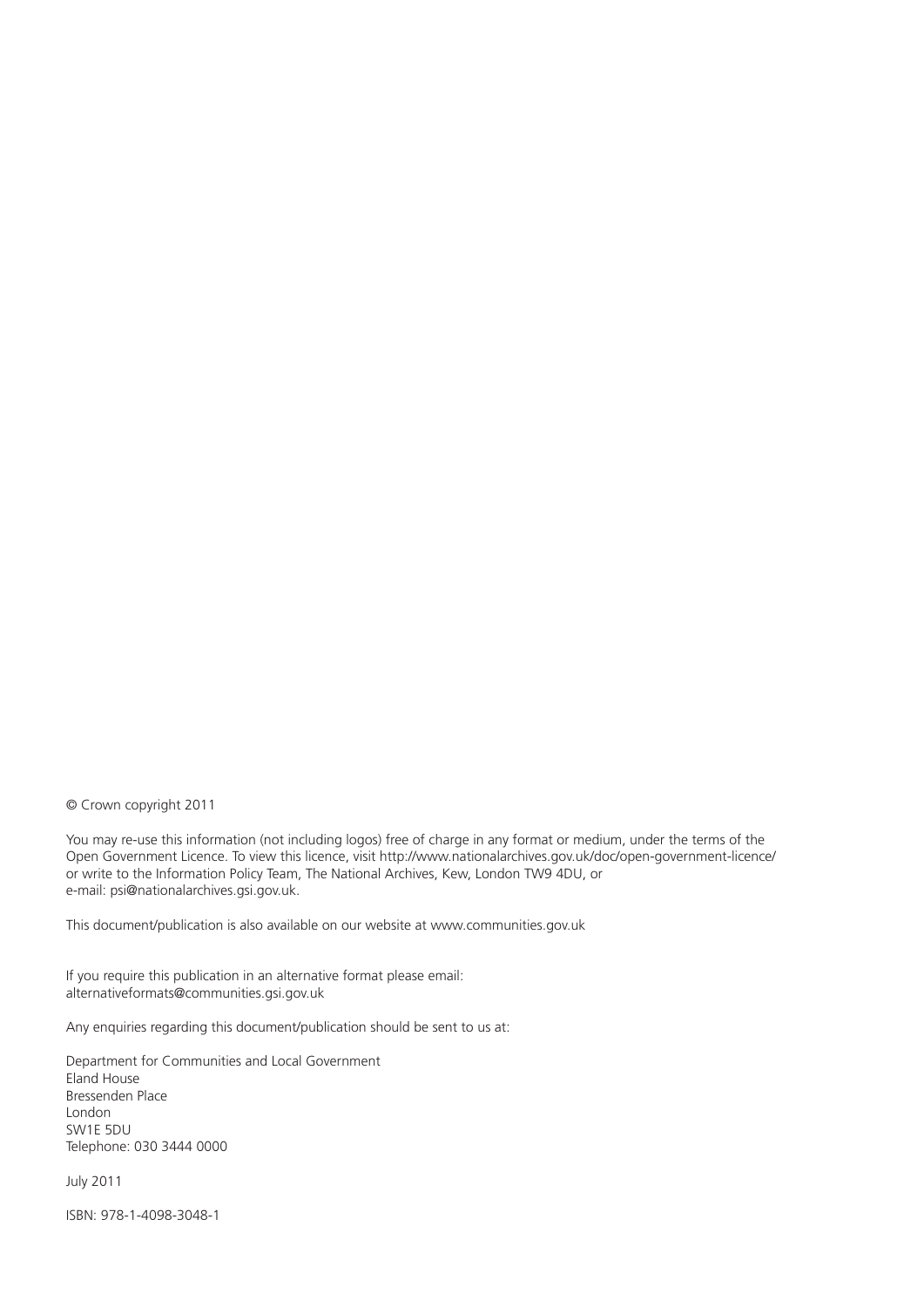## **Contents**

| <b>Ministerial foreword</b>                 | V              |
|---------------------------------------------|----------------|
| <b>Introduction</b>                         | 1              |
| Delivering sustainable development          | 3              |
| <b>Plan-making</b>                          | $\overline{7}$ |
| <b>Development management</b>               | 15             |
| <b>Planning for prosperity</b>              | 18             |
| Business and economic development           | 18             |
| Transport                                   | 21             |
| Communications infrastructure               | 24             |
| Minerals                                    | 26             |
| <b>Planning for people</b>                  | 30             |
| Housing                                     | 30             |
| Design                                      | 33             |
| Sustainable communities                     | 35             |
| Green Belt                                  | 38             |
| <b>Planning for places</b>                  | 42             |
| Climate change, flooding and coastal change | 42             |
| Natural environment                         | 46             |
| Historic environment                        | 50             |
| Glossary                                    | 53             |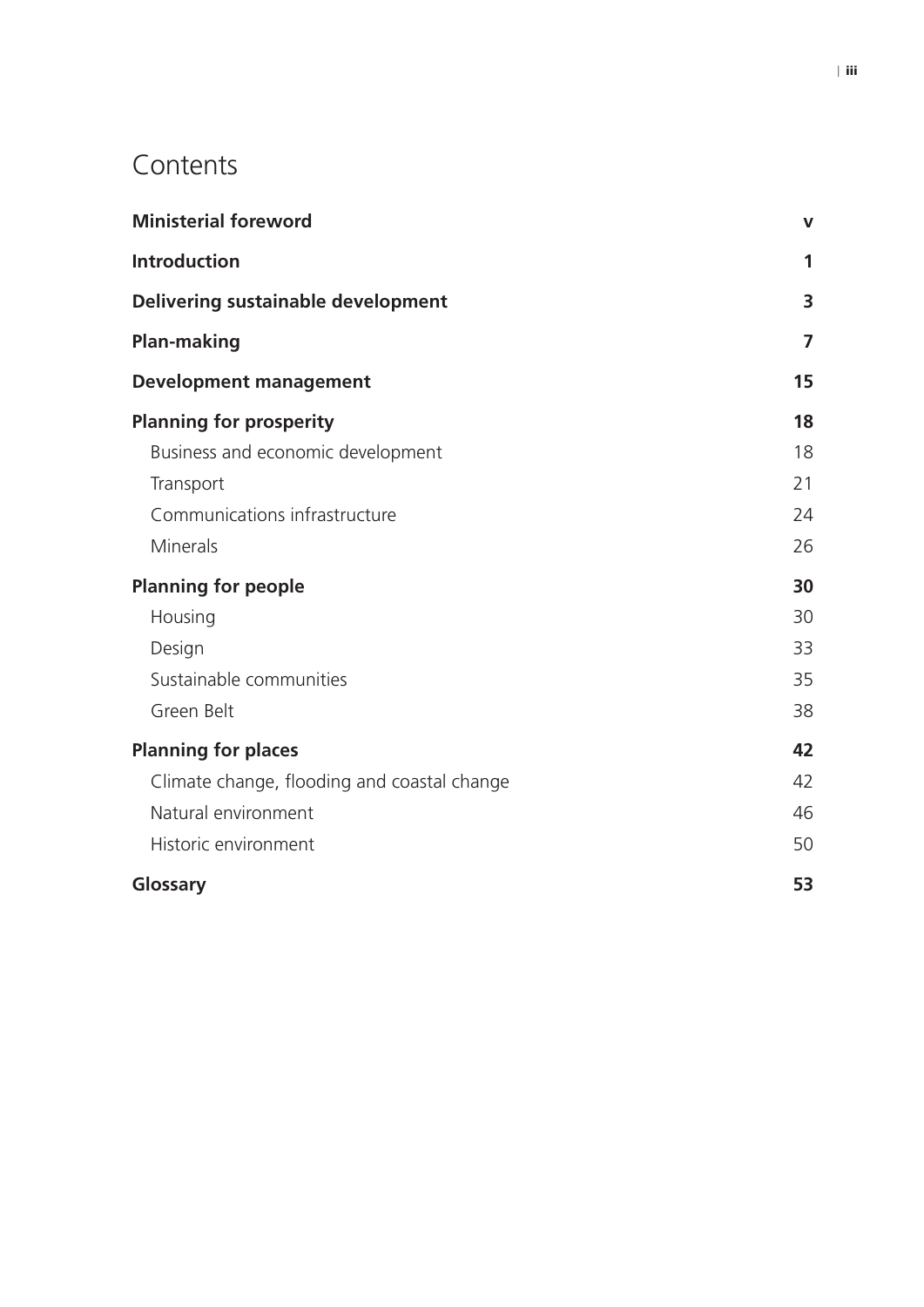# <span id="page-4-0"></span>**Ministerial foreword**



The purpose of planning is to help achieve sustainable development.

*Sustainable* means ensuring that better lives for ourselves don't mean worse lives for future generations.

*Development* means growth. We must accommodate the new ways by which we will earn our living in a competitive world. We must house a rising population, which is living longer and wants to make new choices. We must respond to the changes that new technologies offer us. Our lives, and the places in which we live

them, can be better, but they will certainly be worse if things stagnate.

Sustainable development is about change for the better, and not only in our built environment.

Our natural environment is essential to our wellbeing, and it can be better looked after than it has been. Habitats that have been degraded can be restored. Species that have been isolated can be reconnected. Green belt land that has been depleted of diversity can be refilled by nature – and opened to people to experience it, to the benefit of body and soul.

Our historic environment – buildings, landscapes, towns and villages – can better be cherished if their spirit of place thrives, rather than withers.

Our standards of design can be so much higher. We are a nation renowned worldwide for creative excellence, yet, at home, confidence in development itself has been eroded by the too frequent experience of mediocrity.

So sustainable development is about positive growth – making economic, environmental and social progress for this and future generations.

The planning system is about helping to make this happen.

Development that is sustainable should go ahead, without delay - a presumption in favour of sustainable development that is the basis for every plan, and every decision. This framework sets out clearly what could make a proposed plan or development unsustainable.

In order to fulfil its purpose of helping achieve sustainable development, planning must not simply be about scrutiny. Planning must be a creative exercise in finding ways to enhance and improve the places in which we live our lives.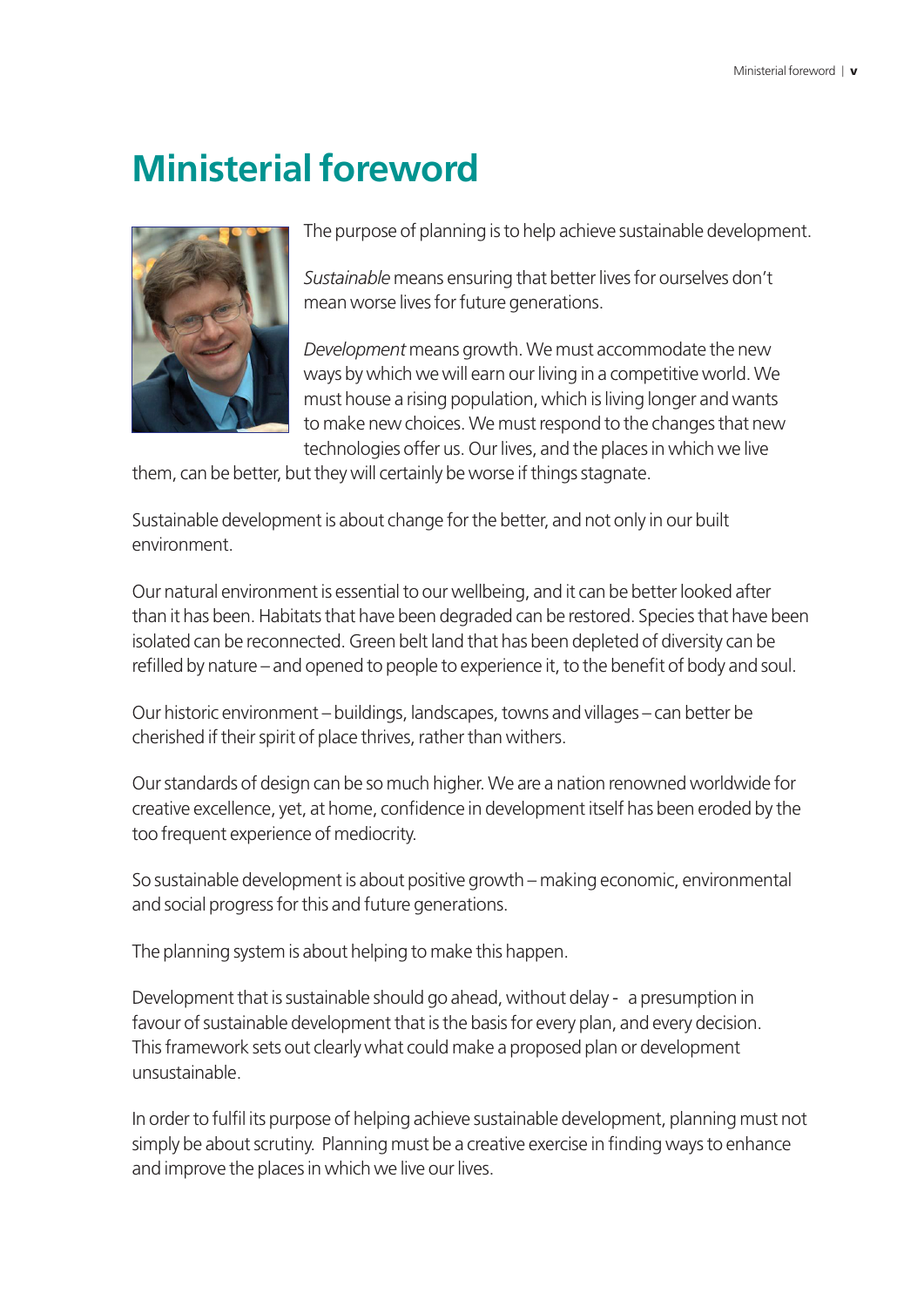This should be a collective enterprise. Yet, in recent years, planning has tended to exclude, rather than to include, people and communities. In part, this has been a result of targets being imposed, and decisions taken, by bodies remote from them. Dismantling the unaccountable regional apparatus and introducing neighbourhood planning addresses this.

In part, people have been put off from getting involved because planning policy itself has become so elaborate and forbidding – the preserve of specialists, rather than people in communities.

This National Planning Policy Framework changes that. By replacing over a thousand pages of national policy with around fifty, written simply and clearly, we are allowing people and communities back into planning.

 $C_{\text{in}}$  (luk

Rt Hon Greg Clark MP Minister for Planning July 2011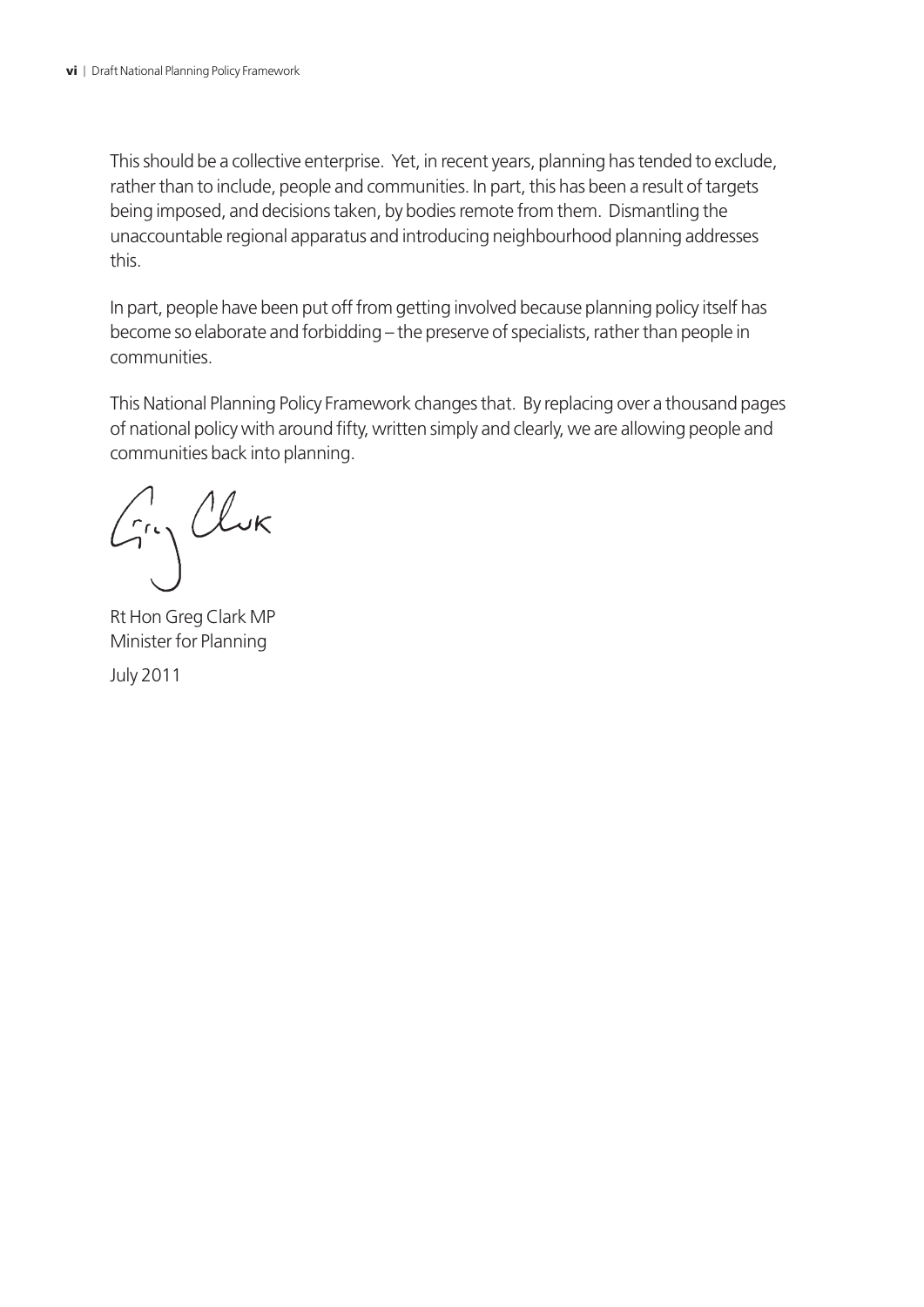# <span id="page-6-0"></span>**Introduction**

- 1. Planning shapes the places where people live and work. Planning plays a vital role in building our economy and supporting strong, vibrant and healthy communities.
- 2. The Government expects the planning system to deliver the homes, business and industrial units, infrastructure and thriving local places that the country needs, while protecting and enhancing the natural and historic environment. Planning has a key role in securing a sustainable future.
- 3. To deliver this, planning must be transparent, effective and efficient and it must ensure the public interest is protected. This should be achieved through a system based on:
	- national policies which set out the Government's requirements for the planning system and how these are expected to be addressed
	- local and neighbourhood plans, which empower local people to shape their surroundings; and
	- development management, which allows planning applications to be considered on their merits, within this national and local policy framework.
- 4. The National Planning Policy Framework sets out the Government's economic, environmental and social planning policies for England. Taken together, these policies articulate the Government's vision of sustainable development, which should be interpreted and applied locally to meet local aspirations.
- 5. The National Planning Policy Framework sets out the Government's requirements for the planning system only to the extent that it is relevant, proportionate and necessary to do so. It provides a framework within which local people and their accountable councils can produce their own distinctive local and neighbourhood plans, which reflect the needs and priorities of their communities.
- 6. Nationally significant infrastructure projects are determined by the decision-making framework set out in national policy statements, which are part of the overall framework of planning policy.
- 7. This Framework does not contain specific waste policies, since national waste planning policy will be published alongside the National Waste Management Plan for England<sup>1</sup>. However, local authorities preparing waste plans should have regard to policies in this Framework.

**<sup>1</sup>** The Waste Planning Policy Statement will remain in place until the National Waste Management Plan is published.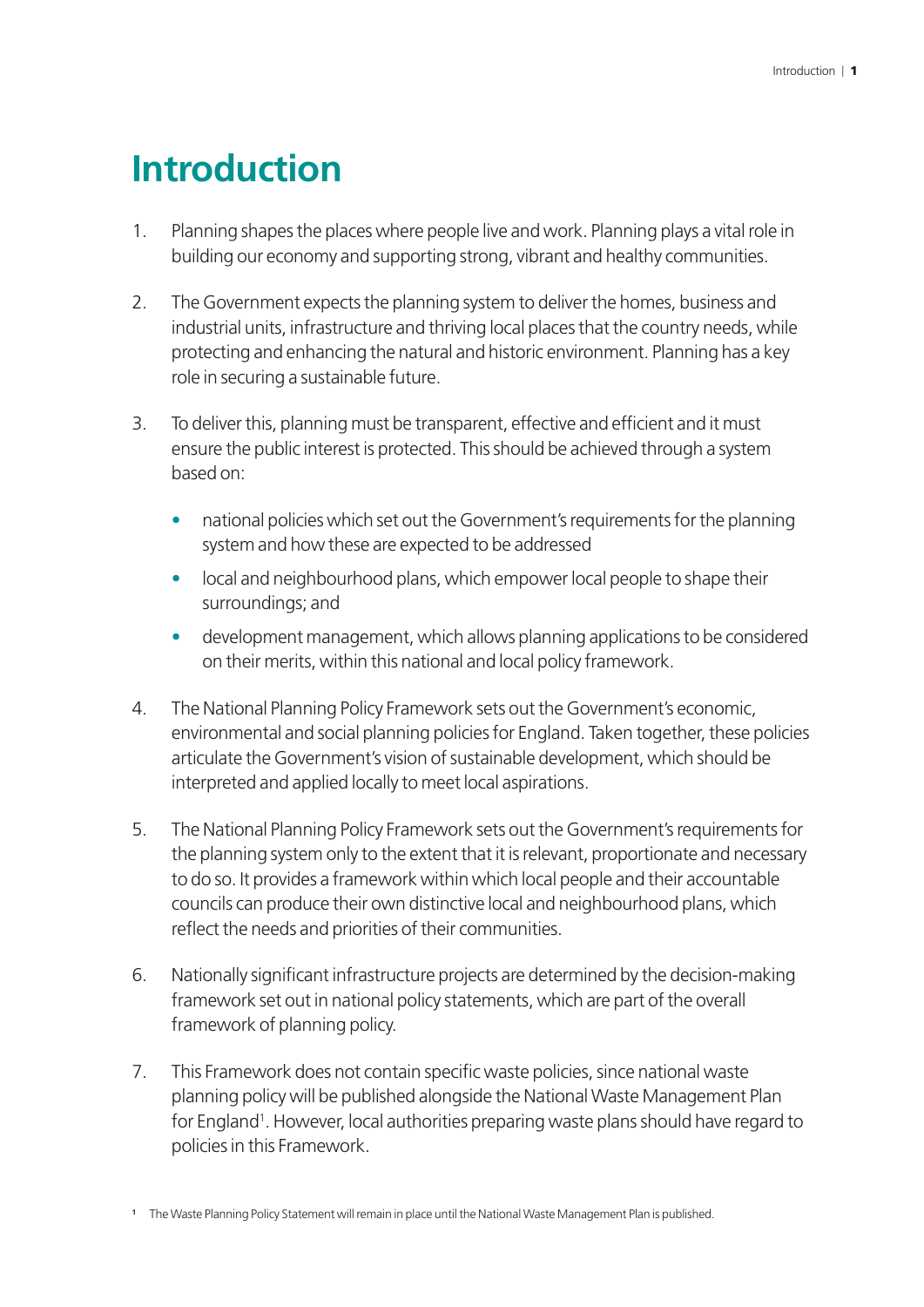8. The policies set out in this Framework apply to the preparation of local and neighbourhood plans, and to development management decisions. Planning policies and decisions should be compatible with and where appropriate further the achievement of relevant EU obligations and statutory requirements set out in domestic legislation. The Framework should be read and interpreted as a whole.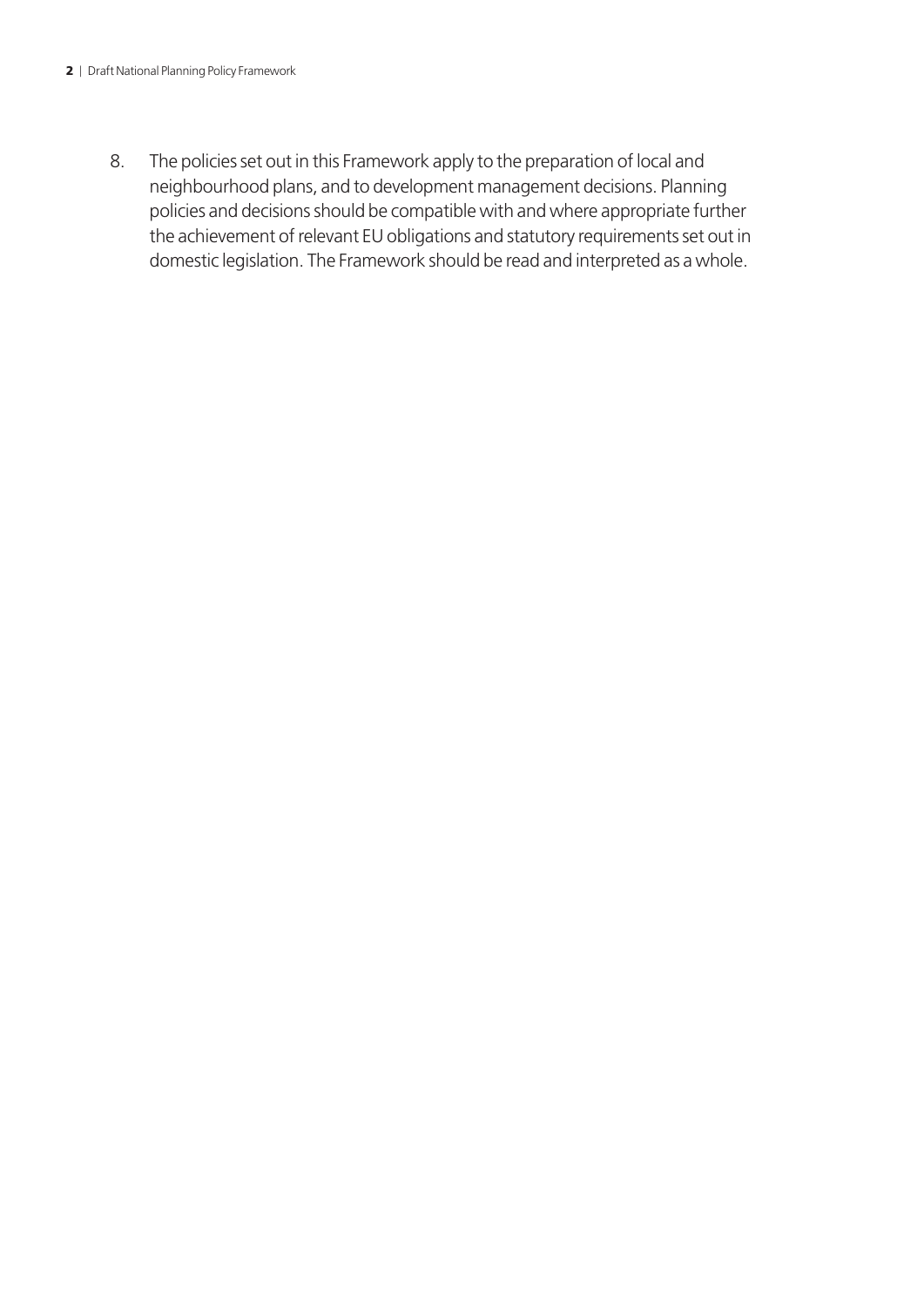# <span id="page-8-0"></span>**Delivering sustainable development**

- 9. The purpose of the planning system is to contribute to the achievement of sustainable development. Sustainable development means development that meets the needs of the present without compromising the ability of future generations to meet their own needs<sup>2</sup>. It is central to the economic, environmental and social success of the country and is the core principle underpinning planning. Simply stated, the principle recognises the importance of ensuring that all people should be able to satisfy their basic needs and enjoy a better quality of life, both now and in the future.
- 10. For the planning system delivering sustainable development means:
	- **planning for prosperity (an economic role)** use the planning system to build a strong, responsive and competitive economy, by ensuring that sufficient land of the right type, and in the right places, is available to allow growth and innovation; and by identifying and coordinating development requirements, including the provision of infrastructure
	- • **planning for people (a social role)** use the planning system to promote strong, vibrant and healthy communities, by providing an increased supply of housing to meet the needs of present and future generations; and by creating a good quality built environment, with accessible local services that reflect the community's needs and supports its health and well-being; and
	- • **planning for places (an environmental role)** use the planning system to protect and enhance our natural, built and historic environment, to use natural resources prudently and to mitigate and adapt to climate change, including moving to a low-carbon economy.
- 11. These three components should be pursued in an integrated way, looking for solutions which deliver multiple goals. There is no necessary contradiction between increased levels of development and protecting and enhancing the environment, as long as development is planned and undertaken responsibly. The planning system must play an active role in guiding development to sustainable solutions.
- 12. When taken as a whole, the policies in this Framework set out the Government's view of what constitutes sustainable development in practice and how the planning system is expected to deliver it.

#### **The presumption in favour of sustainable development**

13. The Government is committed to ensuring that the planning system does everything it can to support sustainable economic growth. A positive planning system is essential because, without growth, a sustainable future cannot be achieved. Planning must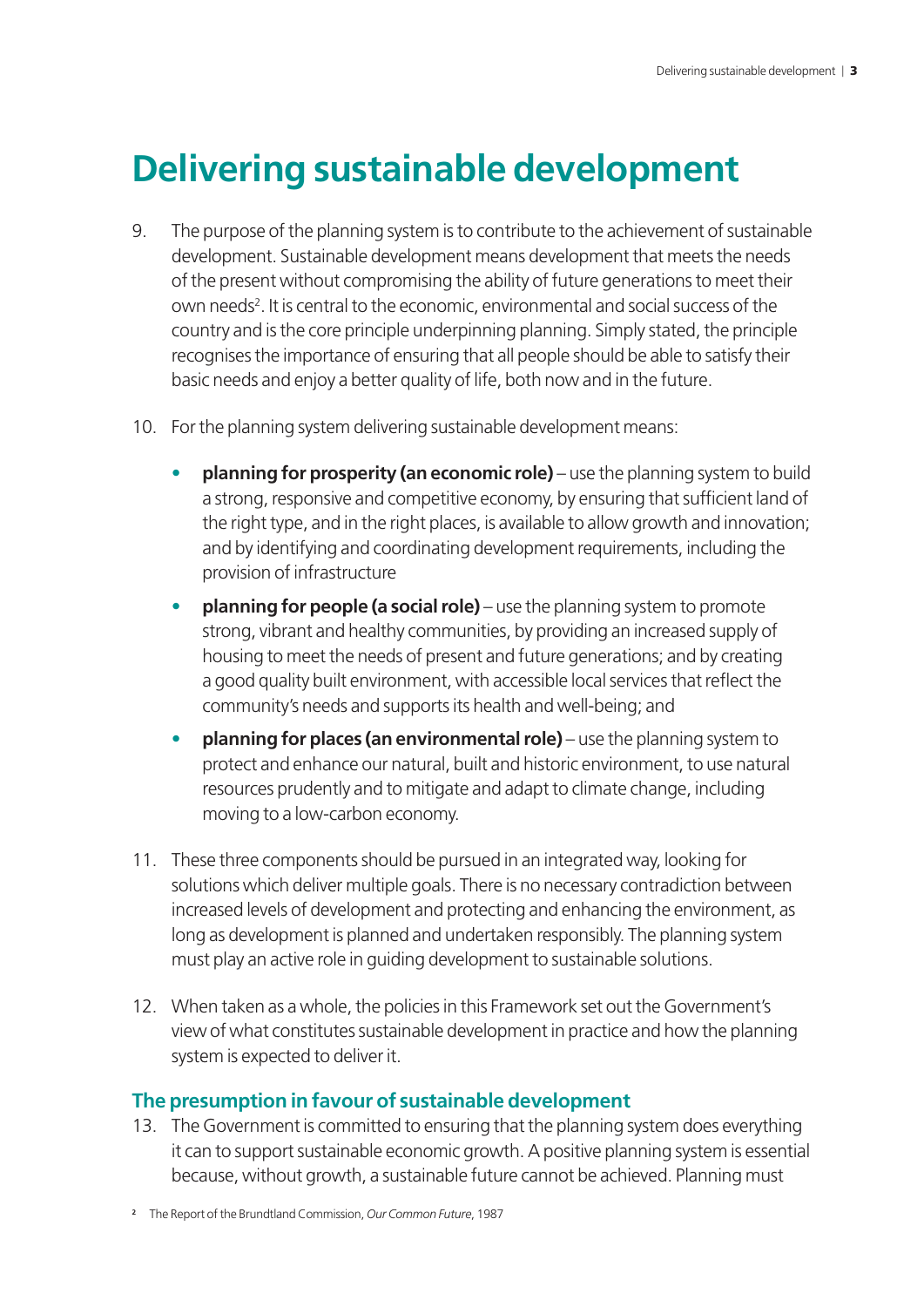operate to encourage growth and not act as an impediment. Therefore, significant weight should be placed on the need to support economic growth through the planning system.

- 14. At the heart of the planning system is a presumption in favour of sustainable development, which should be seen as a golden thread running through both plan making and decision taking. Local planning authorities should plan positively for new development, and approve all individual proposals wherever possible. Local planning authorities should:
	- prepare Local Plans on the basis that objectively assessed development needs should be met, and with sufficient flexibility to respond to rapid shifts in demand or other economic changes
	- approve development proposals that accord with statutory plans without delay; and
	- grant permission where the plan is absent, silent, indeterminate or where relevant policies are out of date.

All of these policies should apply unless the adverse impacts of allowing development would significantly and demonstrably outweigh the benefits, when assessed against the policies in this Framework taken as a whole.

- 15. All plans should be based upon and contain the presumption in favour of sustainable development as their starting point, with clear policies that will guide how the presumption will be applied locally.
- 16. Development likely to have a significant effect on sites protected under the Birds and Habitats Directives would not be sustainable under the terms of the presumption in favour of sustainable development.
- 17. The application of the presumption will have implications for how communities engage in neighbourhood planning. Critically, it will mean that neighbourhoods should:
	- develop plans that support the strategic development needs set out in Local Plans, including policies for housing and economic development
	- plan positively to support local development, with the power to promote more development than is set out in the Local Plan; and
	- identify opportunities to use neighbourhood development orders to grant planning permission for developments that are consistent with an adopted neighbourhood plan.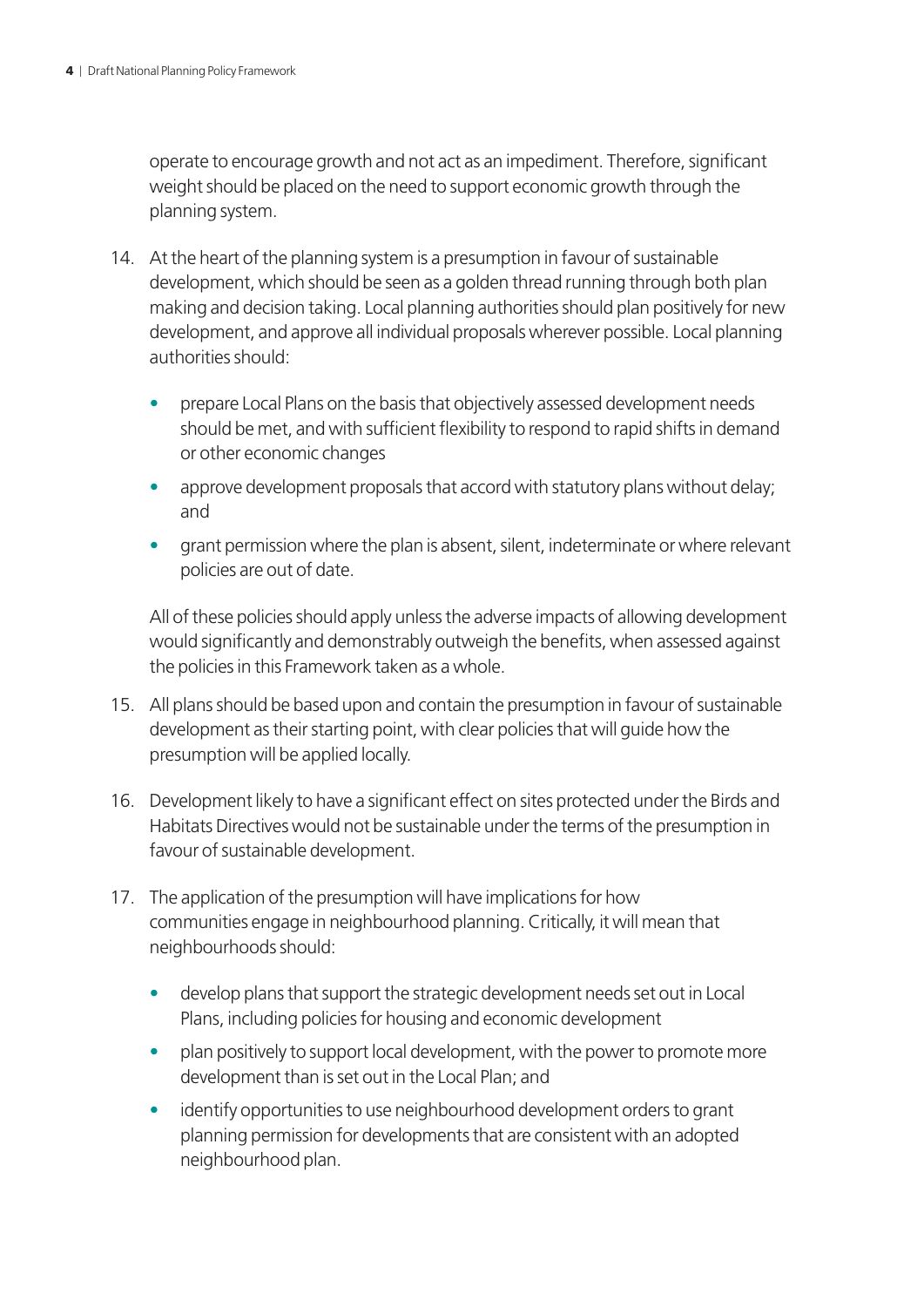18. Those responsible for bringing forward development are expected to play their part by recognising and responding to the needs of communities. Development should be of good design and appropriately located. National incentives and relevant local charges will help ensure local communities benefit directly from the increase in development that this Framework seeks to achieve. The revenue generated from development will help sustain local services, fund infrastructure and deliver environmental enhancement.

#### **Core planning principles**

- 19. A set of core land-use planning principles should underpin both plan-making and development management and should be taken into account by all those engaged in the planning system, from local authorities and developers through to communities. These principles are:
	- planning should be genuinely plan-led, with succinct Local Plans setting out a positive long-term vision for an area. These plans should be kept up to date and should provide a practical framework within which decisions on planning applications can be made with a high degree of certainty and efficiency
	- planning should proactively drive and support the development that this country needs. Every effort should be made to identify and meet the housing, business, and other development needs of an area, and respond positively to wider opportunities for growth. Decision-takers at every level should assume that the default answer to development proposals is "yes", except where this would compromise the key sustainable development principles set out in this Framework
	- planning policies and decisions should take into account local circumstances and market signals such as land prices, commercial rents and housing affordability. Plans should set out a clear strategy for allocating sufficient land which is suitable for development in their area, taking account of the needs of the residential and business community
	- in considering the future use of land, planning policies and decisions should take account of its environmental quality or potential quality regardless of its previous or existing use
	- planning policies and decisions should seek to protect and enhance environmental and heritage assets in a manner appropriate to their significance, and reduce pollution. Where practical and consistent with other objectives, allocations of land for development should prefer land of lesser environmental value
	- planning policies and decisions should make effective use of land, promote mixed use developments that create more vibrant places, and encourage multiple benefits from the use of land in urban and rural areas, recognising that some open land can perform many functions (such as for wildlife, recreation, flood risk mitigation, carbon storage, or food production)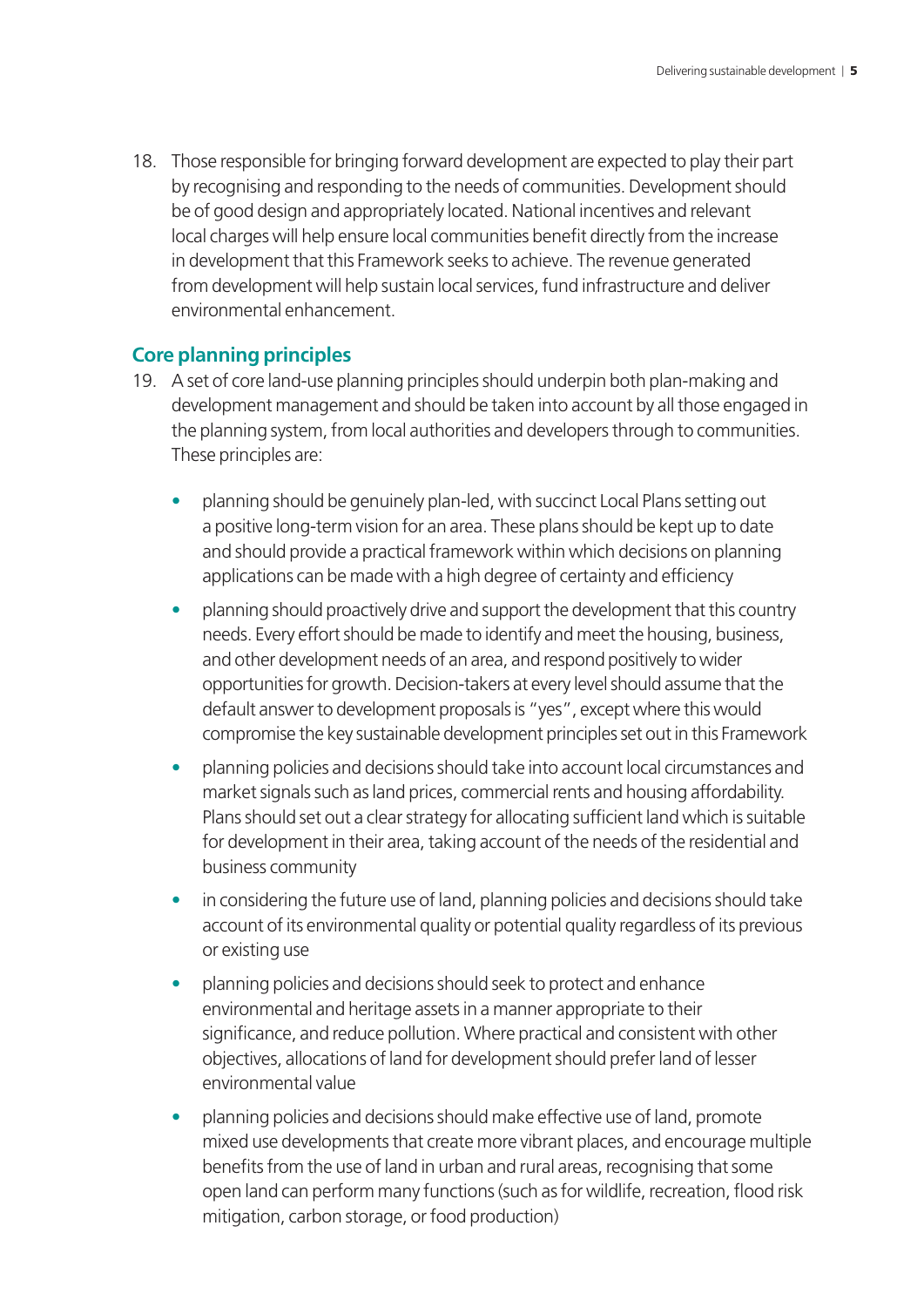- planning policies and decisions should enable the reuse of existing resources, such as through the conversion of existing buildings, and encourage, rather than restrict, the use of renewable resources (for example, by the development of renewable energy)
- planning policies and decisions should actively manage patterns of growth to make the fullest use of public transport, walking and cycling, and focus significant development in locations which are or can be made sustainable
- planning policies and decisions should take account of and support local strategies to improve health and wellbeing for all; and
- planning policies and decisions should always seek to secure a good standard of amenity for existing and future occupants of land and buildings.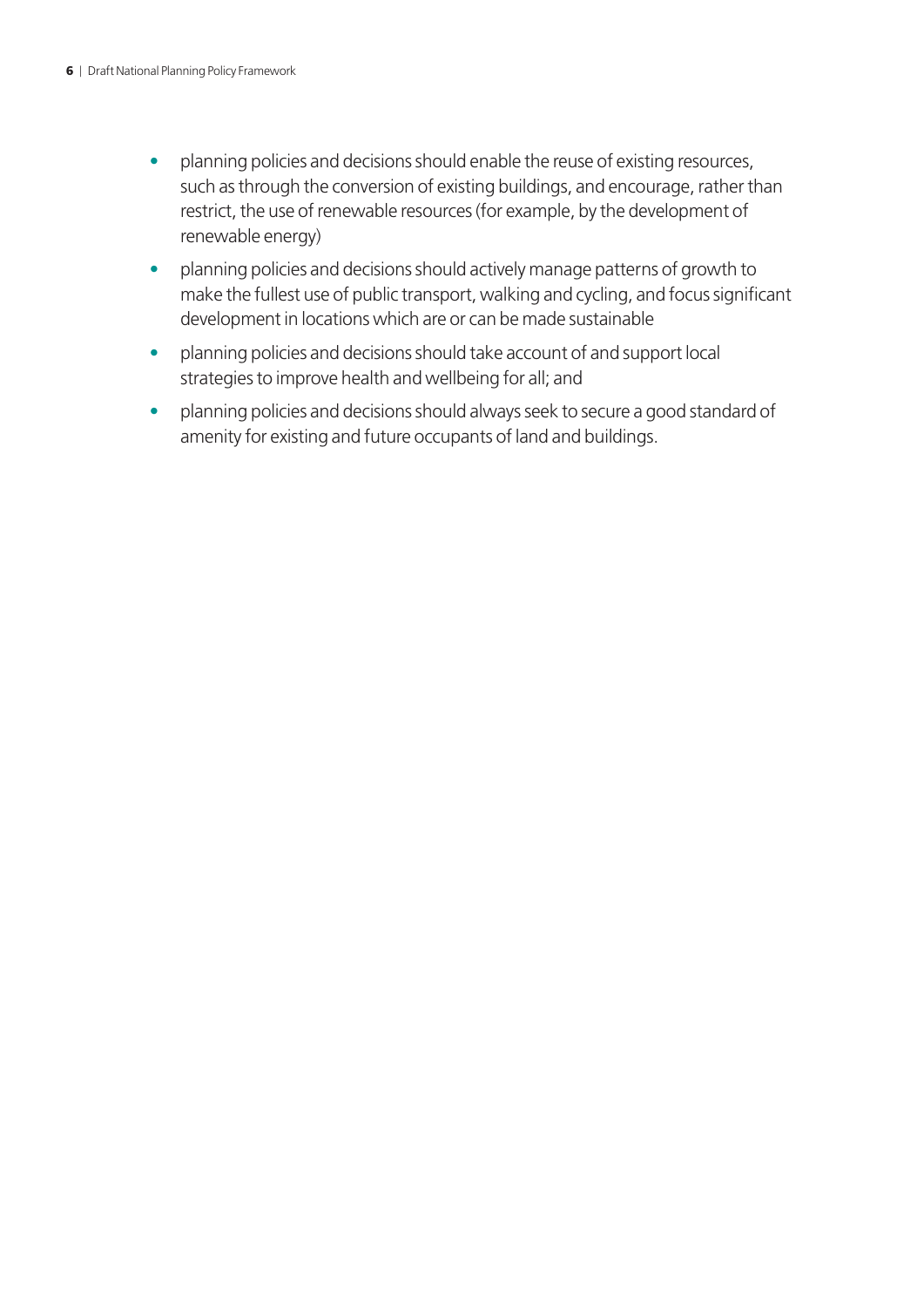# <span id="page-12-0"></span>**Plan-making**

#### **Local plans**

- 20. Development plans must aim to achieve the objective of sustainable development. To this end, they should be consistent with the objectives, principles and policies set out in this Framework, including the presumption in favour of sustainable development. This means that plans should be prepared on the basis that objectively assessed development needs should be met, unless the adverse impacts of doing so would significantly and demonstrably outweigh the benefits, when assessed against the policies in this Framework taken as a whole.
- 21. Each local planning authority should produce a Local Plan for its area. This can be reviewed in whole or in part to respond flexibly to changing circumstances. Any additional development plan documents should only be used where clearly justified. Supplementary planning documents should only be necessary where their production can help to bring forward sustainable development at an accelerated rate, and must not be used to add to the financial burdens on development.
- 22. Local Plans should be aspirational but realistic. They should address the spatial implications of economic, social and environmental change. Local Plans should set out the opportunities for development and clear guidance on what will or will not be permitted and where. Only policies that provide a clear indication of how a decision maker should react to a development proposal should be included in the plan.
- 23. Local planning authorities should set out the **strategic priorities** for the area in the Local Plan. This should include strategic policies to deliver:
	- housing and economic development requirements
	- the provision of retail, leisure and other commercial development
	- the provision of infrastructure for transport, minerals, waste, energy, telecoms, water supply and water quality
	- the provision of health, security, community infrastructure and other local facilities; and
	- climate change mitigation and adaptation, protection and enhancement of the natural and historic environment, including landscape, and where relevant coastal management.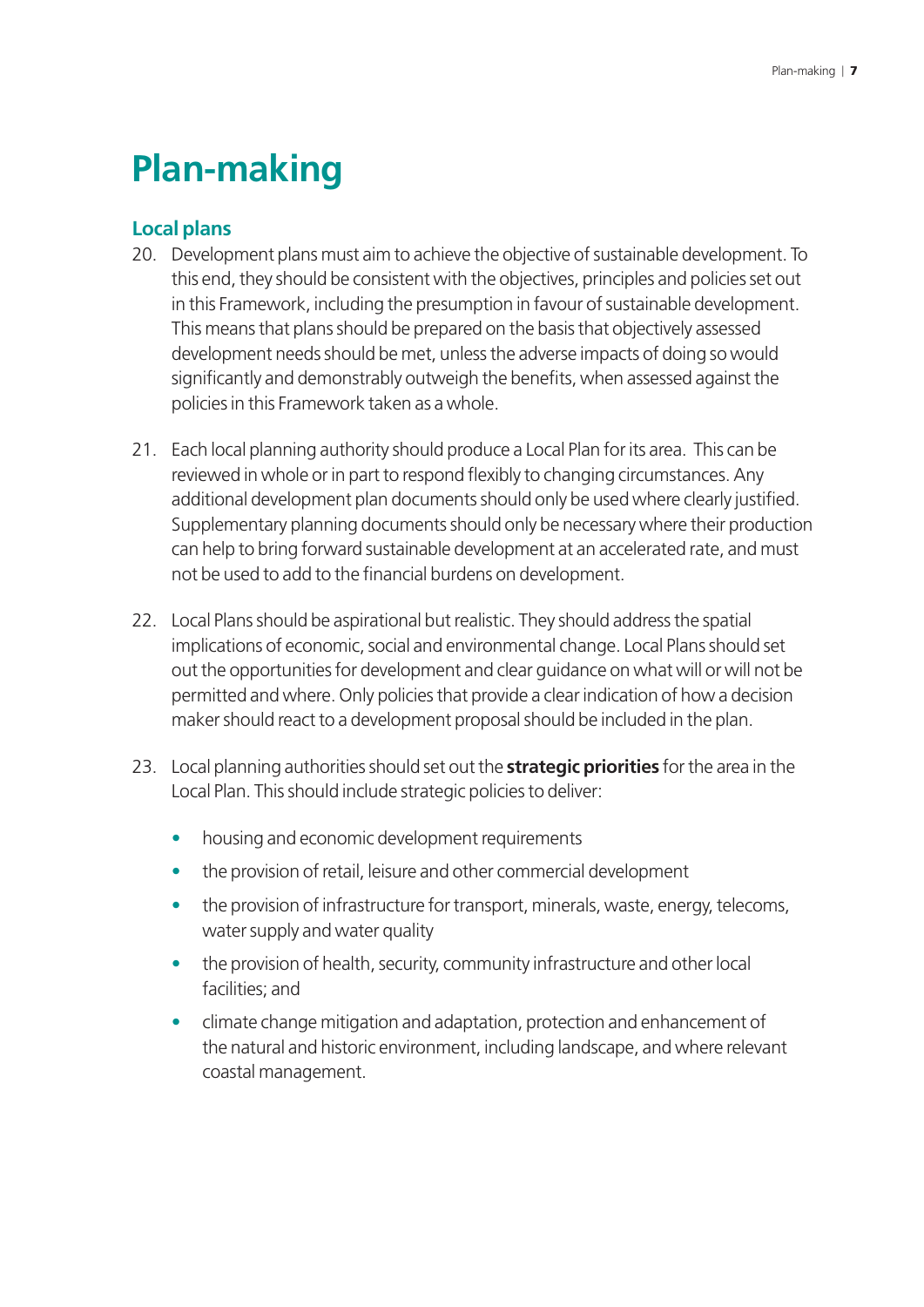- 24. Crucially, Local Plans should:
	- plan positively for the development and infrastructure required in the area to meet the objectives, principles and policies of this Framework
	- be drawn up over an appropriate time scale, preferably a 15 year time horizon, take account of longer term requirements, and be kept up to date
	- indicate broad locations for strategic development on a key diagram and land-use designations on a proposals map
	- allocate sites to promote development and flexible use of land, providing detail on form, scale, access and quantum of development where appropriate
	- identify areas where it may be necessary to limit freedom to change the uses of buildings, and support such restrictions with a clear explanation
	- identify land which it is genuinely important to protect from development, for instance because of its environmental or historic value; and
	- contain a clear strategy for the environmental enhancement of the area.
- 25. Local Plans are the key to delivering development that reflects the vision and aspiration of local communities. To do this, early and meaningful engagement and collaboration with neighbourhoods, local organisations and businesses is essential. A wide section of the community should be proactively engaged, so that Local Plans, as far as possible, reflect a collective vision and a set of agreed priorities for the development of the area, including adopted neighbourhood plans.
- 26. Up-to-date Local Plans, i.e. Local Plans which are consistent with this Framework, should be in place as soon as practical. In the absence of an up-to-date and consistent plan, planning applications should be determined in accord with this Framework, including its presumption in favour of sustainable development. It will be open to local planning authorities to seek a certificate of conformity with the Framework.

#### **Using a proportionate evidence base**

27. Each local planning authority should ensure that the Local Plan is based on adequate, up-to-date and relevant evidence about the economic, social and environmental characteristics and prospects of the area. Local planning authorities should ensure that their assessment of and strategies for housing, employment and other uses are integrated, and that they take full account of relevant market and economic signals such as land prices to inform judgements about levels of demand.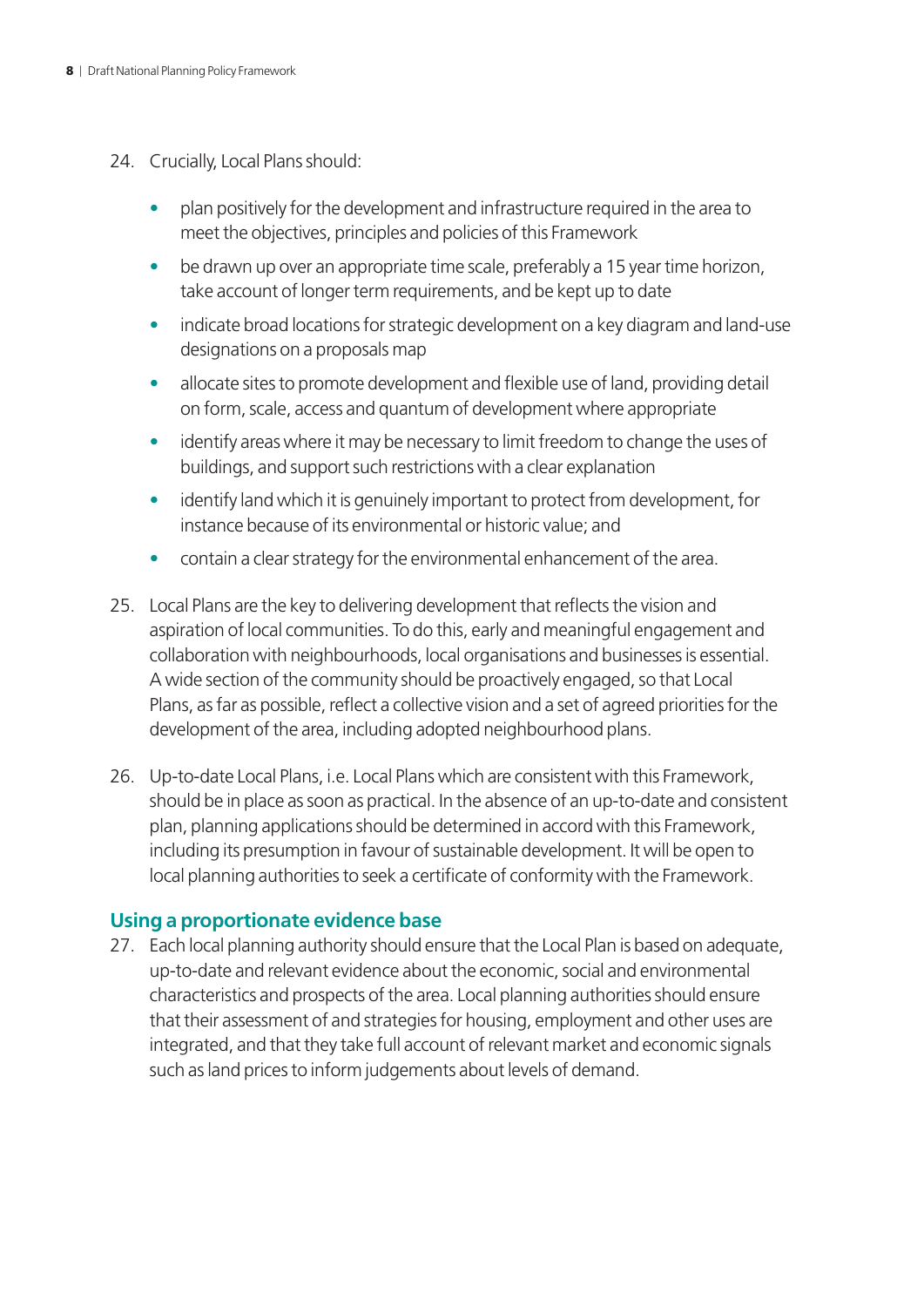#### *Housing requirements*

- 28. Local planning authorities should have a clear understanding of housing requirements in their area. They should:
	- prepare a Strategic Housing Market Assessment to assess their full housing requirements, working with neighbouring authorities where housing market areas cross administrative boundaries. The Strategic Housing Market Assessment should identify the scale and mix of housing and the range of tenures that the local population is likely to require over the plan period which:
		- meets household and population projections, taking account of migration and demographic change
		- addresses the need for all types of housing, including affordable housing and the needs of different groups in the community (such as families with children, older people, disabled people, service families and people wishing to build their own homes); and
		- caters for housing demand and the scale of housing supply necessary to meet this demand
	- prepare a Strategic Housing Land Availability Assessment to establish realistic assumptions about the availability, suitability and the likely economic viability of land to meet the identified requirement for housing over the plan period.

#### *Business requirements*

- 29. Local planning authorities should have a clear understanding of business needs within the economic markets operating in and across their area. To achieve this, they should:
	- work together with county and neighbouring authorities and with local enterprise partnerships to prepare and maintain a robust evidence base to understand both existing business needs and likely changes in the market; and
	- work closely with the business community to understand their changing needs and identify and address barriers to investment, including a lack of housing, infrastructure or viability.
- 30. Local planning authorities should use this evidence-base to assess:
	- the requirements for land or floorspace for economic development, including both the quantitative (how much) and qualitative (what type) requirements for all foreseeable types of economic activity over the plan period, including for retail and leisure development
	- the existing and future supply of land available for economic development and its sufficiency and suitability to meet the identified requirements. Reviews of land available for economic development should be undertaken at the same time as,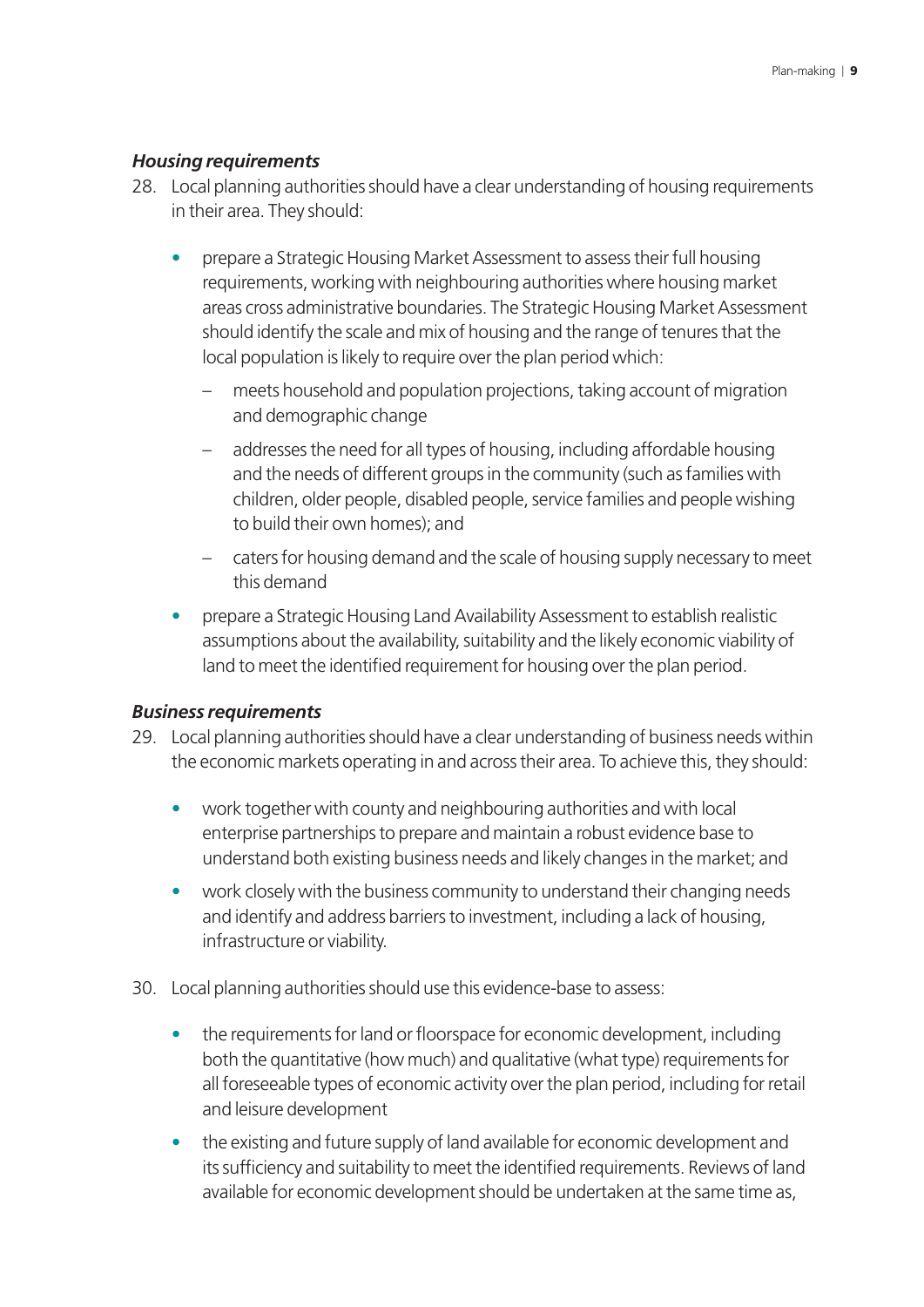or combined with, strategic housing land availability assessments and should include a reappraisal of the suitability of previously allocated land

- the role and function of town centres and the relationship between them, including any trends in the performance of centres
- the capacity of existing centres to accommodate new town centre development
- locations of deprivation which may benefit from planned remedial action; and
- the needs of the food production industry and any barriers to investment that planning can resolve.

#### *Infrastructure requirements*

31. Local planning authorities should work with other authorities and providers to:

- assess the quality and capacity of transport, water, energy, telecommunications, utilities, health and social care, waste and flood defence infrastructure and its ability to meet forecast demands; and
- take account of the need for nationally significant infrastructure within their areas.

#### *Minerals requirements*

32. Local planning authorities should use the best available information to develop and maintain an understanding of the extent and location of mineral reserves in their areas and assess the projected demand for their use.

#### *Defence and National Security*

33. Local planning authorities should work with the Ministry of Defence's Strategic Planning Team to ensure that they have and take into account the most up-to-date information about defence and security needs in their area.

#### *Environmental assessment*

- 34. Planning policies and decisions should be based on up-to-date information about the natural environment and other characteristics of the area. A sustainability appraisal should be an integrated part of the plan preparation process, and should consider all the likely significant effects on the environment, economic and social factors.
- 35. Local Plans may require a variety of other environmental assessments, including under the Habitats Regulations where there is a likely significant effect on a European wildlife site (which may not necessarily be within the same local authority area) and Strategic Flood Risk Assessment. Wherever possible, assessments should share the same evidence base and be conducted over similar timescales, but local authorities should take care to ensure that the purposes and statutory requirements of different assessment processes are respected.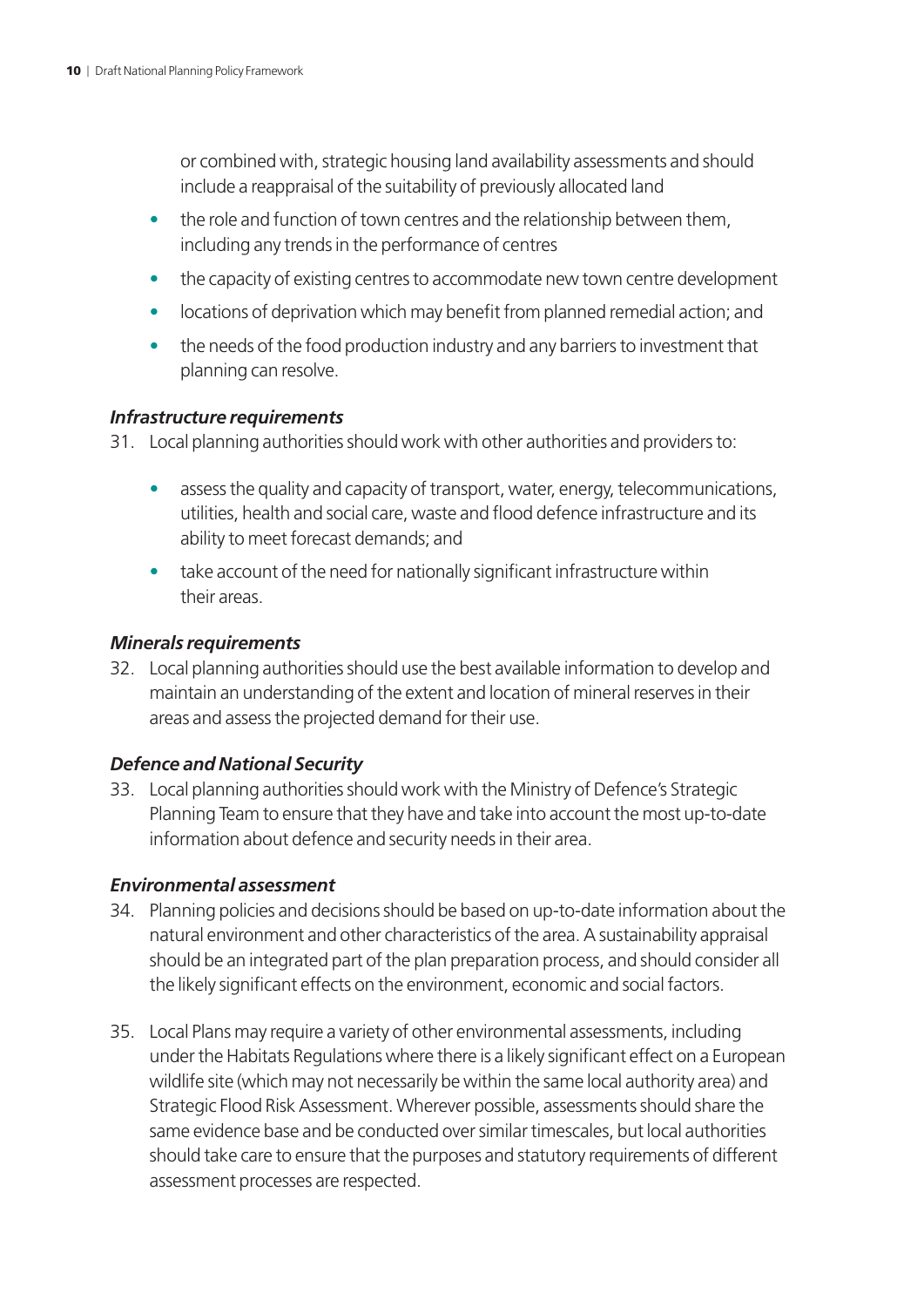36. Assessments should be proportionate to the plan. They should not repeat the assessment of higher level policy. Wherever possible the local planning authority should consider how the preparation of any assessment will contribute to the plan's evidence base. The process should be started early in the plan-making process and key stakeholders should be consulted in identifying the issues that the assessment must cover.

#### *Historic environment*

37. Local planning authorities should have up-to-date evidence about the historic environment in their area and use it to assess the significance of heritage assets and the contribution they make to their environment. They should also use it to predict the likelihood that currently unidentified heritage assets, particularly sites of historic and archaeological interest, will be discovered in the future. Local planning authorities should either maintain or have access to a historic environment record.

#### *Health and well-being*

38. Local planning authorities should work with public health leads and health organisations to understand and take account of the health status and needs of the local population, including expected future changes, and any information about relevant barriers to improving health and well-being.

#### **Ensuring viability and deliverability**

- 39. To enable a plan to be deliverable, the sites and the scale of development identified in the plan should not be subject to such a scale of obligations and policy burdens that their ability to be developed viably is threatened. To ensure viability, the costs of any requirements likely to be applied to development, such as requirements for affordable housing, local standards, infrastructure contributions or other requirements should, when taking account of the normal cost of development and on-site mitigation, provide acceptable returns to a willing land owner and willing developer to enable the development to be deliverable.
- 40. Local planning authorities should set out their policy on local standards in the Local Plan, including requirements for affordable housing. Where practical Community Infrastructure Levy charges should be worked up and tested alongside Local Plan. The Community Infrastructure Levy should support and incentivise new development, particularly by placing control over a meaningful proportion of the funds raised with the neighbourhoods where development takes place.
- 41. Local planning authorities, parishes and neighbourhood forums should assess the likely cumulative impacts on development in their area of all existing and proposed local standards, supplementary planning documents and policies that support the development plan, when added to nationally required standards. In order to be appropriate, the cumulative impact of these standards and policies should not put implementation of the development plan at serious risk, and should facilitate development throughout the economic cycle.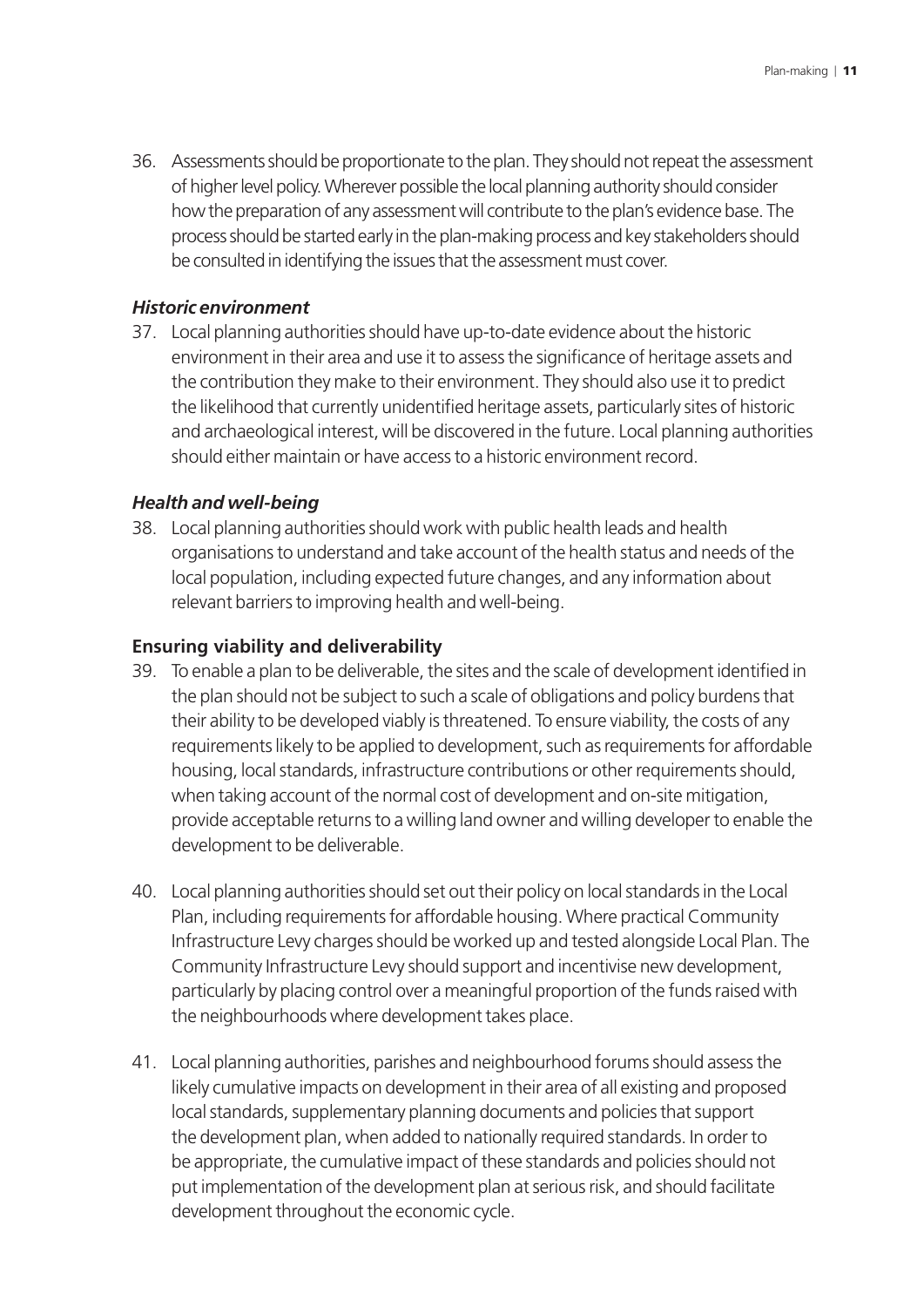- 42. Evidence supporting the assessment should be proportionate, using only appropriate available evidence.
- 43. It is equally important to ensure that there is a reasonable prospect that planned infrastructure is deliverable in a timely fashion. To facilitate this, it is important that local planning authorities understand district-wide development costs at the time Local Plans are drawn up. For this reason, infrastructure and development policies should be planned at the same time, in the Local Plan. Any affordable housing or local standards requirements that may be applied to development should be assessed at the plan-making stage, where possible, and kept under review.

#### **Planning strategically across local boundaries**

- 44. Public bodies have a duty to cooperate on planning issues that cross administrative boundaries, particularly those which relate to the **strategic priorities** identified above. The Government expects joint working on areas of common interest to be diligently undertaken for the mutual benefit of neighbouring authorities.
- 45. Local planning authorities should work collaboratively with other bodies to ensure that strategic priorities across local boundaries are properly co-ordinated and clearly reflected in individual Local Plans<sup>3</sup>. They should take account of different geographic areas, including travel-to-work areas. In two tier areas, county and district authorities should cooperate with each other on relevant issues. Local planning authorities should work collaboratively on strategic planning priorities to enable delivery of sustainable economic growth in consultation with Local Enterprise Partnerships.
- 46. Local planning authorities will be expected to demonstrate evidence of having successfully cooperated to plan for issues with cross-boundary impacts when their Local Plans are submitted for examination. This could be by way of plans or policies prepared as part of a joint committee, a memorandum of understanding or a jointly prepared strategy which is presented as evidence of an agreed position. Cooperation should be a continuous process of engagement from initial thinking through to implementation, resulting in a final position where plans are in place to provide the infrastructure necessary to support current and projected future levels of development.
- 47. Joint working should enable local planning authorities to work together to meet development requirements which cannot wholly be met within their own areas – for instance, because of a lack of physical capacity or because to do so would cause significant harm to the objectives, principles and policies of this Framework. As part of this process they should consider producing joint planning policies on strategic matters and informal strategies such as joint infrastructure and investment plans.

**<sup>3</sup>** In marine areas, local planning authorities should collaborate with the Marine Management Organisation.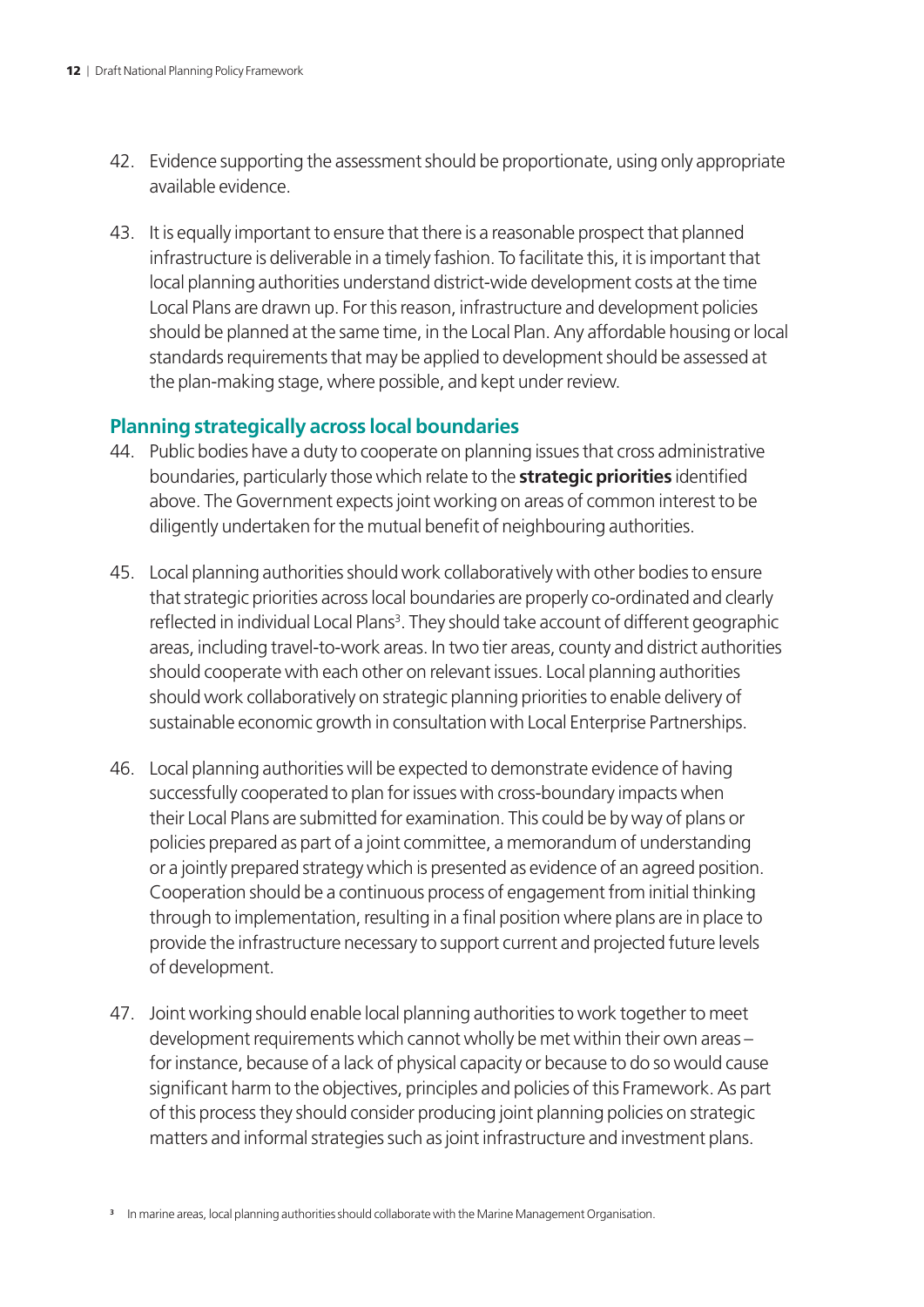#### **Examining Local Plans**

- 48. The Local Plan will be examined by an independent inspector whose role is to assess whether the plan has been prepared in accordance with the Duty to Cooperate, legal and procedural requirements, and whether it is sound. A local planning authority should submit a plan for examination which it considers is "sound" – namely that it is:
	- **Positively prepared** the plan should be prepared based on a strategy which seeks to meet objectively assessed development and infrastructure requirements, including unmet requirements from neighbouring authorities where it is practical to do so consistently with the presumption in favour of sustainable development
	- **Justified** the plan should be the most appropriate strategy, when considered against the reasonable alternatives, based on proportionate evidence
	- **Effective** the plan should be deliverable over its period and based on effective joint working on cross-boundary strategic priorities; and
	- **Consistent with national policy** the plan should enable the delivery of sustainable development in accordance with the policies in the Framework.

#### **Neighbourhood plans**

- 49. Neighbourhood plans give communities direct power to plan the areas in which they live. Parishes and neighbourhood forums can use neighbourhood plans to:
	- develop a shared vision for their neighbourhood
	- set planning policies for the development and use of land; and
	- give planning permission through Neighbourhood Development Orders and Community Right to Build Orders.
- 50. This provides a powerful set of tools for local people to ensure that they get the right types of development for their community. However, the ambition of the neighbourhood should be aligned with the strategic needs and priorities of the wider local area. Neighbourhood plans, therefore, must be in general conformity with the strategic policies of the Local Plan. To facilitate this, local planning authorities should set out clearly their strategic policies for the area. Neighbourhood plans should reflect these policies and neighbourhoods should plan positively to support them. Neighbourhoods will have the power to promote more development than is set out in the strategic policies of the Local Plan.
- 51. Outside these strategic elements, neighbourhood plans will be able to shape and direct development in their area, subject to the presumption in favour of sustainable development. When a neighbourhood plan is made, the policies it contains take precedence over existing policies in the Local Plan for that neighbourhood, where they are in conflict. Local planning authorities should avoid duplicating planning processes for non-strategic policies where a neighbourhood plan is in preparation.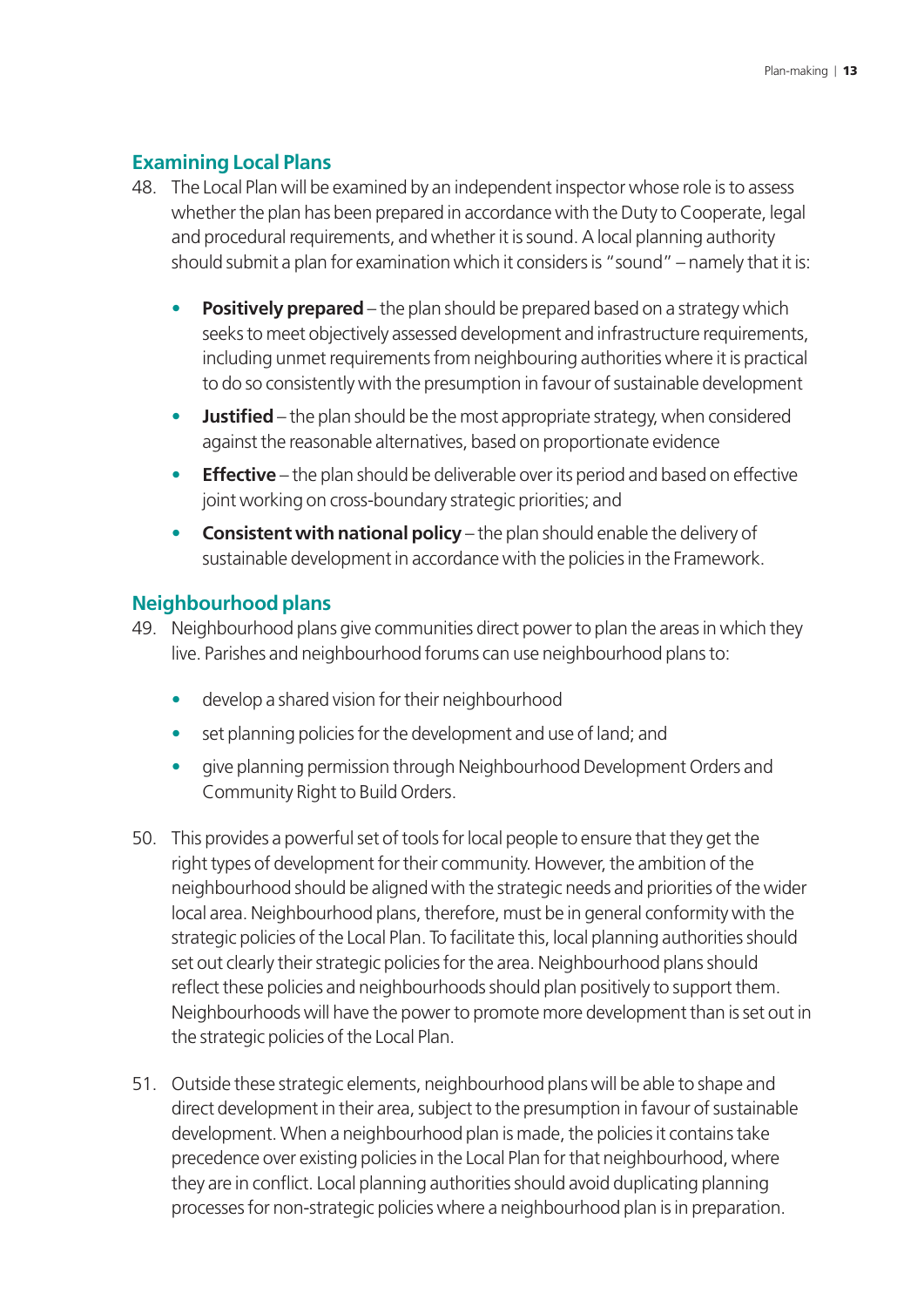- 52. A neighbourhood plan must be assessed by an independent examiner before it can go to a local referendum. To pass the independent examination, the neighbourhood plan must:
	- have regard to the policies in this Framework
	- be in general conformity with the strategic policies in the Local Plan; and
	- be compatible with relevant EU obligations and human rights requirements.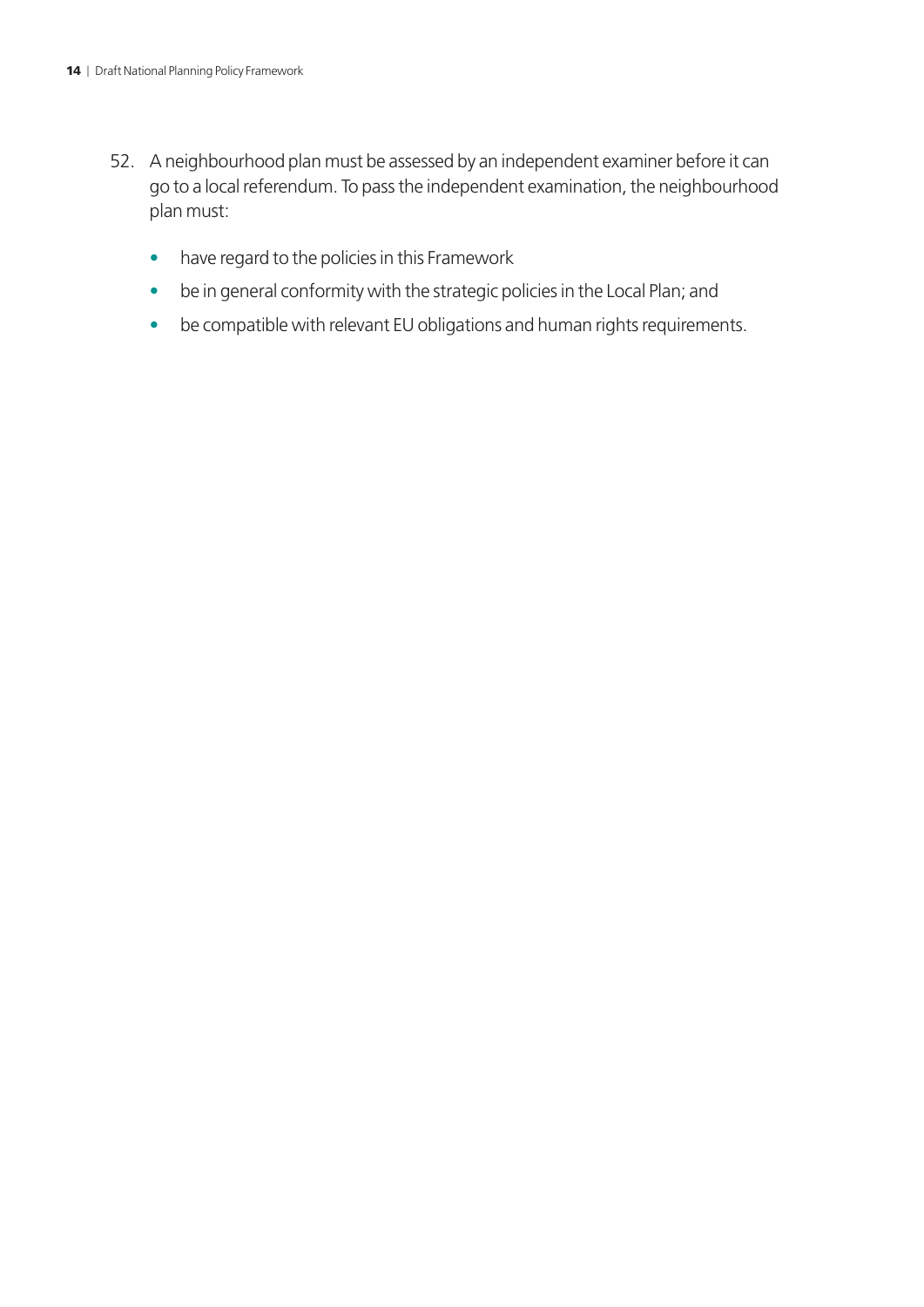# <span id="page-20-0"></span>**Development management**

- 53. The primary objective of development management is to foster the delivery of sustainable development, not to hinder or prevent development.
- 54. To enable each local authority to proactively fulfil their planning role, and to actively promote sustainable development, local planning authorities need to:
	- approach development management decisions positively looking for solutions rather than problems so that applications can be approved wherever it is practical to do so
	- attach significant weight to the benefits of economic and housing growth
	- influence development proposals to achieve quality outcomes; and
	- enable the delivery of sustainable development proposals.
- 55. The relationship between development management and plan-making should be seamless and both should recognise the presumption in favour of sustainable development and the positive approach to planning set out in this Framework. The application of the presumption should achieve the delivery of enhanced levels of development consistent with national, strategic and local requirements.

#### **Pre-application engagement and front loading**

- 56. Early engagement has significant potential to improve the efficiency and effectiveness of the planning application system for all parties. Good quality pre-application discussion enables better coordination between public and private resources and improved outcomes for the community.
- 57. Local planning authorities have a key role to play in encouraging other parties to take maximum advantage of the pre-application stage. They cannot require that a developer engages with them before submitting a planning application, but they could encourage take-up of any pre-application services they do offer. They could also, where they think this would be beneficial, encourage any applicants who are not already required to do so by law to engage with the local community before submitting their applications.
- 58. The more issues considered at pre-application stage, the greater the benefits. Statutory planning consultees also need to take the same early, pro-active approach, and provide advice in a timely manner throughout the development process. The participation of other consenting bodies in pre-application discussions should enable early consideration of all the fundamental issues relating to whether a particular development will be acceptable in principle. Consents relating to how a development is built or operated can be dealt with at a later stage.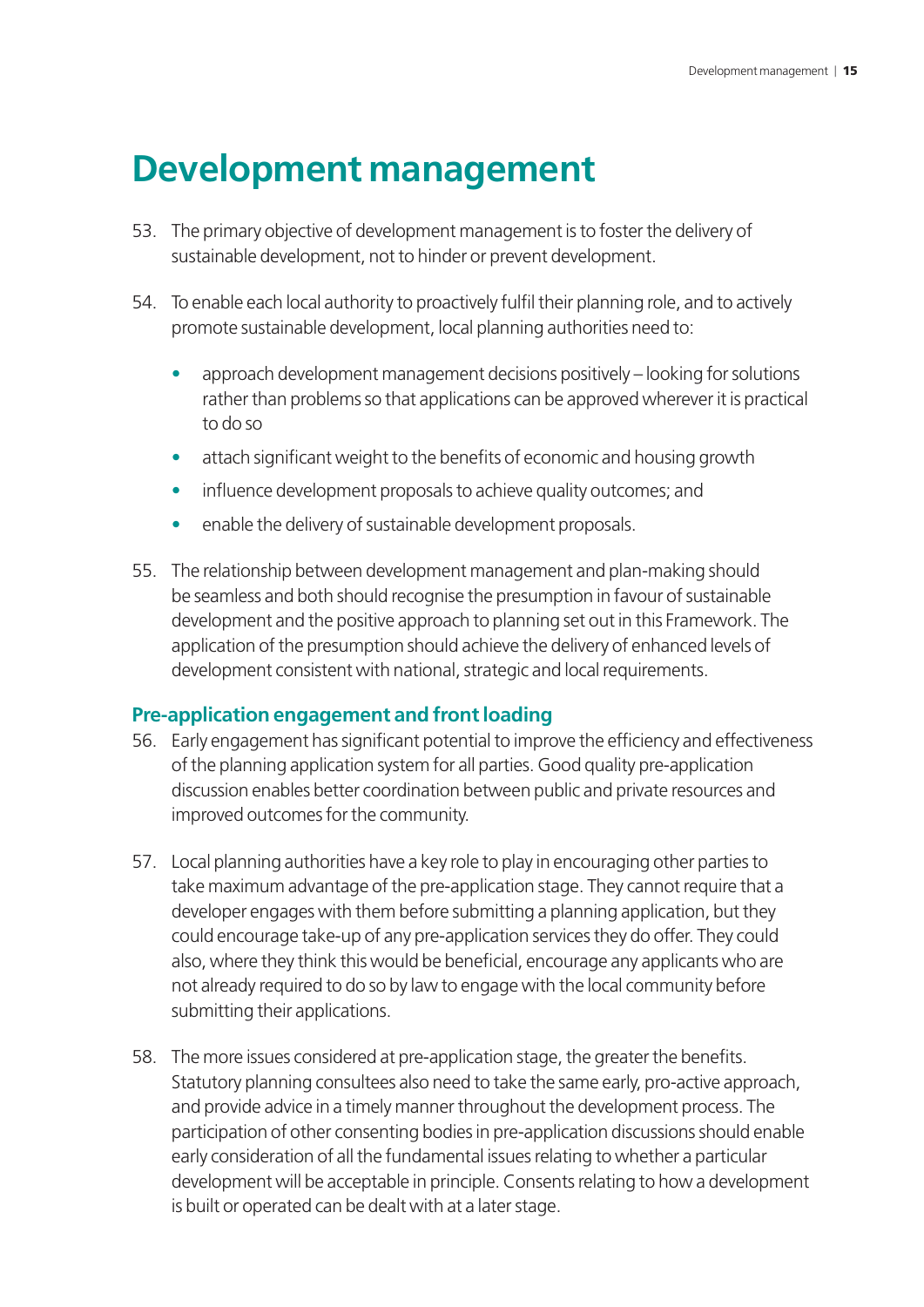- 59. The right information is crucial to good decision making, particularly where formal assessments are required (such as Environmental Impact Assessment, Habitats Regulations Assessment and Flood Risk Assessment). To avoid delay, developers should discuss what information is needed with the local planning authority and expert bodies as early as possible. Local planning authorities should publish a list of their information requirements for applications, which should be proportionate to the nature and scale of development proposals. Local planning authorities should only request supporting information that is relevant, necessary and material to the application in question.
- 60. Developers and local planning authorities should consider the potential of entering into planning performance agreements, where this might achieve a faster and more effective application process.
- 61. For their role in the planning system to be effective and positive, statutory consultees will need to take the same early and pro-active approach to their involvement in development proposals, providing advice in a timely manner at all stages of the development process. This assists local planning authorities in issuing timely decisions, helping to ensure developers do not experience unnecessary delays and costs.

#### **Determining applications**

- 62. The planning system is plan-led. Therefore Local Plans, incorporating neighbourhood plans where relevant, are the starting point for the determination of any planning application.
- 63. In assessing and determining development proposals, local planning authorities should apply the presumption in favour of sustainable development.

#### **Tailoring planning controls to local circumstances**

64. Local planning authorities should consider using Local Development Orders to relax planning controls for particular areas or categories of development, where the impacts would be acceptable, and in particular where this would boost enterprise and growth. The use of article 4 directions to remove national permitted development rights should be limited to situations where this is necessary to protect local amenity or the wellbeing of the area (this could include the use of article 4 directions to require planning permission for the demolition of local facilities). Similarly, planning conditions should not be used to restrict national permitted development rights unless there is clear justification to do so.

#### **Neighbourhood Development and Community Right to Build Orders**

65. Neighbourhoods can use neighbourhood development orders to grant planning permission. Developments that are permitted through a neighbourhood development order will not require further planning permission from local planning authorities.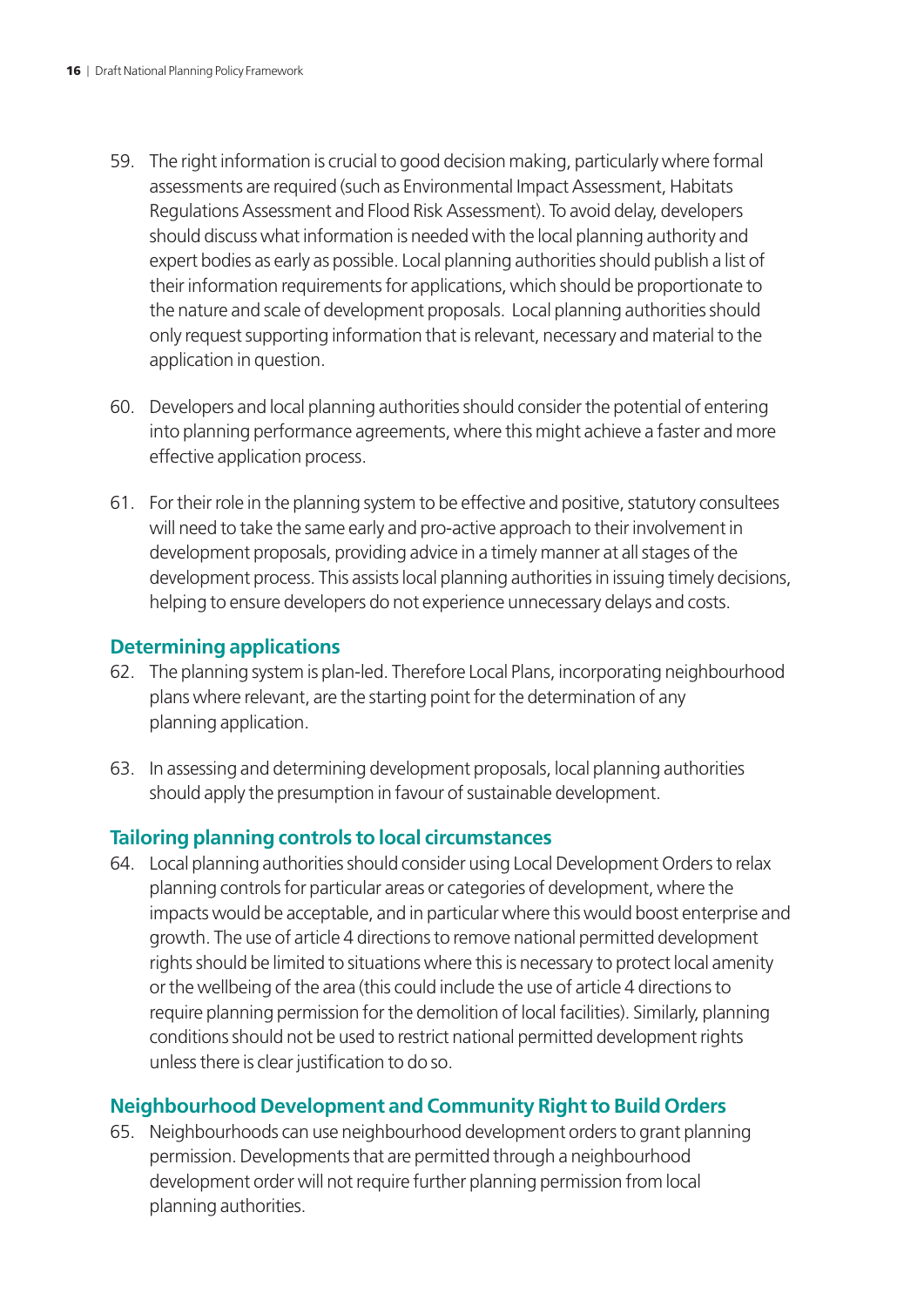66. Community Right to Build Orders require the support of the local community through a referendum. Therefore, local planning authorities should take a proactive and positive approach to proposals, working collaboratively with community organisations to resolve any issues before draft Orders are submitted for examination. Independent examiners should apply the presumption in favour of sustainable development when considering draft Orders.

#### **Planning conditions and obligations**

- 67. Local planning authorities should consider whether otherwise unacceptable development could be made acceptable through the use of conditions or planning obligations. Planning obligations should only be used where it is not possible to address unacceptable impacts through a planning condition.
- 68. Planning obligations should only be sought where they meet all of the following tests:
	- necessary to make the development acceptable in planning terms
	- directly related to the development; and
	- fair and reasonably related in scale and kind of development.
- 69. Planning conditions should only be imposed where they are necessary, relevant to planning and to the development to be permitted, enforceable, precise and reasonable in all other respects.
- 70. Local planning authorities should avoid unnecessary conditions or obligations, particularly when this would undermine the viability of development proposals.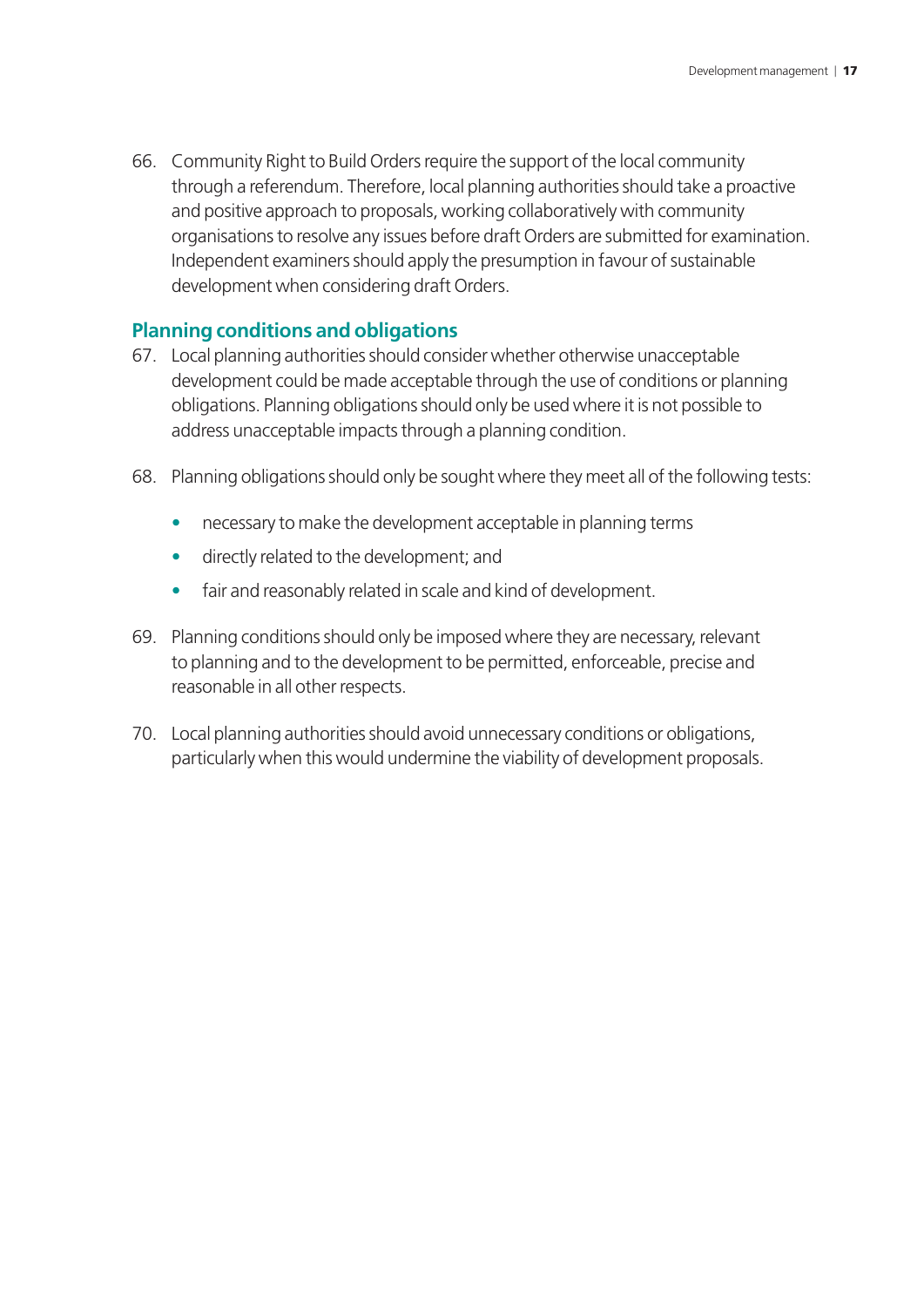# <span id="page-23-0"></span>**Planning for prosperity**

### Business and economic development

#### **Objectives**

- 71. The Government is committed to securing sustainable economic growth. In particular, there is an urgent need to restructure the economy, to build on the country's inherent strengths and to meet the twin challenges of global competition and of a low carbon future.
- 72. To help achieve sustainable economic growth, the Government's objectives are to:
	- plan proactively to meet the development needs of business and support an economy fit for the 21st century
	- promote the vitality and viability of town centres, and meet the needs of consumers for high quality and accessible retail services; and
	- raise the quality of life and the environment in rural areas by promoting thriving, inclusive and locally distinctive rural economies.

#### **Support economic development**

- 73. Investment in business should not be over-burdened by the combined requirements of planning policy expectations. Planning policies should recognise and seek to address potential barriers to investment, including poor environment or any lack of infrastructure, services or housing. In drawing up Local Plans, local planning authorities should ensure that they:
	- set out a clear economic vision and strategy for their area which positively and proactively encourages sustainable economic growth
	- set criteria, or identify strategic sites, for local and inward investment to match the strategy and to meet anticipated requirements over the plan period
	- support existing business sectors, taking account of whether they are expanding or contracting and, where possible, identify and plan for new or emerging sectors likely to locate in their area. Policies should be flexible enough to accommodate requirements not anticipated in the plan and to allow a rapid response to changes in economic circumstances
	- positively plan for the location, promotion and expansion of clusters or networks of knowledge driven, creative or high technology industries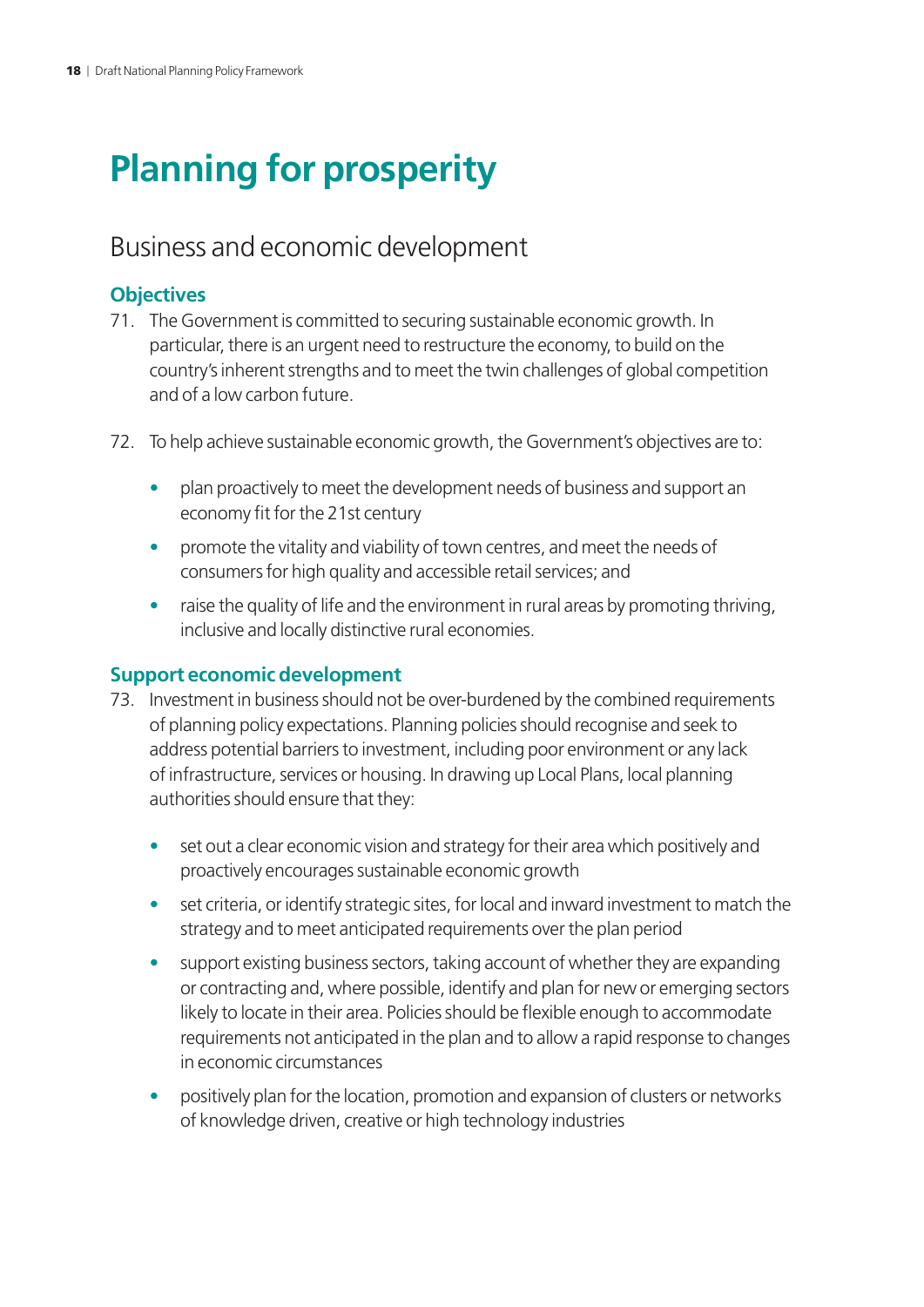- identify priority areas for economic regeneration, infrastructure provision and environmental enhancement; and
- facilitate new working practices such as live/work.
- 74. In considering applications for planning permission, local planning authorities should apply the presumption in favour of sustainable development and seek to find solutions to overcome any substantial planning objections where practical and consistent with the Framework.
- 75. Planning policies should avoid the long term protection of employment land or floorspace, and applications for alternative uses of designated land or buildings should be treated on their merits having regard to market signals and the relative need for different land uses.

#### **Promote the vitality and viability of town centres**

- 76. Planning policies should be positive, promote competitive town centre environments and set out policies for the management and growth of centres over the plan period. Local planning authorities should:
	- recognise town centres as the heart of their communities and pursue policies to support the viability and vitality of town centres
	- define a network (the pattern of provision of centres) and hierarchy (the role and relationship of centres in the network) of centres that is resilient to anticipated future economic changes
	- define the extent of the town centre and the primary shopping area, based on a clear definition of primary and secondary frontages in designated centres, and set policies that make clear which uses will be permitted in such locations
	- recognise that residential development can play an important role in ensuring the vitality of centres and set out policies to encourage residential development on appropriate sites
	- allocate a range of suitable sites to meet the scale and type of retail, leisure, commercial, community services and residential development needed in town centres. It is important that retail and leisure needs are met in full and are not compromised by limited site availability. Local planning authorities should therefore undertake an assessment of the need to expand town centres to ensure a sufficient supply of suitable sites
	- allocate appropriate edge of centre sites where suitable and viable town centre sites are not available, and if sufficient edge of centre sites cannot be identified, set policies for meeting the identified requirements in other accessible locations; and
	- set policies for the consideration of retail and leisure proposals which cannot be accommodated in or adjacent to town centres.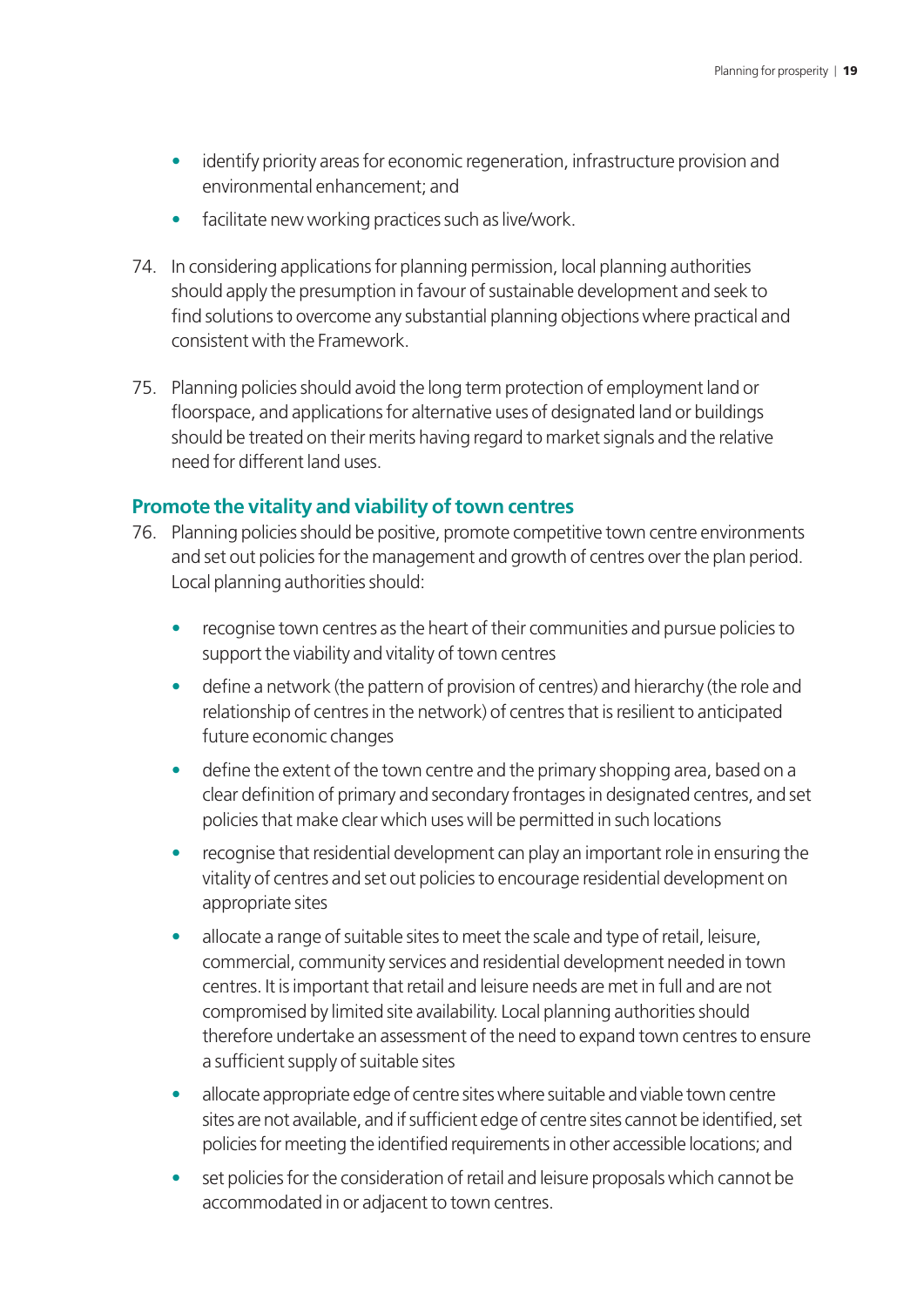- 77. Local planning authorities should apply a sequential approach to planning applications for retail and leisure uses that are not in an existing centre and are not in accordance with an up to date Local Plan.
- 78. Local planning authorities should prefer applications for retail and leisure uses to be located in town centres where practical, then in edge of centre locations and only if suitable sites are not available should out of centre sites be considered. In applying this sequential approach, local planning authorities should ensure that potential sites are assessed for their availability, suitability and viability and for their ability to meet the full extent of assessed quantitative and qualitative needs.
- 79. When assessing applications for retail and leisure development outside of town centres, which are not in accordance with an up to date Local Plan, local planning authorities should require an impact assessment if the development is over a proportionate, locally set floorspace threshold. If there is no locally set threshold, the default threshold is 2,500 sq m.
- 80. Planning policies and decisions should assess the impact of retail and leisure proposals, including:
	- the impact of the proposal on existing, committed and planned public and private investment in a centre or centres in the catchment area of the proposal; and
	- $\bullet$  the impact of the proposal on town centre vitality and viability, including local consumer choice and trade in the town centre and wider area, up to ten years from the time the application is made.

#### **Support the rural economy**

- 81. Planning policies should support sustainable economic growth in rural areas by taking a positive approach to new development. Planning strategies should maintain a prosperous rural economy including policies to:
	- support the sustainable growth of rural businesses
	- promote the development and diversification of agricultural businesses; and
	- support sustainable rural tourism and leisure developments that benefit rural businesses, communities and visitors and which respect the character of the countryside. This should include supporting the provision and expansion of tourist and visitor facilities in appropriate locations where identified needs are not met by existing facilities in rural service centres.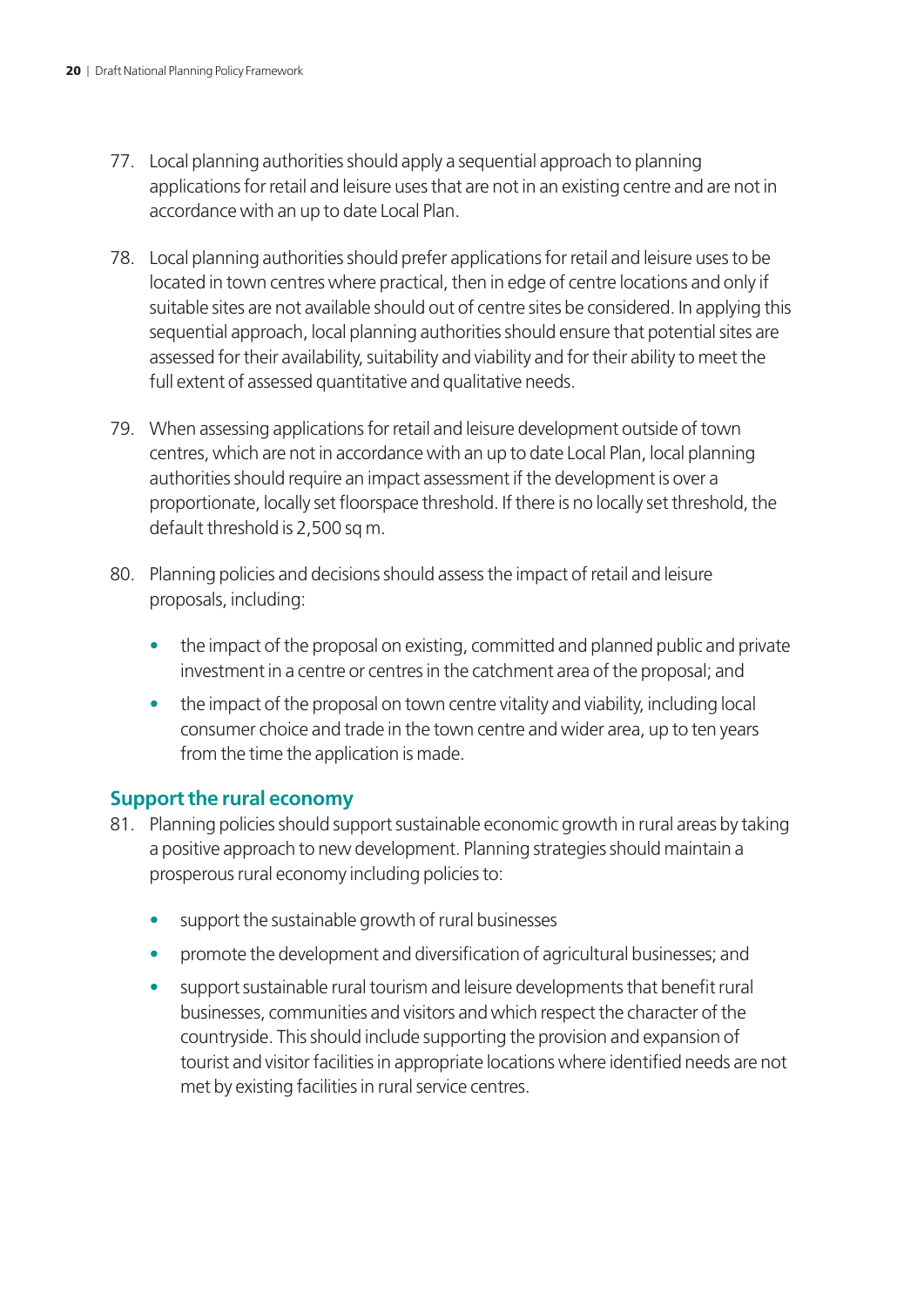### **Transport**

#### **Objectives**

- 82. Transport policies have an important role to play in facilitating development but also in contributing to wider sustainability and health objectives. Smarter use of technologies can reduce the need to travel. The transport system needs to be balanced in favour of sustainable transport modes, giving people a real choice about how they travel. However, the Government recognises that different policies and measures will be required in different communities and opportunities to maximise sustainable transport solutions will vary from urban to rural areas.
- 83. Where practical, encouragement should be given to solutions which support reductions in greenhouse gas emissions and reduce congestion. The planning system should therefore support a pattern of development which, where reasonable to do so, facilitates the use of sustainable modes of transport.
- 84. To this end, the objectives of transport policy are to:
	- facilitate economic growth by taking a positive approach to planning for development; and
	- support reductions in greenhouse gas emissions and congestion, and promote accessibility through planning for the location and mix of development.

#### **Facilitate economic growth**

- 85. Local authorities should work with neighbouring authorities and transport providers to develop strategies for the provision of viable infrastructure necessary to support sustainable economic growth, including large scale facilities such as Rail Freight Interchanges, roadside facilities for motorists or transport investment necessary to support strategies for the growth of ports, airports or other major generators of travel demand in their areas. The primary function of roadside facilities for motorists should be to support the safety and welfare of the road user.
- 86. All developments that generate significant amounts of movement, as determined by local criteria, should be supported by a Transport Statement or Transport Assessment. Planning policies and decisions should consider whether:
	- the opportunities for sustainable transport modes have been taken up depending on the nature and location of the site, to reduce the need for major transport infrastructure.
	- safe and suitable access to the site can be achieved for all people; and
	- improvements can be undertaken within the transport network that cost effectively limit the significant impacts of the development. Subject to those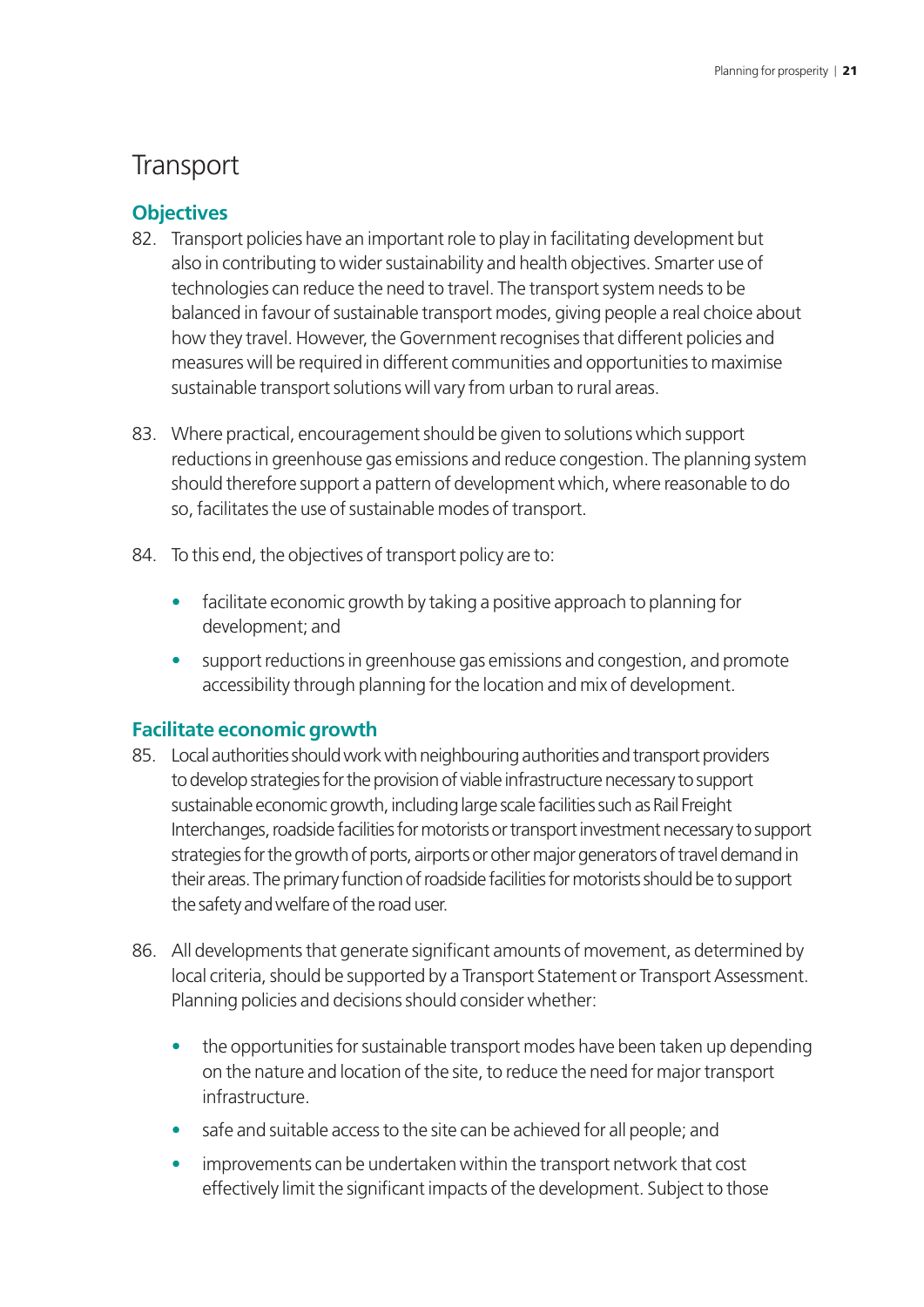considerations, development should not be prevented or refused on transport grounds unless the residual impacts of development are severe, and the need to encourage increased delivery of homes and sustainable economic development should be taken into account.

87. When planning for ports, airports and airfields that are not subject to a separate national policy statement, planning policies should consider their growth and role in serving business, leisure, training and emergency service needs. In doing this, planning policies should take account of this Framework as well as the principles set out in the relevant national policy statements and the Government Framework for UK Aviation.

#### **Support reductions in greenhouse gas emissions and congestion**

- 88. Planning policies and decisions should ensure developments that generate significant movement are located where the need to travel will be minimised and the use of sustainable transport modes can be maximised. However this needs to take account of policies set out elsewhere in this Framework, particularly in rural areas.
- 89. Planning strategies should protect and exploit opportunities for the use of sustainable transport modes for the movement of goods or people. Therefore, developments should be located and designed where practical to:
	- accommodate the efficient delivery of goods and supplies
	- give priority to pedestrian and cycle movements, and have access to high quality public transport facilities
	- create safe and secure layouts which minimise conflicts between traffic and cyclists or pedestrians
	- incorporate facilities for charging plug-in and other ultra-low emission vehicles: and
	- consider the needs of disabled people by all modes of transport.
- 90. A key tool to facilitate this will be a Travel Plan. All developments which generate significant amounts of movement, as determined by local criteria, should be required to provide a Travel Plan.
- 91. Planning policies should aim for a balance of land uses within their area so that people can be encouraged to minimise journey lengths for employment, shopping, leisure, education and other activities.
- 92. For larger scale residential developments in particular, planning policies should promote a mix of uses in order to provide opportunities to undertake day-to-day activities including work on site. Where practical, particularly within large-scale developments, key facilities such as primary schools and local shops should be located within walking distance of most properties.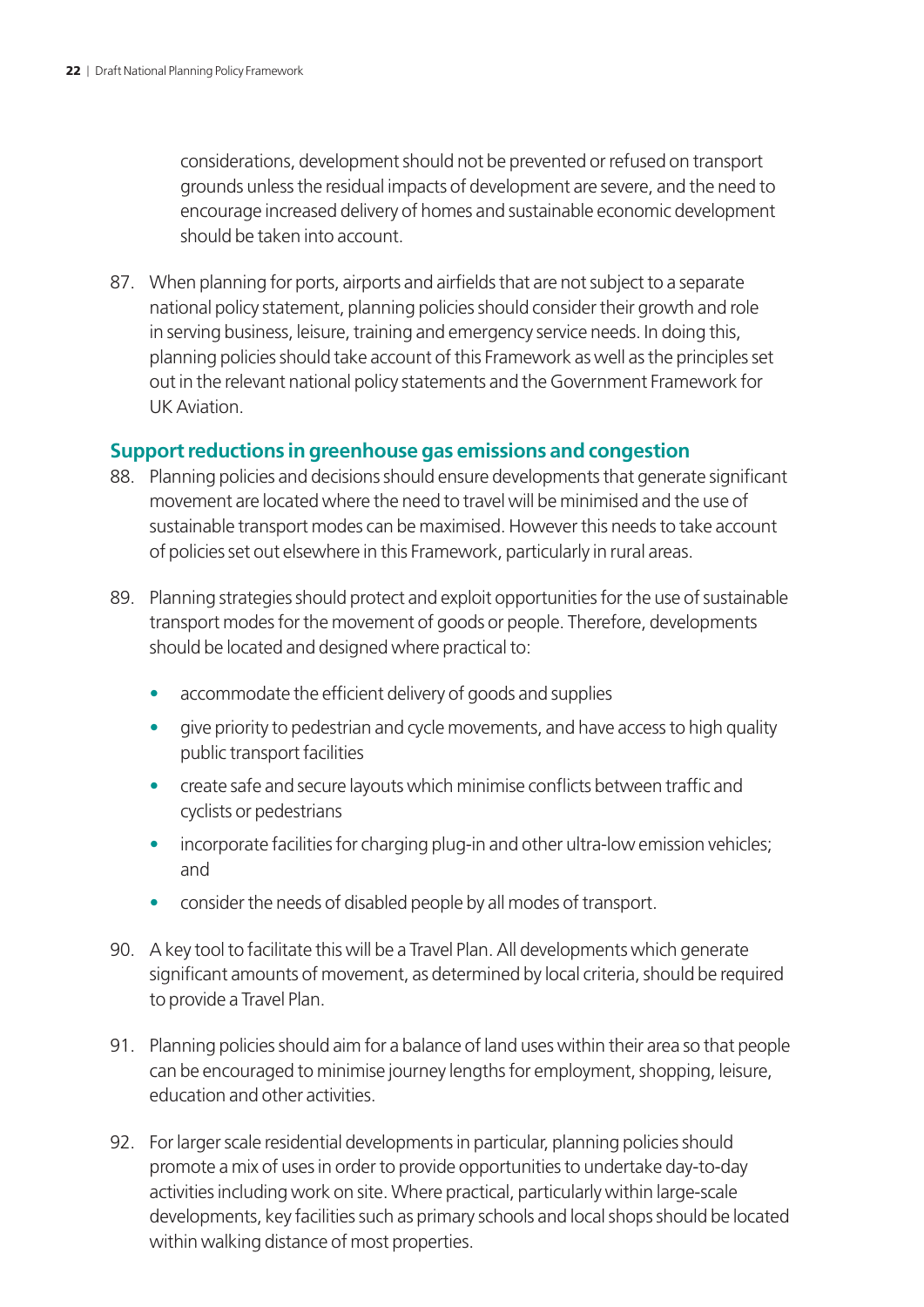- 93. When setting local standards for residential and non-residential development, local planning authorities should take into account:
	- the accessibility of the development
	- the type, mix and use of development
	- local car ownership; and
	- an overall need to reduce the use of high-emission vehicles.
- 94. Local planning authorities should identify and protect, where there is robust evidence, sites and routes which could be critical in developing infrastructure to widen transport choice.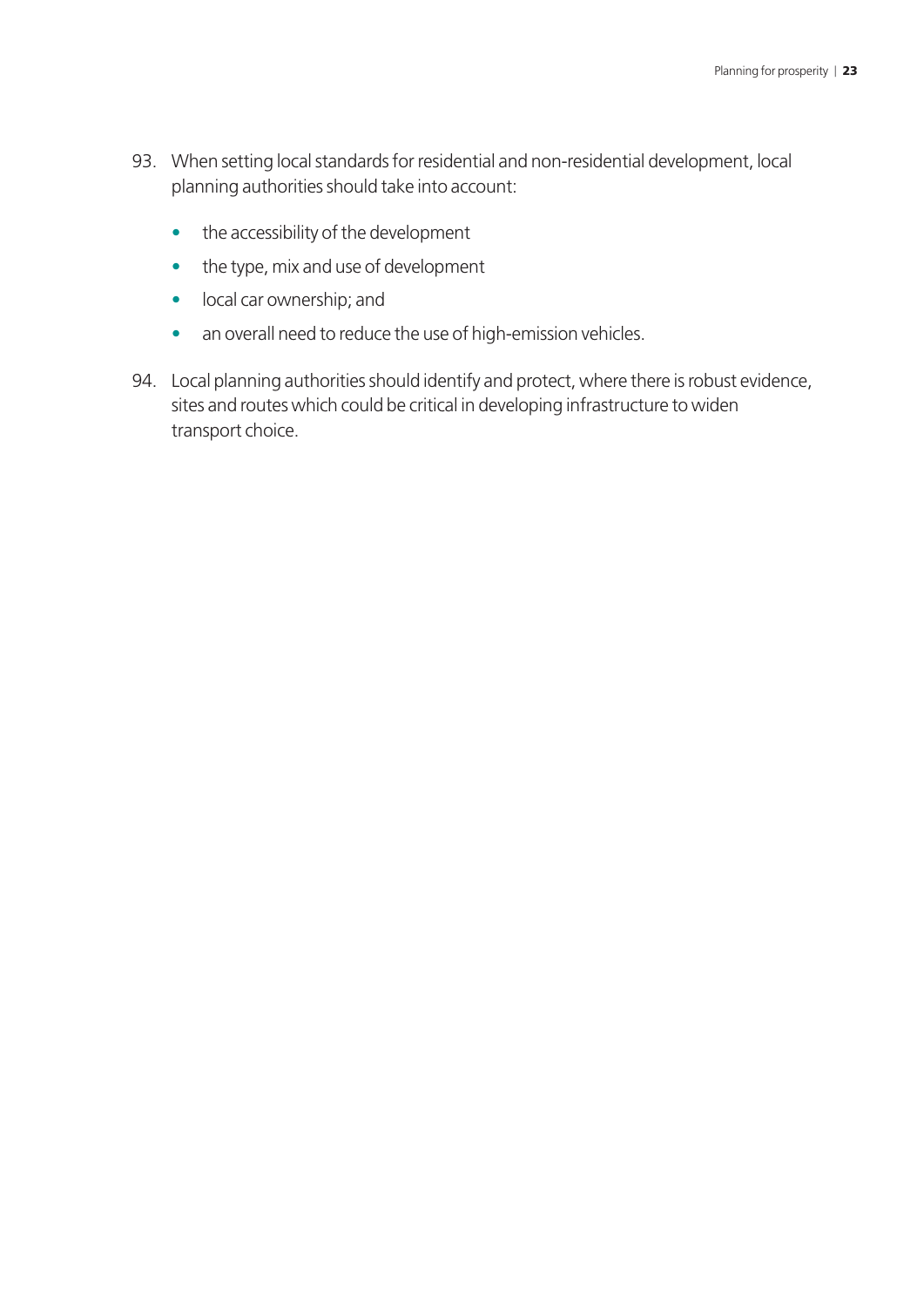## <span id="page-29-0"></span>Communications infrastructure

#### **Objectives**

95. Advanced, high quality communications infrastructure is essential for economic growth. The development of high speed broadband technology and other communications networks also plays a vital role in enhancing the provision of local community facilities and services. The Government's objective for the planning system is to facilitate the growth of new and existing telecommunication systems in order to ensure that people have a choice of providers and services, and equitable access to the latest technology.

#### **Facilitate the growth of communications infrastructure**

- 96. In preparing Local Plans, local planning authorities should support the expansion of the electronic communications networks, including telecommunications and high speed broadband. They should aim to keep the numbers of radio and telecommunications' masts and the sites for such installations to a minimum consistent with the efficient operation of the network. Existing masts, buildings and other structures should be used, unless the need for a new site has been justified. Where new sites are required, equipment should be sympathetically designed and camouflaged where appropriate.
- 97. Local planning authorities should not impose a ban on new telecommunications' development in certain areas, impose blanket Article 4 directions over a wide area or wide range of telecommunications development or insist on minimum distances between new telecommunications development and existing development. They should ensure that:
	- communications infrastructure does not cause significant and irremediable interference with other electrical equipment, air traffic services or instrumentation operated in the national interest; and
	- construction of new buildings or other structures does not cause interference with broadcast and telecommunications services.
- 98. Applications for telecommunications development (including for prior approval under Part 24 of the General Permitted Development Order) should be supported by the necessary evidence to justify the proposed development. This should include:
	- the outcome of consultations with organisations with an interest in the proposed development, in particular with the relevant body where a mast is to be installed near a school or college or within a statutory safeguarding zone surrounding an aerodrome or technical site; and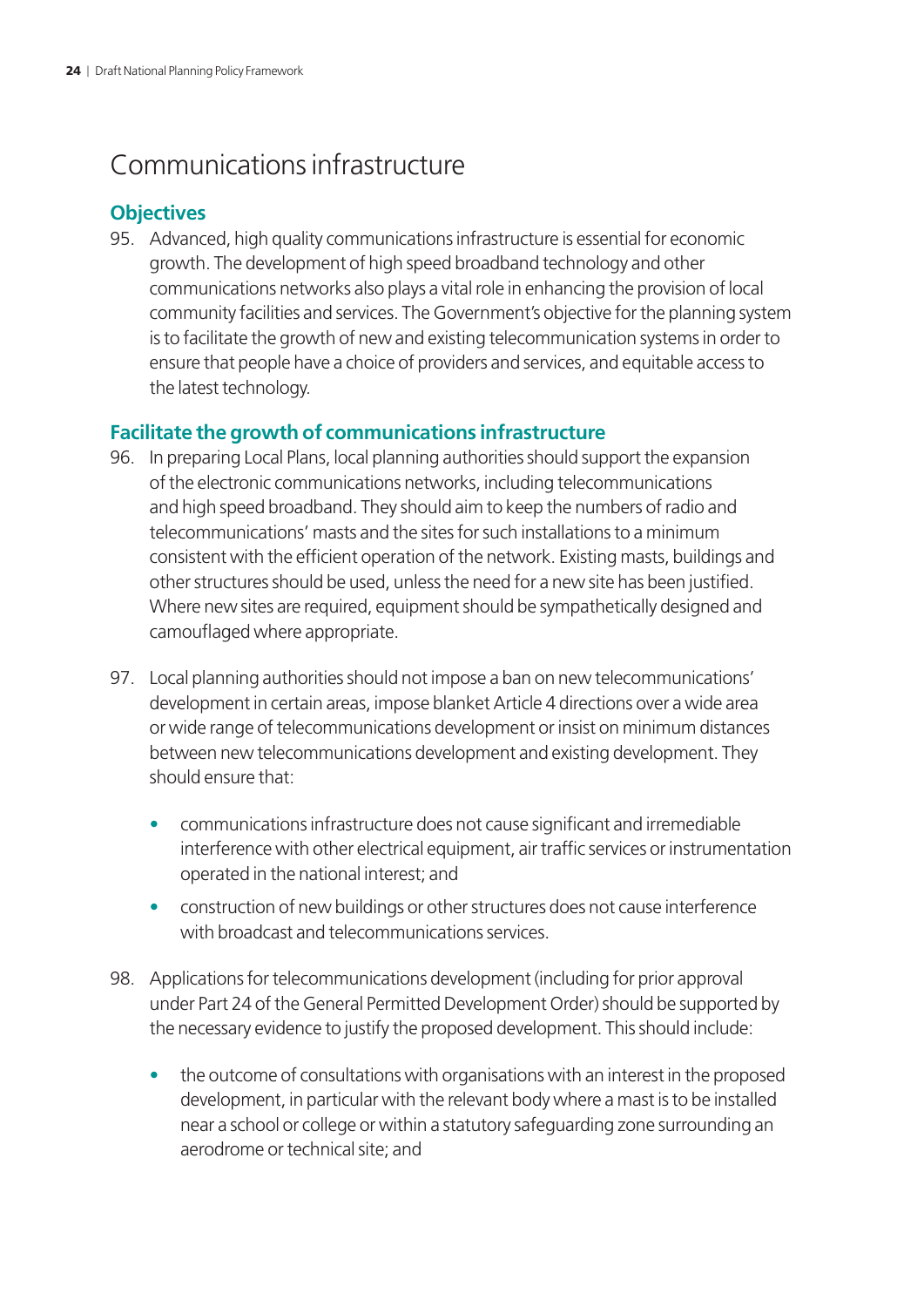- for an addition to an existing mast or base station, a statement that self-certifies that the cumulative exposure, when operational, will not exceed International Commission on non-ionising radiation protection guidelines; or
- for a new mast or base station, evidence that the applicant has explored the possibility of erecting antennas on an existing building, mast or other structure and a statement that self-certifies that, when operational, International Commission guidelines will be met.
- 99. Local planning authorities should not question whether the service to be provided is needed nor seek to prevent competition between operators, but must determine applications on planning grounds.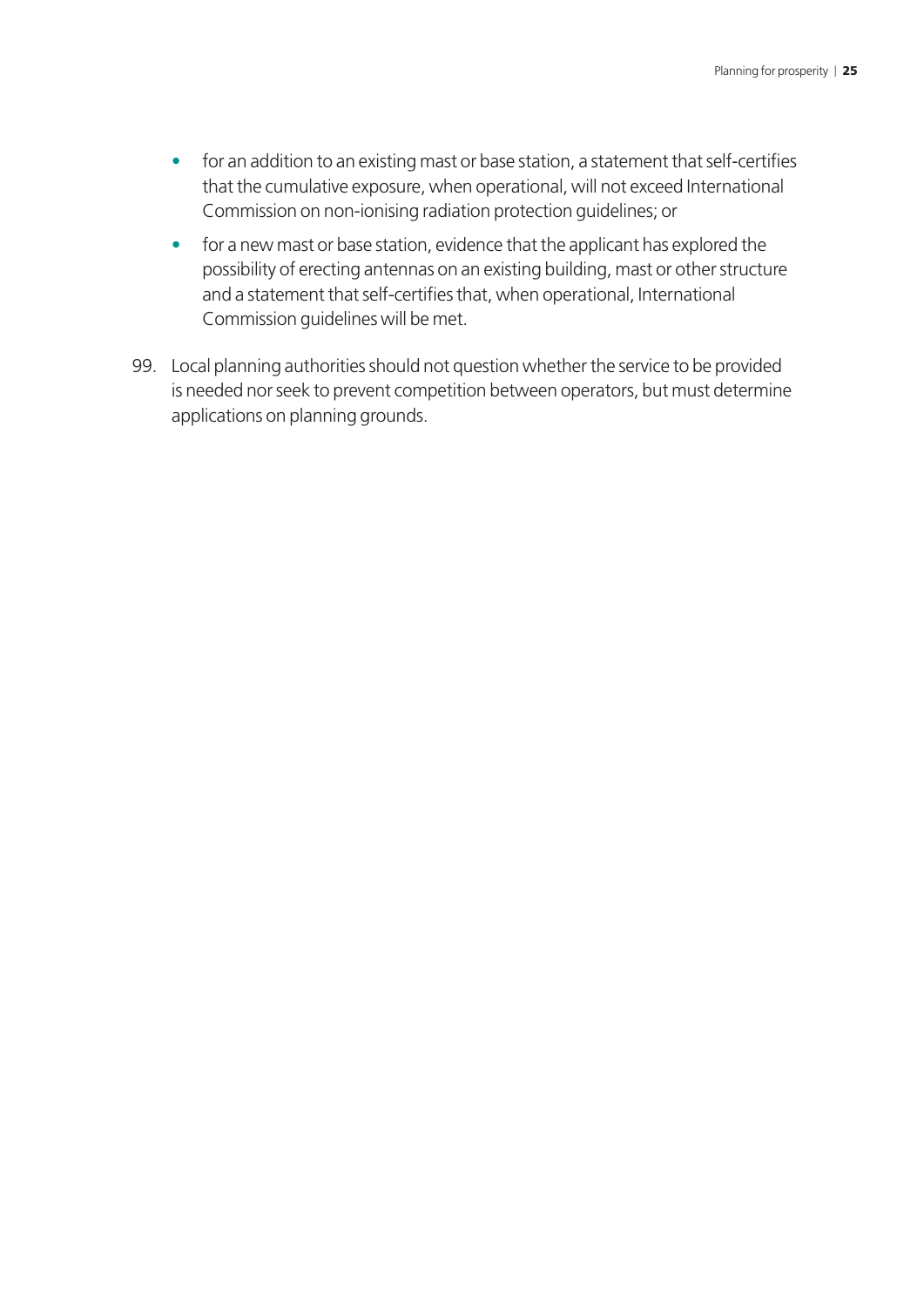## <span id="page-31-0"></span>**Minerals**

#### **Objectives**

- 100. Minerals are essential to support sustainable economic growth. It is therefore important that there is a sufficient supply of material to provide the infrastructure, buildings, energy and goods that the country needs. The Government's objective for the planning system is to:
	- secure an adequate and steady supply of indigenous minerals needed to support sustainable growth, whilst encouraging the recycling of suitable materials to minimise the requirement for new primary extraction; and
	- facilitate sustainable use of energy minerals.

#### **Secure an adequate supply of minerals**

101. In preparing minerals plans local planning authorities should:

- liaise with neighbouring authorities to co-ordinate the planning of locally important minerals or with more distant authorities where those authorities also host minerals of greater than local importance
- not identify sites or extensions to existing sites for peat extraction
- plan for a steady and adequate supply of land-won aggregates by:
	- taking account of the proposed apportionment of aggregates in the current National and Regional Guidelines, as advised by Aggregate Working Parties, while ensuring planned quantitative allocations of minerals reflect the ability for requirements to be met from sustainable sources including recycling<sup>4</sup>; and
	- using landbanks of permitted reserves to indicate when new permissions for extraction are likely to be needed
- ensure security of supply of industrial and energy minerals to support their likely use in manufacturing processes and energy generation taking account of any national forecasts of requirements and the importance of avoiding local as well as wider scarcity of supply, specifically by:
	- close liaison with other planning authorities where the minerals exist to manage extraction rates and, where appropriate, to encourage safeguarding or stockpiling so that important minerals remain available for use

**<sup>4</sup>** Local planning authorities can choose to use alternative figures for preparing their plans if they have new or different information and a robust evidence base.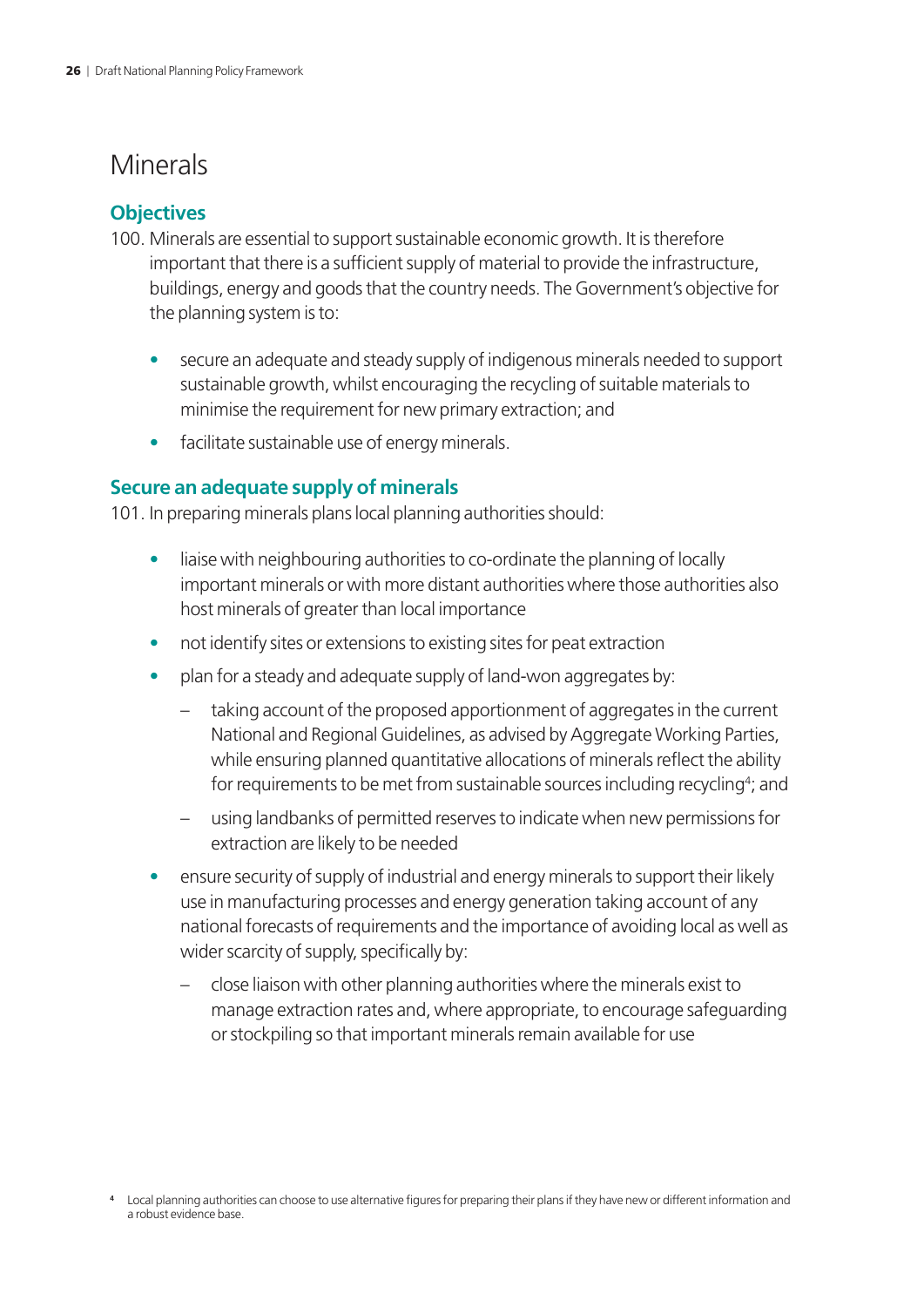– allocating sufficient land to maintain landbanks of at least seven years for sand and gravel and at least 10 years for crushed rock, silica sand and brick clay, although longer land banks may be justified in specific circumstances, such as the need to ensure the viability of proposed new investment.

102. Local planning authorities should:

- as far as is practical, ensure sufficient levels of permitted reserves are available from outside National Parks, the Broads, Areas of Outstanding Natural Beauty and World Heritage sites
- ensure that large landbanks bound up in very few sites do not stifle competition
- define Minerals Safeguarding Areas in order that proven resources are not needlessly sterilised by non-mineral development, whilst not creating a presumption that resources defined will be worked. This should include known locations of specific minerals of local and national importance, such as aggregates, brickclay (especially Etruria Marl and fireclay), silica sand (including high grade silica sands), salt, fluorspar, coal, kaolin, ball clay, potash and local minerals of importance to heritage assets
- safeguard:
	- existing, planned and potential rail heads, rail links to quarries, wharfage and associated storage, handling and processing facilities for the bulk transport by rail, sea or inland waterways of minerals, including recycled, secondary and marine-dredged materials; and
	- existing, planned and potential sites for concrete batching, the manufacture of coated materials, other concrete products and the handling, processing and distribution of substitute, recycled and secondary aggregate material
- contain policies to encourage the prior extraction of minerals, where practicable, if it is necessary for non-mineral development to take place in Minerals Safeguarding Areas
- set out environmental criteria, in line with the policies in this Framework, against which planning applications will be assessed so as to ensure that permitted operations do not have unacceptable adverse impacts on the natural and historic environment or human health, including from tip- and quarry-slope stability, differential settlement of quarry backfill and migration of contamination from the site
- when developing noise limits, recognise that some noisy short-term activities, which may otherwise be regarded as unacceptable, are unavoidable to facilitate minerals extraction; and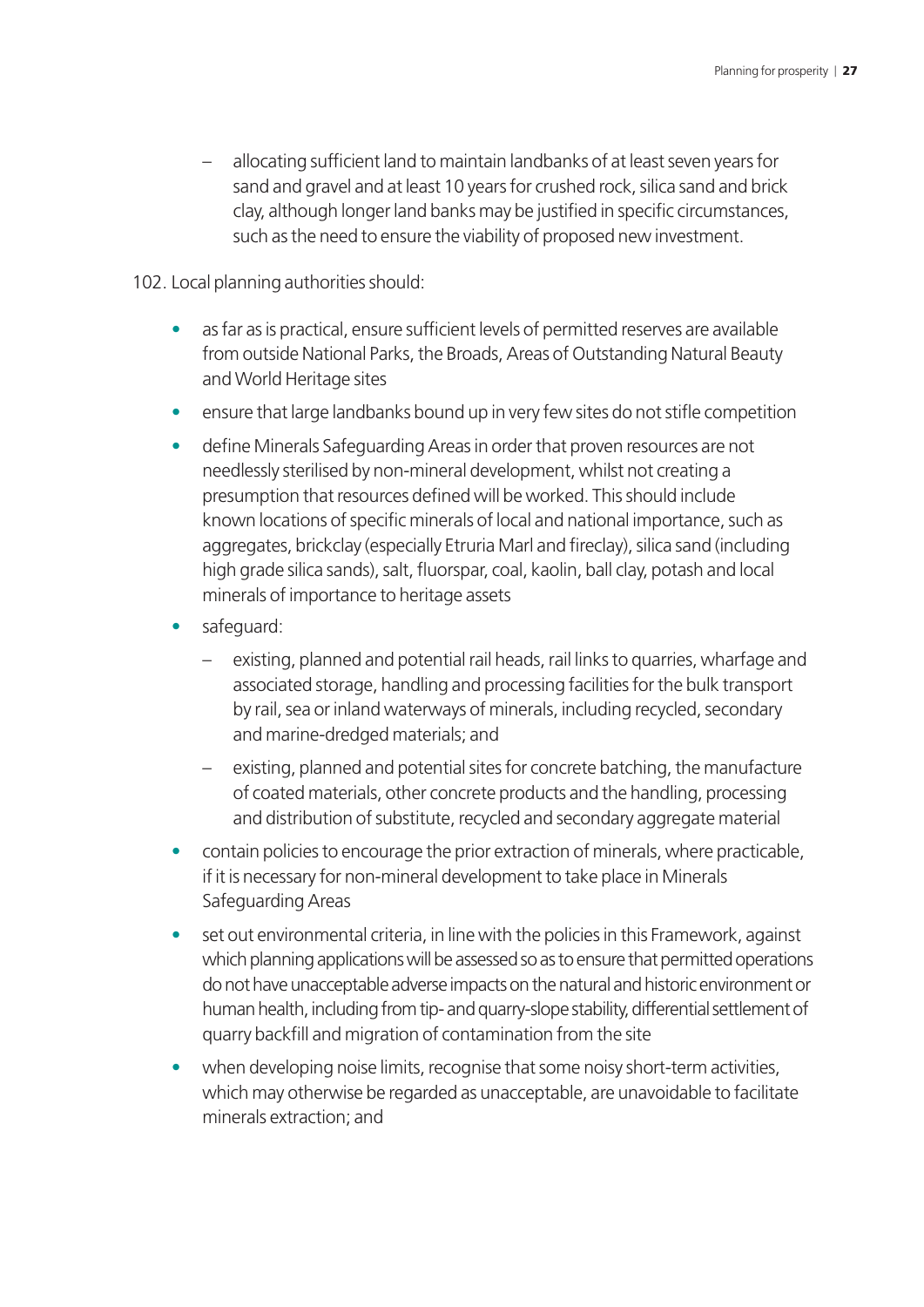• put in place policies to ensure worked land is reclaimed at the earliest opportunity, taking account of aviation safety, and that high quality restoration and aftercare of mineral sites takes place, including for agriculture, biodiversity, native woodland and recreation.

103. When determining planning applications, local planning authorities should:

- give significant weight to the benefits of the mineral extraction, including to the economy
- ensure, in granting planning permission for mineral development, that there are no unacceptable adverse impacts on the natural and historic environment, human health or aviation safety, and bear in mind the cumulative effect of multiple impacts from individual sites and/or from a number of sites in a locality
- ensure that any unavoidable noise, dust and particle emissions and any blasting vibrations caused by mineral extraction are controlled, mitigated or removed at source, and establish appropriate noise limits for extraction in proximity to noise sensitive properties
- not grant planning permission for peat extraction from new or extended sites
- provide for restoration to be carried out to high environmental standards, through the application of appropriate conditions, where necessary
- not normally permit other development proposals in mineral safeguarding areas where they might constrain potential future use for these purposes; and
- consider allowing small-scale extraction of building stone at, or close to, relic quarries where it would contribute to the repair of historic buildings without compromising the requirement to protect designated sites.

#### **Facilitate sustainable use of energy minerals**

104. In addition to the general policies on minerals, local planning authorities should:

- encourage underground gas and carbon storage if local geological circumstances indicate its feasibility
- encourage capture and use of methane from coal mines in coalfield areas
- when planning for on-shore oil and gas development, clearly distinguish between the three phases (exploration, appraisal and production) and address constraints on production and processing within areas that are licensed for oil and gas exploration or production; and
- provide for coal producers to extract separately, and if necessary stockpile, fireclay reserves so that it remains available for use; and
- indicate any areas where coal extraction and the disposal of colliery spoil may be acceptable.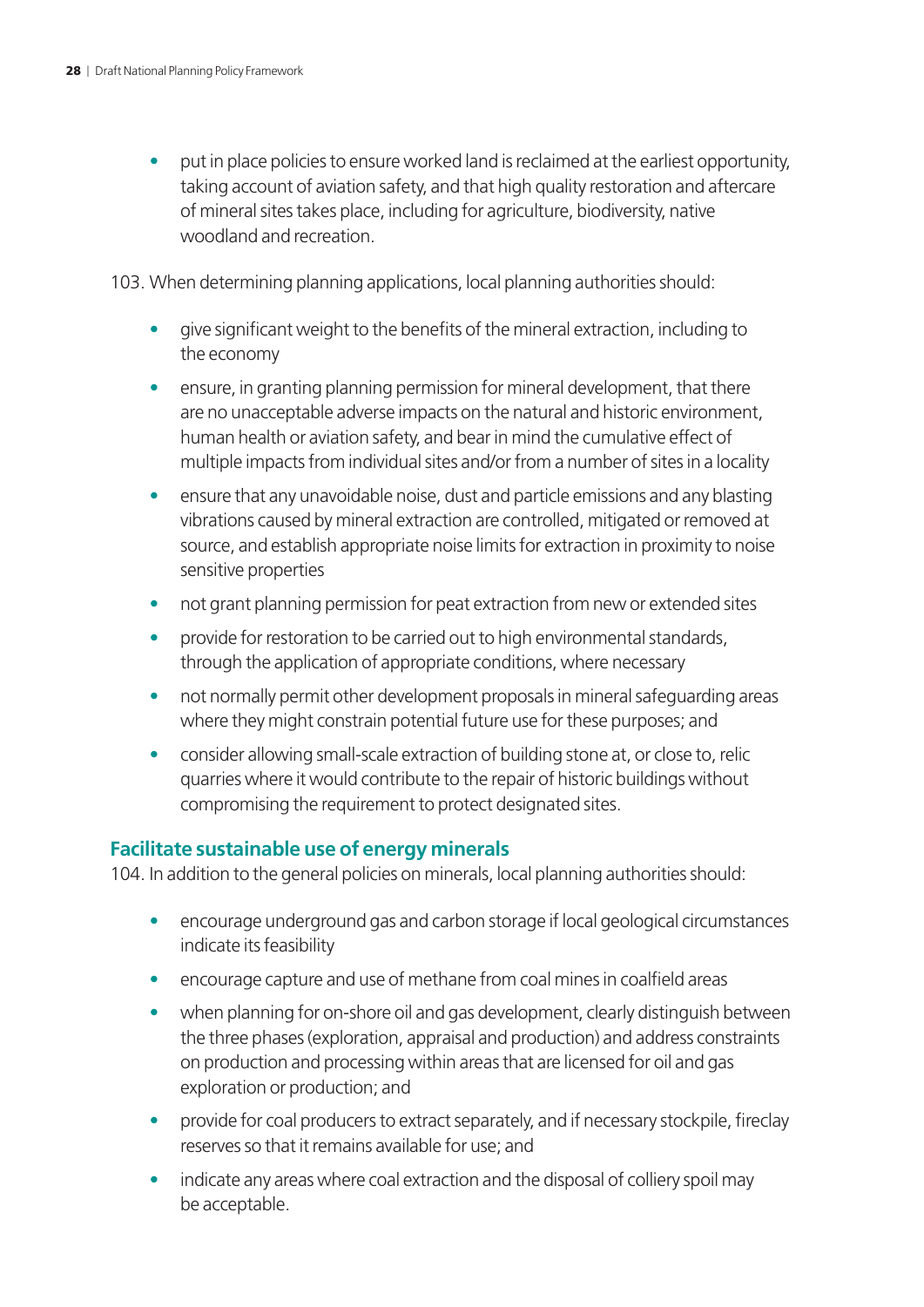105. When determining planning applications, planning authorities should ensure that the integrity and safety of underground storage facilities are appropriate, taking into account the maintenance of gas pressure, prevention of leakage of gas and the avoidance of pollution.

106. For the extraction of coal, there should be a presumption against development unless:

- the proposal is environmentally acceptable, or can be made so by planning conditions or obligations; or, if not
- it provides national, local or community benefits which clearly outweigh the likely impacts to justify the grant of planning permission.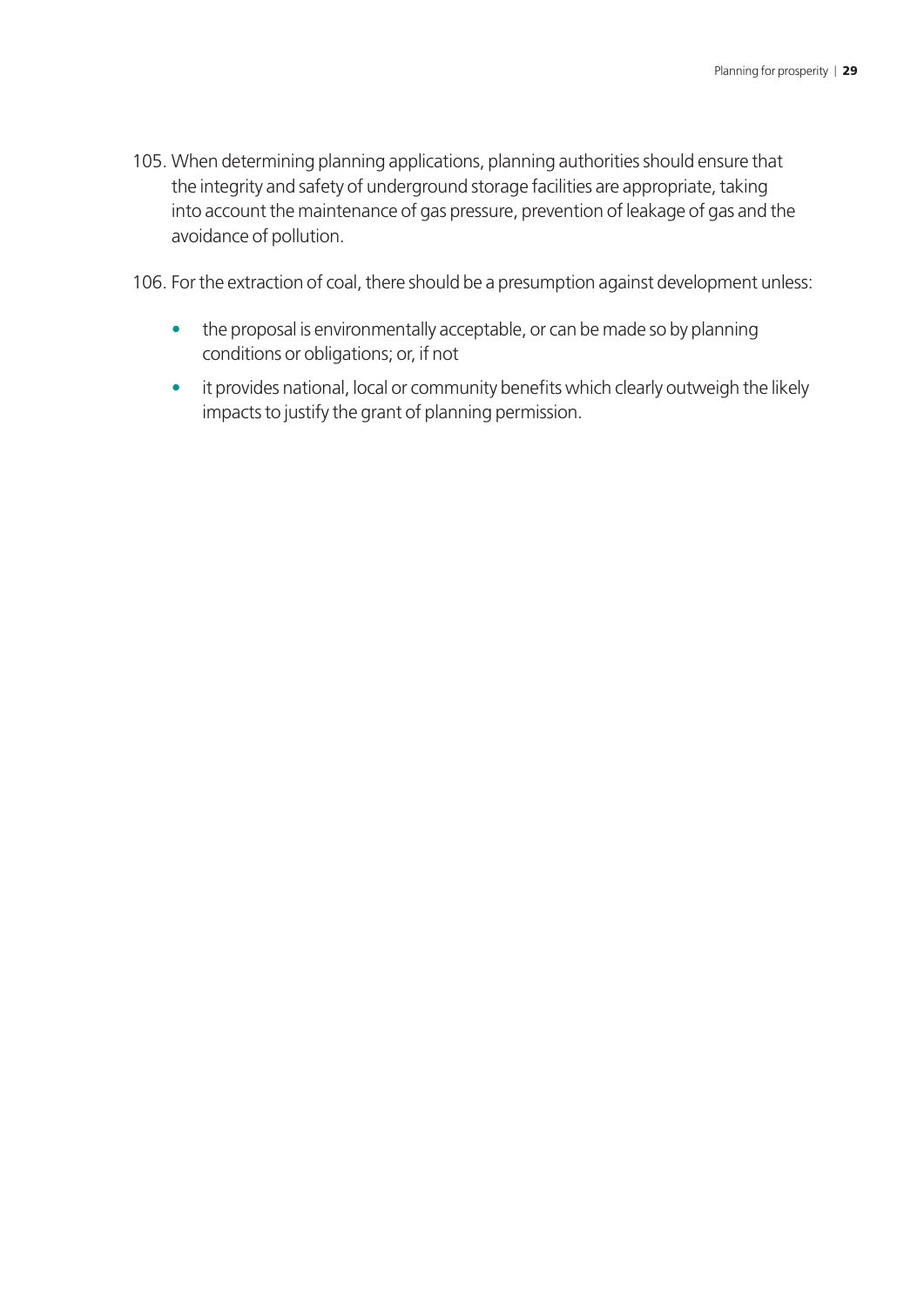# <span id="page-35-0"></span>**Planning for people**

## **Housing**

#### **Objectives**

- 107. The Government's key housing objective is to increase significantly the delivery of new homes. Everyone should have the opportunity to live in high quality, well designed homes, which they can afford, in a community where they want to live. This means:
	- increasing the supply of housing
	- delivering a wide choice of high quality homes that people want and need
	- widening opportunities for home ownership; and
	- creating sustainable, inclusive and mixed communities, including through the regeneration and renewal of areas of poor housing.
- 108. To enable this, the planning system should aim to deliver a sufficient quantity, quality and range of housing consistent with the land use principles and other polices of this Framework.

#### **Significantly increasing the supply of housing**

109. To boost the supply of housing, local planning authorities should:

- use an evidence-base to ensure that their Local Plan meets the full requirements for market and affordable housing in the housing market area, including identifying key sites which are critical to the delivery of the housing strategy over the plan period
- identify and maintain a rolling supply of specific deliverable<sup>5</sup> sites sufficient to provide five years worth of housing against their housing requirements. The supply should include an additional allowance of at least 20 per cent to ensure choice and competition in the market for land
- $\bullet$  identify a supply of specific, developable<sup>6</sup> sites or broad locations for growth, for years 6-10 and, where possible, for years 11-15
- not make allowance for windfall sites in the first 10 years of supply, or in the rolling five-year supply, unless they can provide compelling evidence of genuine local circumstances that prevent specific sites being identified. Any allowance

**<sup>5</sup>** To be considered deliverable, sites should at the point of adoption of the Local Plan be available now, offer a suitable location for development now, and be achievable with a realistic prospect that housing will be delivered on the site within five years and in particular that development of the site is viable i.e. that it would provide acceptable returns to a willing landowner and a willing developer based on current values and taking account of all likely infrastructure, standards and other costs.

**<sup>6</sup>** To be considered developable, sites should be in a suitable location for housing development and there should be a reasonable prospect that the site is available and could be viably developed at the point envisaged.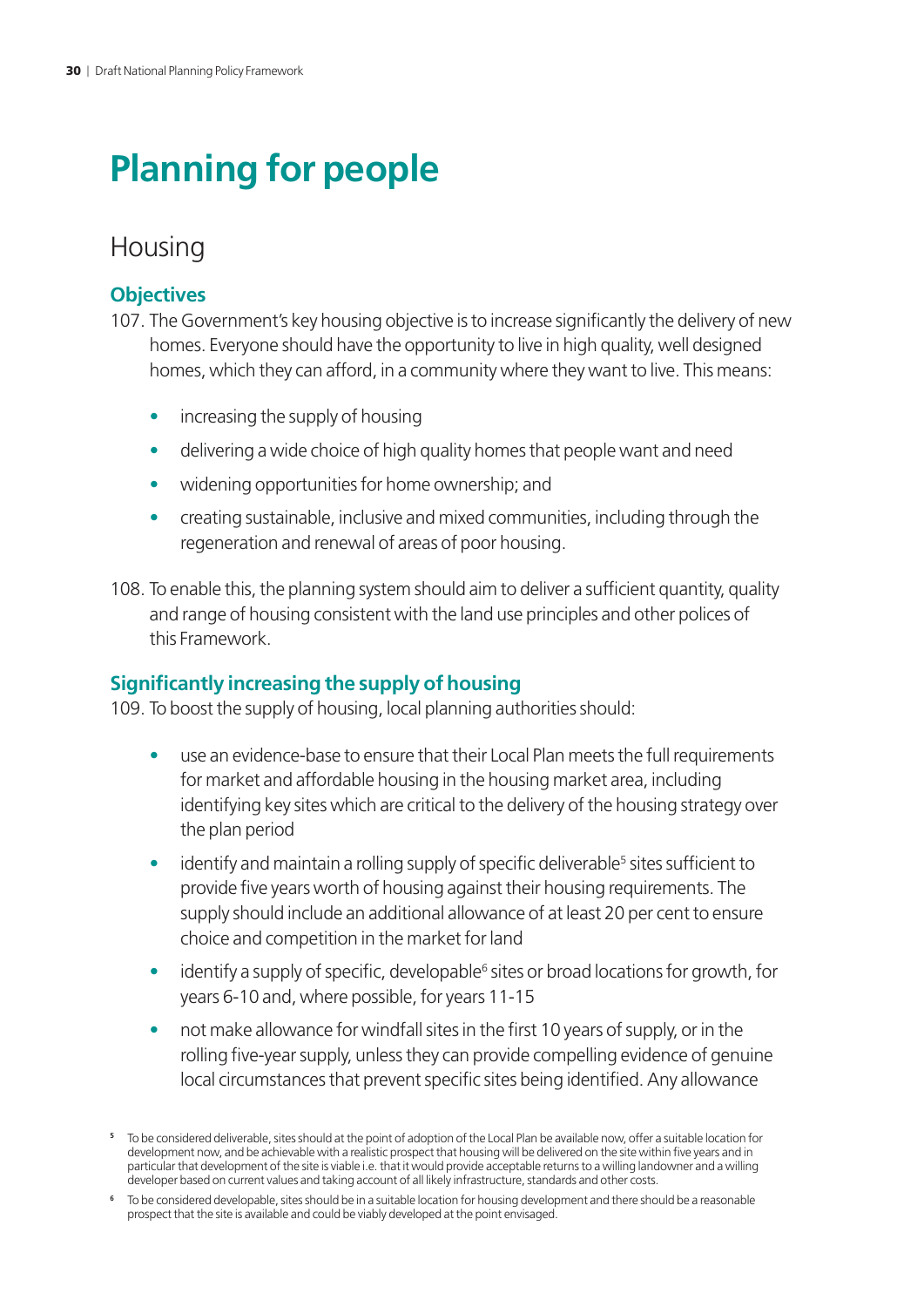should be realistic having regard to the Strategic Housing Land Availability Assessment, historic windfall delivery rates and expected future trends

- illustrate the expected rate of housing delivery through a housing trajectory for the plan period and, for market housing, set out a housing implementation strategy describing how they will maintain delivery of a five-year supply of housing land to meet their housing target
- set out their own approach to housing density to reflect local circumstances; and
- identify and bring back into residential use empty housing and buildings in line with local housing and empty homes strategies and, where appropriate, acquire properties under compulsory purchase powers.
- 110. The presumption in favour of sustainable development means that Local Plans should be prepared on the basis that objectively assessed development needs should be met, unless the adverse impacts of doing so would significantly and demonstrably outweigh the benefits, when assessed against the policies in this Framework taken as a whole. Applications should be considered in accordance with the presumption. Planning permission should be granted where relevant policies are out of date, for example where a local authority cannot demonstrate an up-to-date five-year supply of deliverable housing sites.

#### **Deliver a wide choice of quality homes**

- 111. To deliver a wide choice of quality homes and widen opportunities for home ownership, local planning authorities should:
	- plan for a mix of housing based on current and future demographic trends, market trends and the needs of different groups in the community (such as families with children, the elderly and people with disabilities)
	- identify the size, type, tenure and range of housing that is required in particular locations, reflecting local demand; and
	- where they have identified affordable housing is required, set policies for meeting this need on site, unless off-site provision or a financial contribution of broadly equivalent value can be robustly justified (for example to improve or make more effective use of the existing housing stock) and the agreed approach contributes to the objective of creating mixed and balanced communities.
- 112. In rural areas, local planning authorities should be responsive to local circumstances and plan housing development to reflect local requirements, particularly for affordable housing. Local planning authorities should in particular consider whether allowing some market housing would facilitate the provision of significant additional affordable housing to meet local needs. To promote sustainable development, housing in rural areas should not be located in places distant from local services.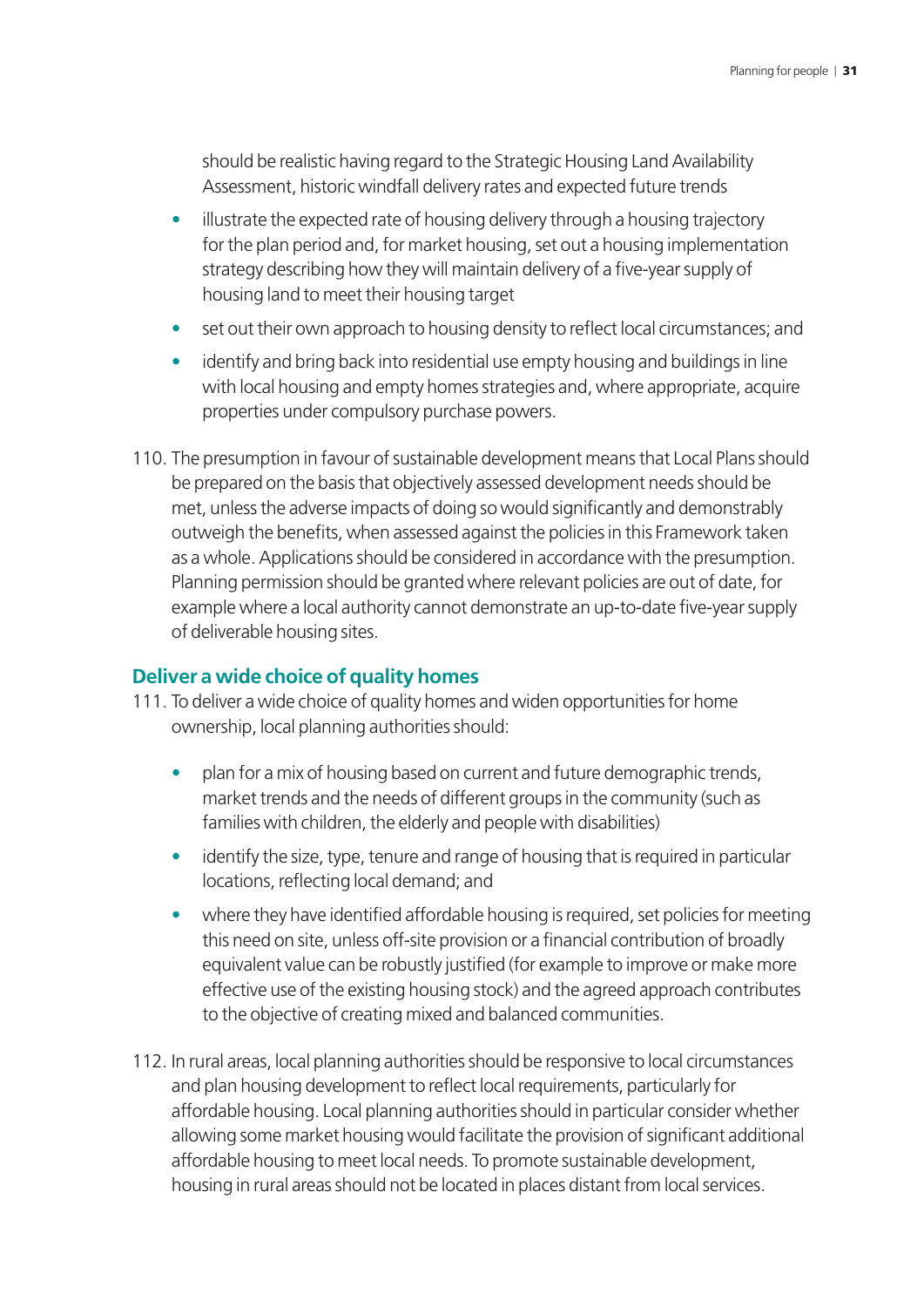- 113. However, local planning authorities should avoid isolated homes in the countryside unless there are special circumstances such as:
	- the essential need for a rural worker to live permanently at or near their place of work in the countryside; or
	- where development would ensure the future of buildings of special architectural or historic interest; or
	- where the development would re-use redundant or disused buildings and lead to an enhancement to the immediate setting; or
	- the exceptional quality or the innovative nature of the design of the dwelling. Such a design should:
		- be truly outstanding or innovative, helping to raise standards of design more generally in rural areas
		- reflect the highest standards in architecture
		- significantly enhance its immediate setting; and
		- be sensitive to the defining characteristics of the local area.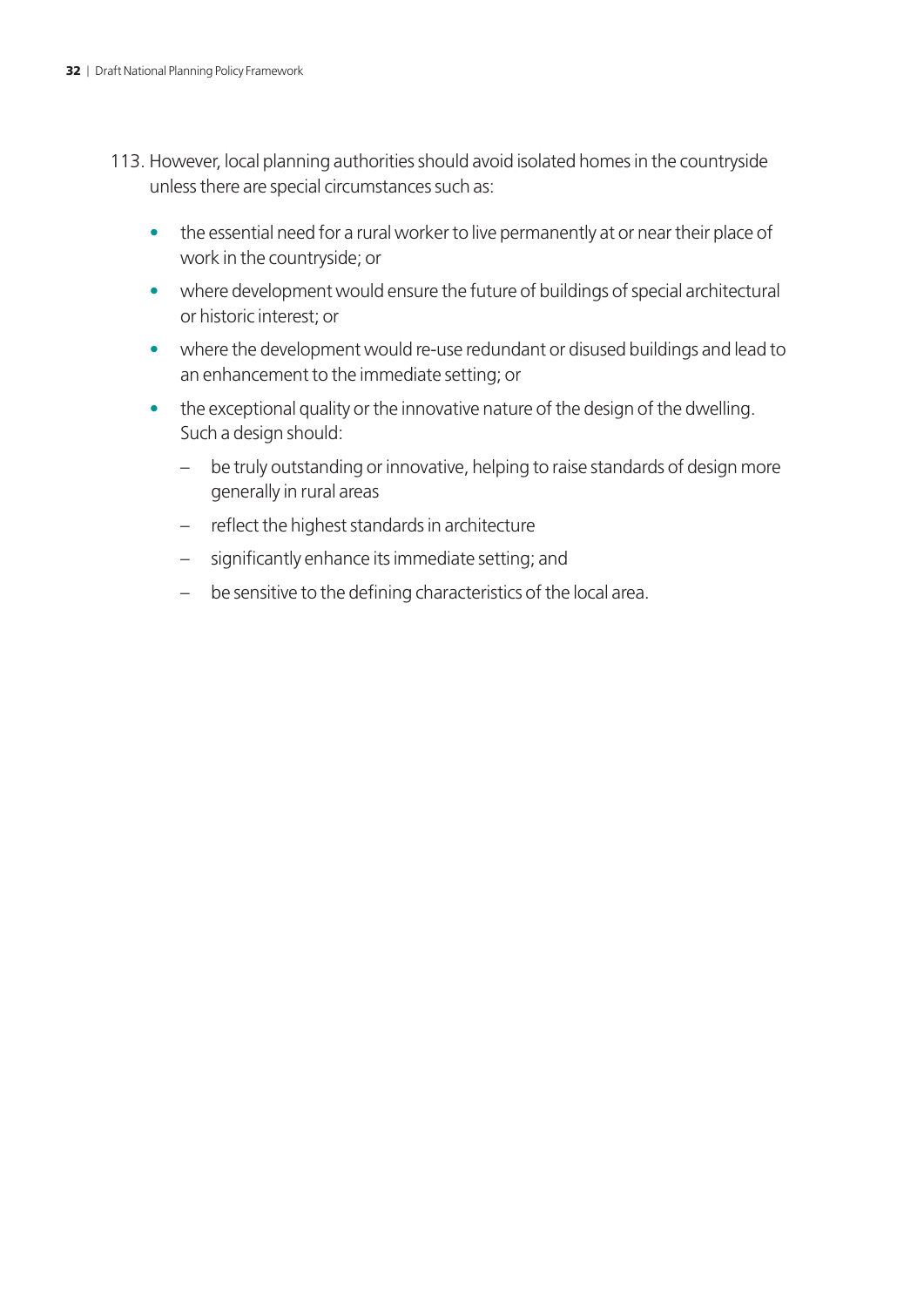## <span id="page-38-0"></span>Design

#### **Objectives**

114. The Government attaches great importance to the design of the built environment. Good design is indivisible from good planning and should contribute positively to making places better for people. The Government's objective for the planning system is to promote good design that ensures attractive, usable and durable places. This is a key element in achieving sustainable development.

#### **Deliver high quality design**

- 115. It is important to plan positively for the achievement of high quality and inclusive design for all development, including individual buildings, public and private spaces and wider area development schemes.
- 116. Local Plans, including any neighbourhood plans, should develop robust and comprehensive policies that set out the quality of development that will be expected for the area. Such policies should be based on stated objectives for the future of the area and an understanding and evaluation of its present defining characteristics. Planning policies and decisions should aim to ensure that developments:
	- ensure that a place will function well and add to the overall quality of the area, not just for the short term but over the lifetime of the development
	- optimise the potential of the site to accommodate development, create and sustain an appropriate mix of uses (including incorporation of green and other public space as part of developments) and support local facilities and transport networks
	- respond to local character and reflect the identity of local surroundings, while not preventing or discouraging appropriate innovation
	- create safe and accessible environments where crime and disorder, and the fear of crime, do not undermine quality of life or community cohesion; and
	- are visually attractive as a result of good architecture and appropriate landscaping.
- 117. Local planning authorities should consider using design codes where they could help deliver high quality outcomes. However, design policies should avoid unnecessary prescription or detail and should concentrate on guiding the overall scale, density, massing, height, landscape, layout and access of new development in relation to neighbouring buildings and the local area more generally.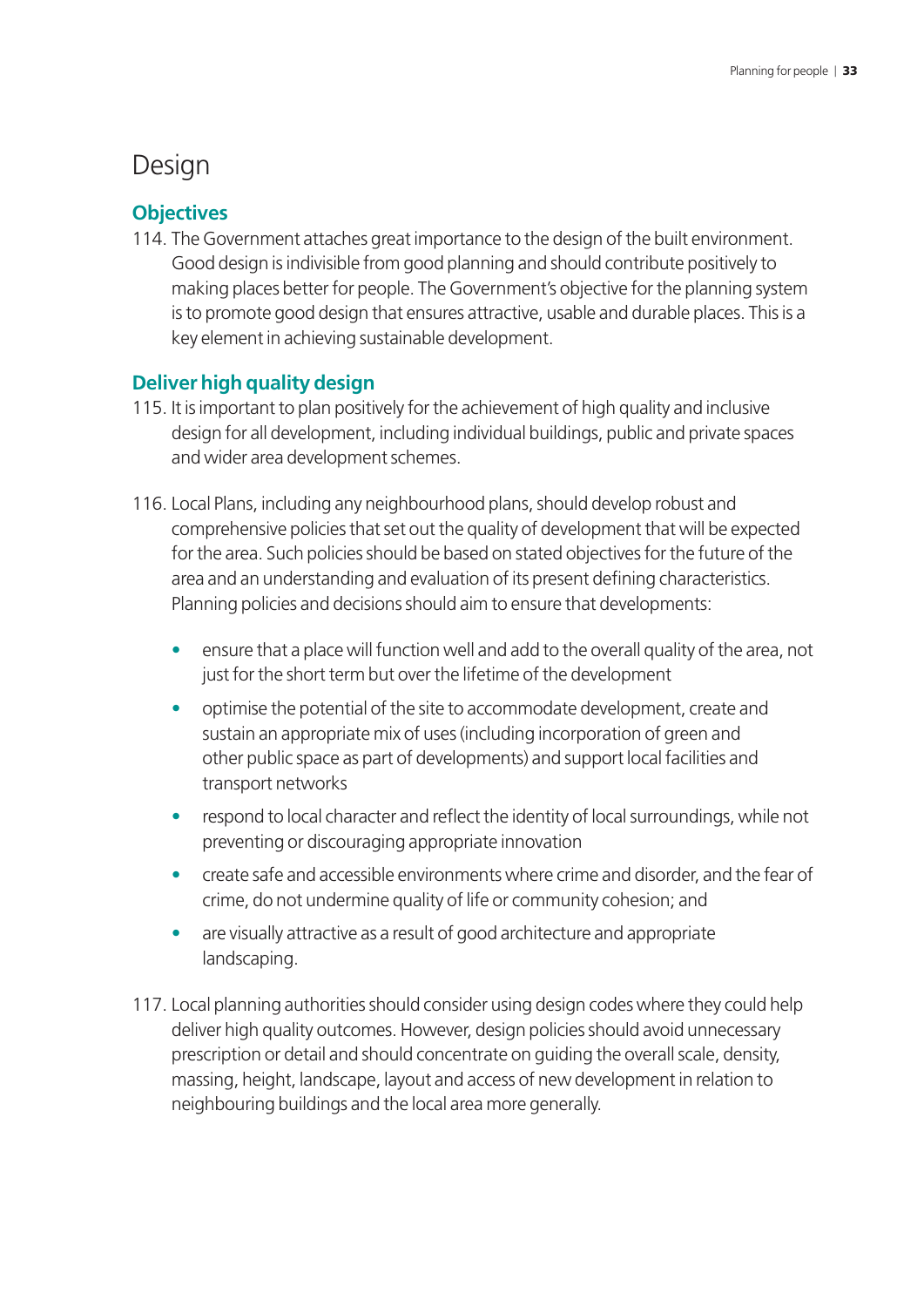- 118. Planning policies and decisions should not attempt to impose architectural styles or particular tastes and they should not stifle innovation, originality or initiative through unsubstantiated requirements to conform to certain development forms or styles.
- 119. Although visual appearance and the architecture of individual buildings are important factors, securing high quality and inclusive design goes beyond aesthetic considerations. Therefore, planning policies and decisions should address the connections between people and places and the integration of new development into the natural, built and historic environment.
- 120. Local planning authorities should have local design review arrangements in place to provide assessment and support to ensure high standards of design. They should also when appropriate refer major projects for a national design review<sup>7</sup>.
- 121. In determining applications, significant weight should be given to truly outstanding or innovative designs which help raise the standard of design more generally in the area. Permission should be refused for development of obviously poor design that fails to take the opportunities available for improving the character and quality of an area and the way it functions.
- 122. Developers will be expected to work closely with those directly affected by their proposals to evolve design proposals that take account of the views of the community. Proposals that can demonstrate good engagement with the community in developing the design of the new development should be looked on more favourably.
- 123. Control over outdoor advertisements should be efficient, effective and simple in concept and operation. Only those advertisements which will clearly have an appreciable impact on a building or on their surroundings should be subject to the local planning authority's detailed assessment. Advertisements should be subject to control only in the interests of amenity and public safety.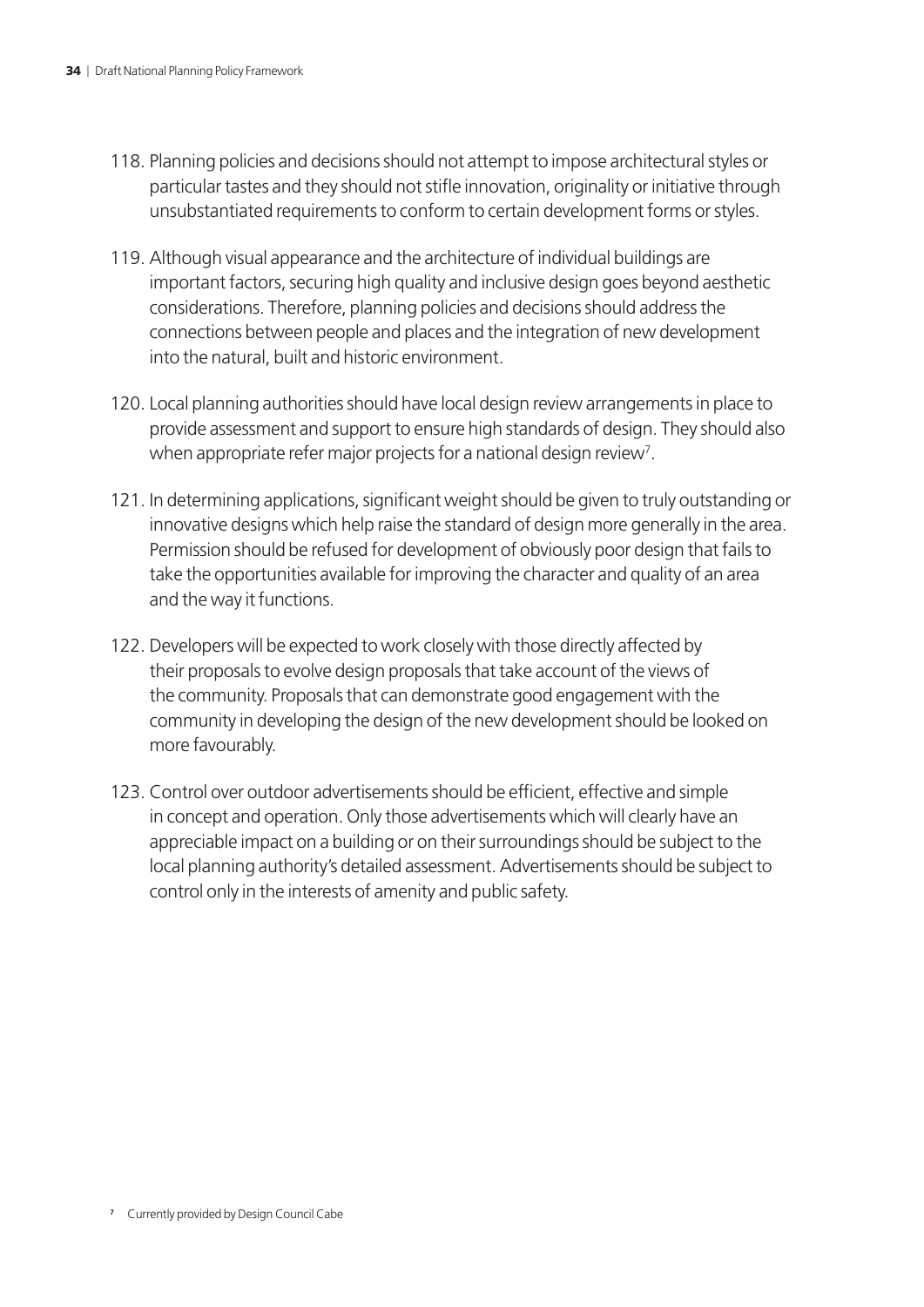### <span id="page-40-0"></span>Sustainable communities

#### **Objectives**

- 124. The Government's objective is to create strong, vibrant and healthy communities, by creating a good quality built environment, with accessible local services that reflect community needs and support well-being. To achieve this objective the planning system should:
	- create a built environment that facilitates social interaction and inclusive communities
	- deliver the right community facilities, schools, hospitals and services to meet local needs; and
	- ensure access to open spaces and recreational facilities that promote the health and well-being of the community.

#### **Facilitate social interaction and inclusive communities**

- 125. The planning system can play an important role in facilitating social interaction and creating inclusive communities. Local planning authorities should create a shared vision with communities of the residential environment and facilities they wish to see. To support this, local planning authorities should aim to involve all sections of the community in the development of local and neighbourhood plans and in planning decisions. Planning policies and decisions, in turn, should aim to design places which promote:
	- opportunities for meetings between members of the community who might not otherwise come into contact with each other, including through mixed-use developments which bring together those who work, live and play in the vicinity
	- safe and accessible environments where crime and disorder, and the fear of crime, do not undermine quality of life or community cohesion; and
	- accessible developments, containing clear and legible pedestrian routes, and high quality public space, which encourage the active and continual use of public areas.

#### **Deliver community facilities and local services**

- 126. To deliver the facilities and services the community needs, planning policies and decisions should:
	- plan positively for the provision and integration of community facilities (such as local shops, meeting places, public houses and places of worship) and other local services to enhance the sustainability of communities and residential environments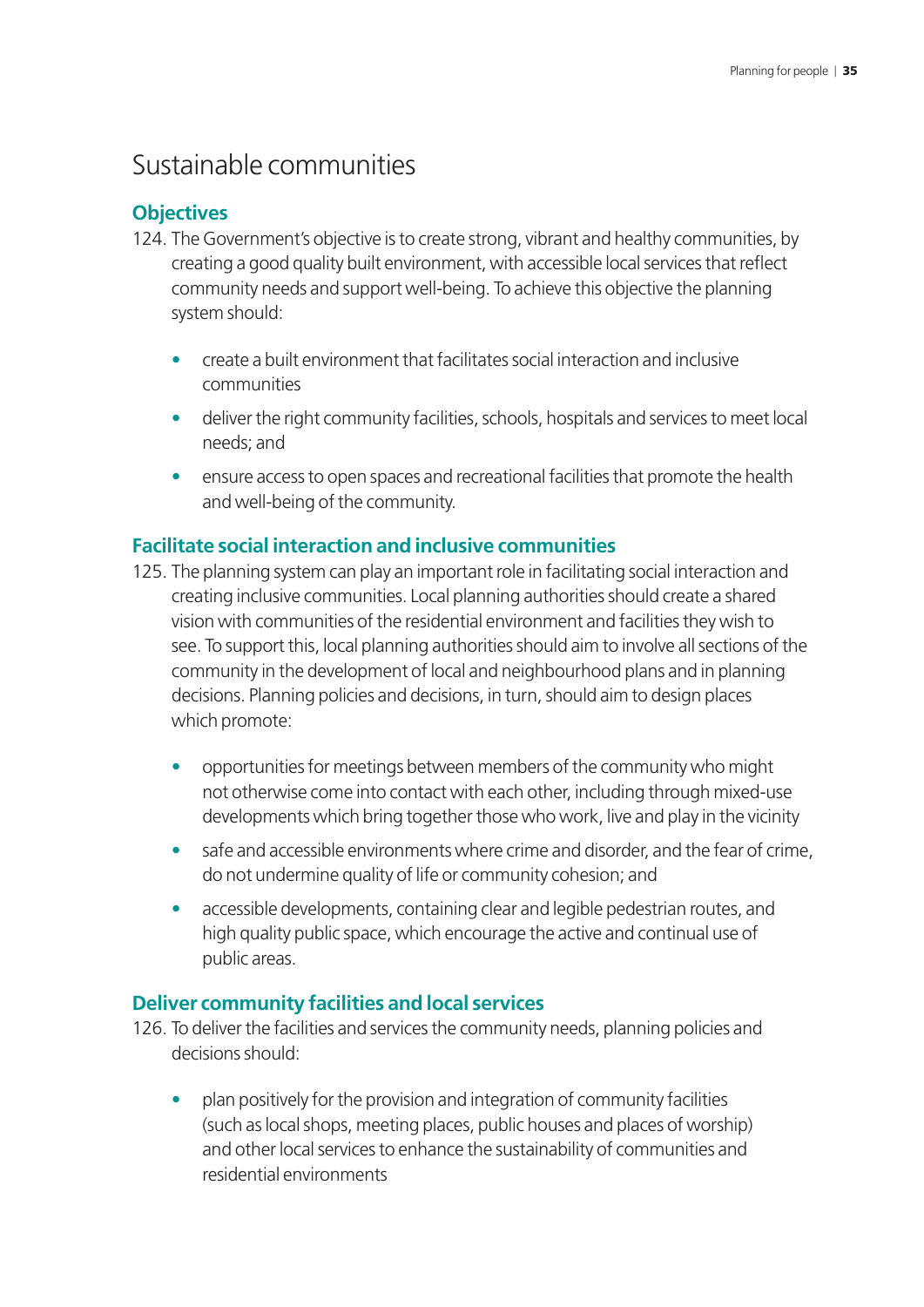- safeguard against the unnecessary loss of valued facilities and services, particularly where this would reduce the community's ability to meet its day-today needs
- ensure that established shops, facilities and services are able to develop and modernise in a way that is sustainable, and retained for the benefit of the community; and
- ensure that housing is developed in suitable locations which offer a range of community facilities and good access to key services and infrastructure. Where large scale development is proposed in less sustainable locations, local planning authorities should require investment to improve the sustainability of the site.
- 127. Local authorities should take a proactive, positive and collaborative approach to the development of schools by working with schools promoters to identify and resolve key issues before applications are submitted. In determining planning applications for schools, local planning authorities should:
	- attach very significant weight to the desirability of establishing new schools and to enabling local people to do so
	- seek to mitigate any negative impacts of development through the use of planning conditions or planning obligations, as appropriate; and
	- only refuse planning permission for a new school if the adverse planning impacts on the local area outweigh the desirability of establishing a school in that area.

#### **Deliver open space, sports and recreational facilities**

- 128. Access to good quality open spaces and opportunities for sport and recreation can make an important contribution to the health and well-being of communities. The planning system has a role in helping to create an environment where activities are made easier and public health can be improved. Planning policies should identify specific needs and quantitative or qualitative deficits or surpluses of open space, sports and recreational facilities in the local area. The information gained from this assessment of needs and opportunities should be used to set locally derived standards for the provision of open space, sports and recreational facilities. Planning policies should protect and enhance rights of way and access.
- 129. Existing open space, sports and recreational buildings and land, including playing fields, should not be built on unless:
	- an assessment has been undertaken which has clearly shown the open space, buildings or land to be surplus to requirements; or
	- the need for and benefits of the development clearly outweigh the loss.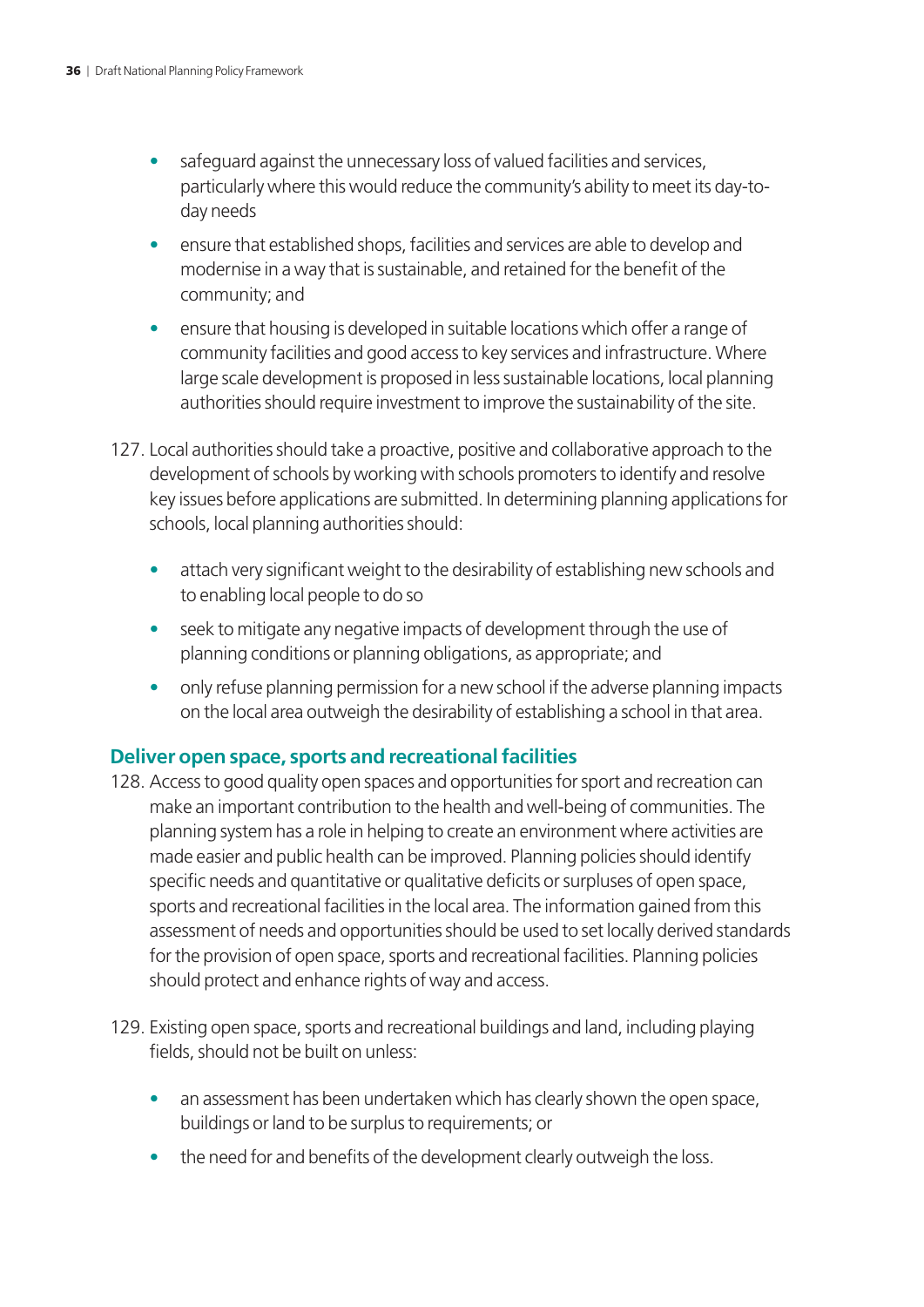- 130. Local communities through local and neighbourhood plans should be able to identify for special protection green areas of particular importance to them. By designating land as Local Green Space local communities will be able to rule out new development other than in very special circumstances. Identifying land as Local Green Space should therefore be consistent with the local planning of sustainable development and complement investment in sufficient homes, jobs and other essential services. Local Green Spaces should only be designated when a plan is prepared or reviewed, and planned so that they are capable of enduring beyond the end of the plan period.
- 131. The Local Green Space designation will not be appropriate for most green areas or open space. The designation should only be used:
	- where the green space is in reasonably close proximity to a centre of population or urban area
	- where the green area is demonstrably special to a local community and holds a particular local significance because of its beauty, historic importance, recreational value, tranquillity or richness of its wildlife
	- where the green area concerned is local in character and is not an extensive tract of land; and
	- if the designation does not overlap with Green Belt.
- 132. Local policy for managing development within a Local Green Space should be consistent with policy for Green Belts.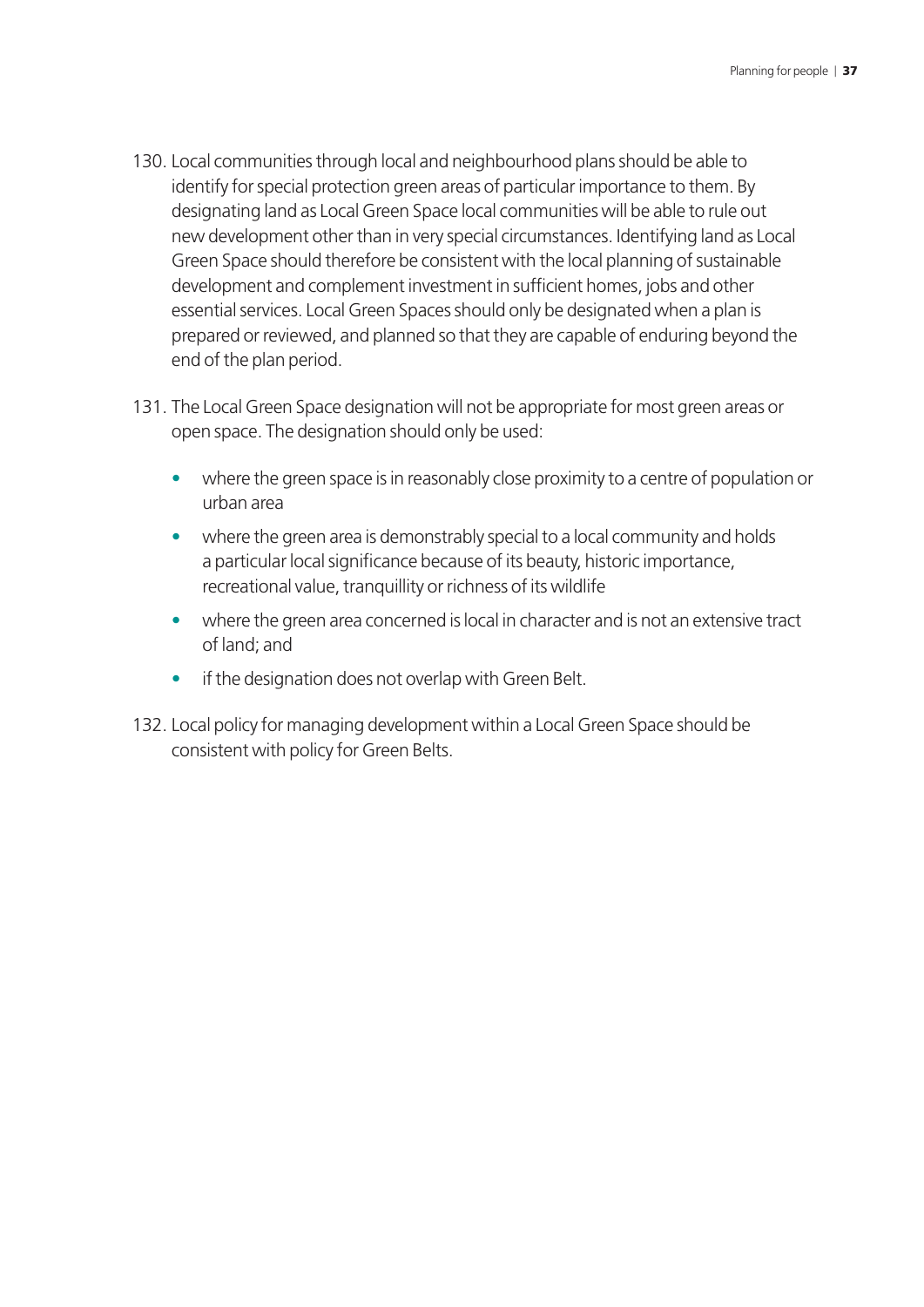## <span id="page-43-0"></span>Green Belt

#### **Objectives**

133. The Government attaches great importance to Green Belts. The fundamental aim of Green Belt policy is to prevent urban sprawl by keeping land permanently open; the essential characteristics of Green Belts are their openness and their permanence.

134. Green Belt serves five purposes:

- to check the unrestricted sprawl of large built-up areas
- to prevent neighbouring towns merging into one another
- to assist in safeguarding the countryside from encroachment
- to preserve the setting and special character of historic towns; and
- to assist in urban regeneration, by encouraging the recycling of derelict and other urban land.
- 135. Once Green Belts have been defined, local planning authorities should plan positively to enhance the beneficial use of the Green Belt, such as looking for opportunities to provide access; provide opportunities for outdoor sport and recreation; retain and enhance landscapes, visual amenity and biodiversity; or improve damaged and derelict land.

#### **Designation of Green Belts**

- 136. The general extent of Green Belts across the country is already established. It should not be necessary to designate new Green Belts except in exceptional circumstances. If proposing a new Green Belt, local planning authorities should:
	- demonstrate why normal planning and development management policies would not be adequate
	- set out whether any major changes in circumstances have made the adoption of this exceptional measure necessary
	- show what the consequences of the proposal would be for sustainable development
	- demonstrate the necessity for the Green Belt and its consistency with Local Plans for adjoining areas; and
	- show how the Green Belt would meet the other objectives of the Framework.
- 137. Local planning authorities with Green Belts in their area should establish Green Belt boundaries in their Local Plans which set the framework for Green Belt and settlement policy. Once established, Green Belt boundaries should only be altered in exceptional circumstances.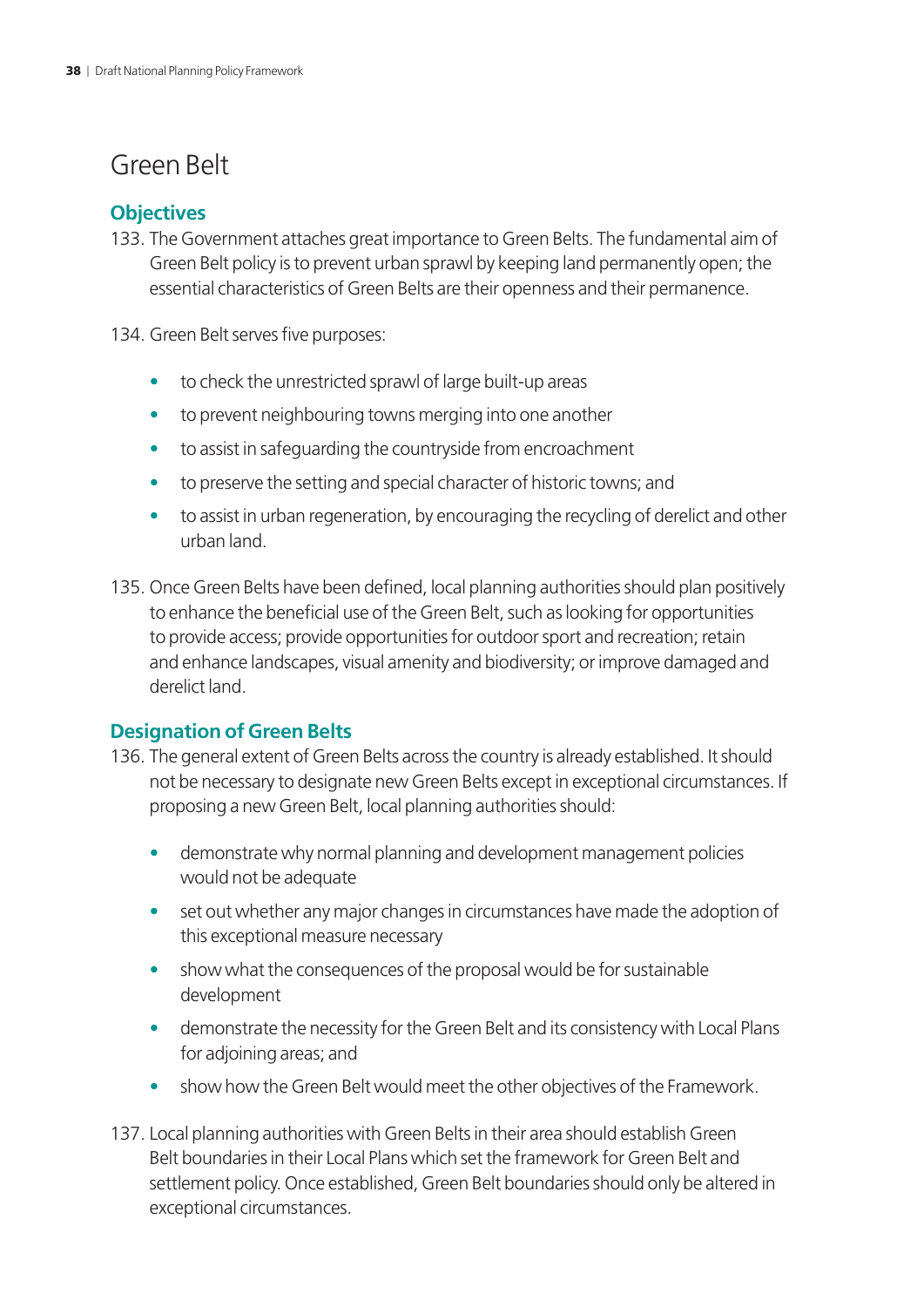- 138. The appropriateness of existing Green Belt boundaries should only be considered when a Local Plan is being prepared or reviewed. At that time, authorities should consider the Green Belt boundaries having regard to their intended permanence in the long term, so that they should be capable of enduring beyond the plan period.
- 139. When drawing up or reviewing Green Belt boundaries local planning authorities should take account of the need to promote sustainable patterns of development. They should consider the consequences for sustainable development of channelling development towards urban areas inside the Green Belt boundary, towards towns and villages inset within the Green Belt or towards locations beyond the outer Green Belt boundary.

140. When defining boundaries, local planning authorities should:

- ensure consistency with the Local Plan strategy for meeting identified requirements for sustainable development
- not include land which it is unnecessary to keep permanently open
- where necessary, identify in their plans areas of 'safeguarded land' between the urban area and the Green Belt, in order to meet longer-term development needs stretching well beyond the plan period
- make clear that the safeguarded land is not allocated for development at the present time. Planning permission for the permanent development of safeguarded land should only be granted following a local plan review which proposes the development
- satisfy themselves that Green Belt boundaries will not need to be altered at the end of the development plan period; and
- define boundaries clearly, using physical features that are readily recognisable and likely to be permanent.
- 141. If it is necessary to prevent development in a village primarily because of the important contribution which the open character of the village makes to the openness of the Green Belt, the village should be included in the Green Belt. If, however, the character of the village needs to be protected for other reasons, other means should be used, such as conservation area or normal development management policies, and the village should be excluded from the Green Belt.
- 142. Inappropriate development is, by definition, harmful to the Green Belt and should not be approved except in very special circumstances.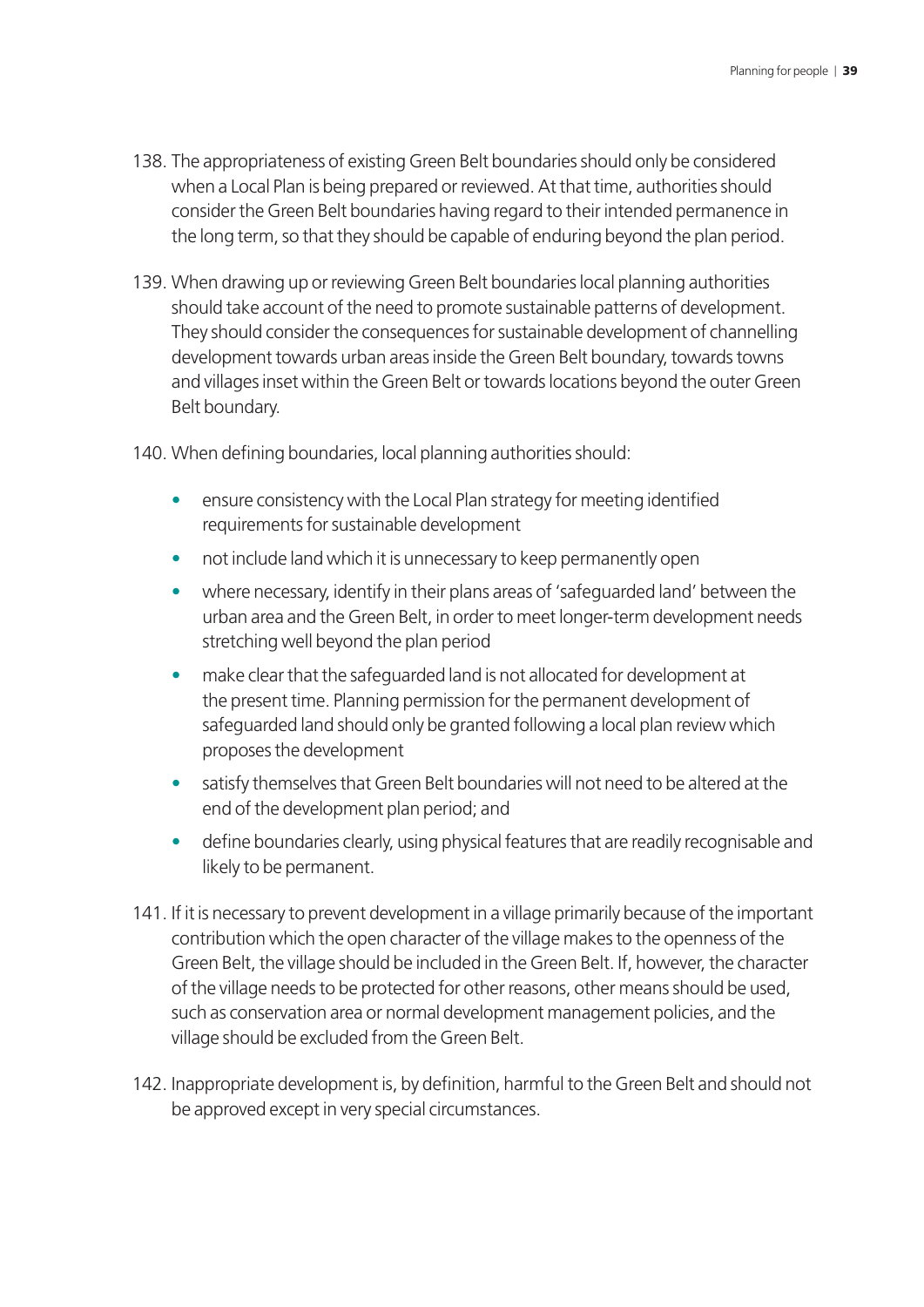- 143. When considering any planning application, local planning authorities should ensure that substantial weight is given to any harm to the Green Belt. 'Very special circumstances' will not exist unless the potential harm to the Green Belt by reason of inappropriateness, and any other harm, is clearly outweighed by other considerations.
- 144. A local planning authority should regard the construction of new buildings as inappropriate in Green Belt. Exceptions to this are:
	- buildings for agriculture and forestry
	- provision of appropriate facilities for outdoor sport, outdoor recreation and for cemeteries, as long as it preserves the openness of the Green Belt and does not conflict with the purposes of including land within it
	- the extension or alteration of a building provided that it does not result in disproportionate additions over and above the size of the **original** building
	- the replacement of a building, provided the new building is not materially larger than the one it replaces
	- limited infilling in villages, and limited affordable housing for local community needs under policies set out in the Local Plan; or
	- limited infilling or the partial or complete redevelopment of previously developed sites (excluding temporary buildings), whether redundant or in continuing use, which would not have a greater impact on the openness of the Green Belt and the purpose of including land within it than the existing development.
- 145. Certain other forms of development are also not inappropriate in Green Belt provided they preserve the openness of the Green Belt and do not conflict with the purposes of including land in Green Belt. These are:
	- mineral extraction
	- engineering operations
	- local transport infrastructure which can demonstrate a requirement for a Green Belt location
	- the re-use of buildings provided that the buildings are of permanent and substantial construction; and
	- development brought forward under a Community Right to Build Order.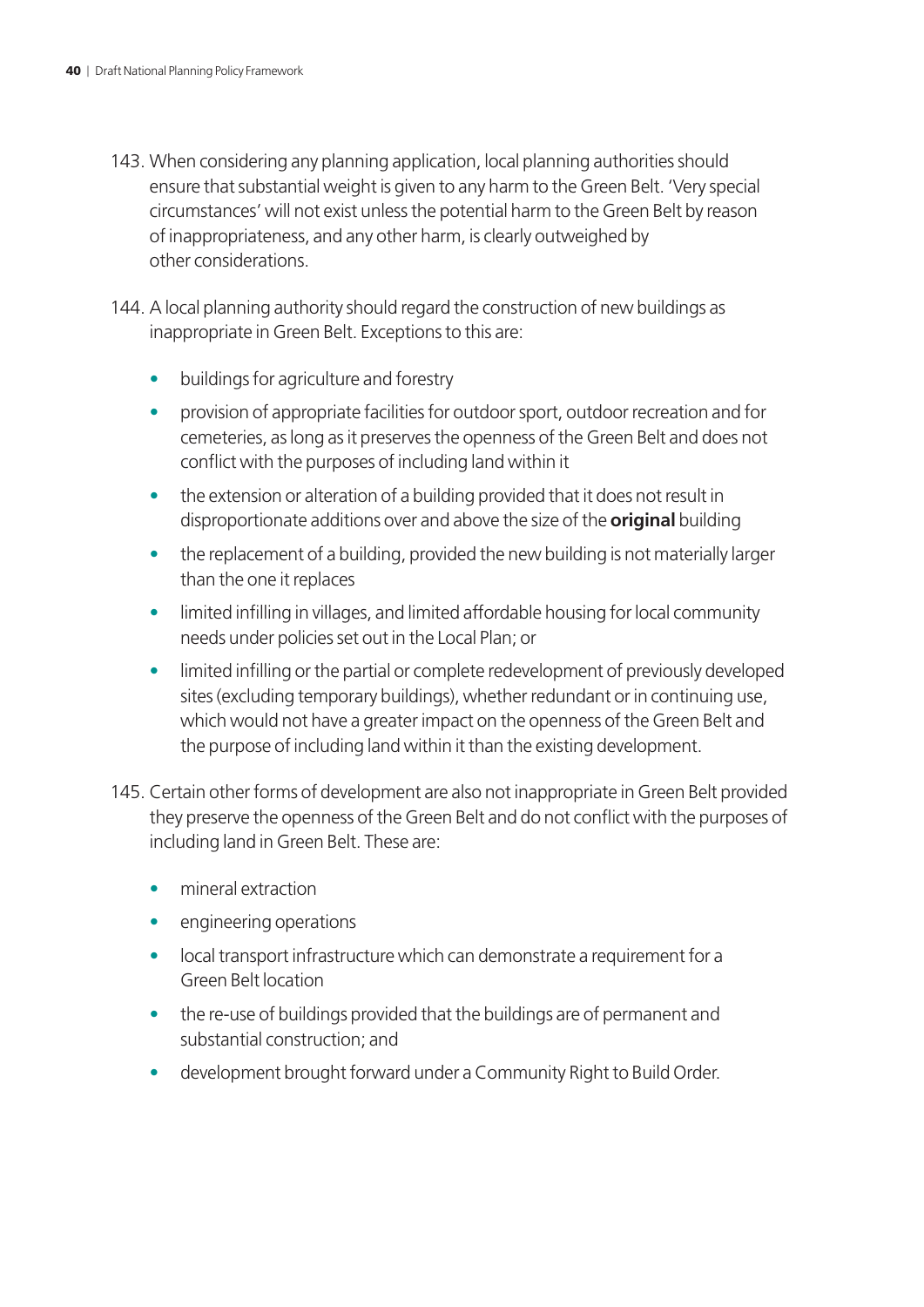- 146. When located in the Green Belt, elements of many renewable energy projects will comprise inappropriate development. In such cases developers will need to demonstrate very special circumstances if projects are to proceed. Such very special circumstances may include the wider environmental benefits associated with increased production of energy from renewable sources.
- 147. Community Forests offer valuable opportunities for improving the environment around towns, by upgrading the landscape and providing for recreation and wildlife. An approved Community Forest plan may be a material consideration in preparing development plans and in deciding planning applications. Any development proposals within Community Forests in the Green Belt should be subject to the normal policies controlling development in Green Belts.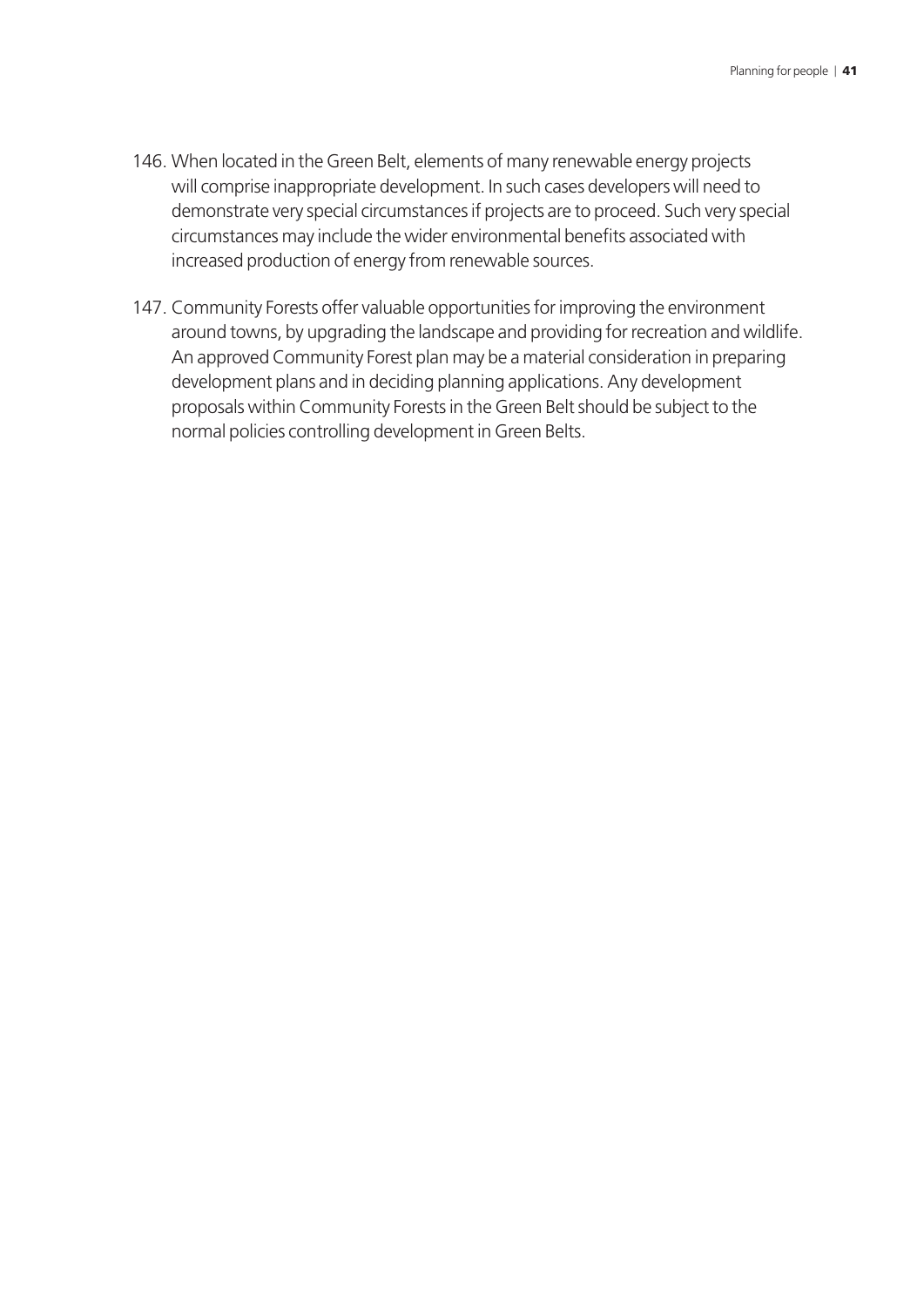# <span id="page-47-0"></span>**Planning for places**

## Climate change, flooding and coastal change

#### **Objectives**

- 148. The Government's objective is that planning should fully support the transition to a low carbon economy in a changing climate, taking full account of flood risk and coastal change. To achieve this objective, the planning system should aim to:
	- secure, consistent with the Government's published objectives, radical reductions in greenhouse gas emissions, through the appropriate location and layout of new development, and active support for energy efficiency improvements to existing buildings and the delivery of renewable and low-carbon energy infrastructure
	- minimise vulnerability and provide resilience to impacts arising from climate change
	- avoid inappropriate development in areas at risk of flooding by directing development away from areas at highest risk or where development is necessary, making it safe without increasing flood risk elsewhere; and
	- reduce risk from coastal change by avoiding inappropriate development in vulnerable areas or adding to the impacts of physical changes to the coast.
- 149. To this end, local planning authorities should adopt proactive strategies to mitigate and adapt to climate change.

#### **Support cuts in greenhouse gas emissions**

150. To support the move to a low-carbon economy, local planning authorities should:

- plan for new development in locations and ways which reduce greenhouse gas emissions; and
- when setting any local requirement for a building's sustainability, do so in a way consistent with the Government's zero carbon buildings policy and adopt nationally described standards.
- 151. Local planning authorities should not refuse planning permission for well-designed buildings or infrastructure which promote high levels of sustainability because of concerns about incompatibility with an existing townscape unless the concern relates to a designated heritage asset and the impact would cause material harm to the asset or its setting, and this harm is not outweighed by the proposal's wider social, economic and environmental benefits.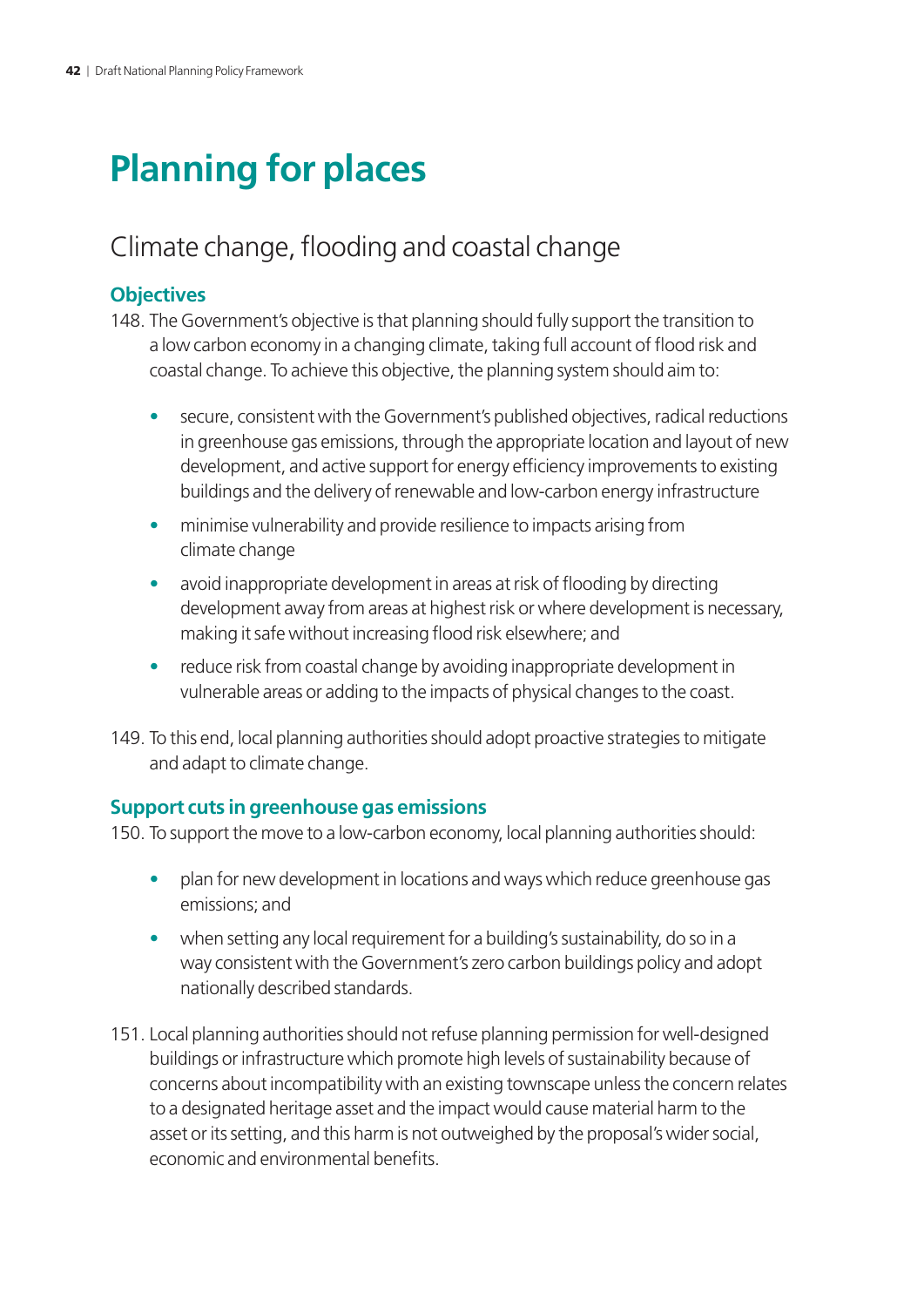#### **Support the delivery of renewable and low-carbon energy**

- 152. To help increase the use and supply of renewable and low-carbon energy, local planning authorities should recognise the responsibility on all communities to contribute to energy generation from renewable or low-carbon sources. They should:
	- have a positive strategy to promote energy from renewable and low-carbon sources, including deep geothermal energy
	- design their policies to maximise renewable and low-carbon energy development while ensuring that adverse impacts are addressed satisfactorily
	- consider identifying suitable areas for renewable and low-carbon energy sources, and supporting infrastructure, where this would help secure the development of such sources<sup>8</sup>
	- support community-led initiatives for renewable and low carbon energy. including developments outside such areas being taken forward through neighbourhood planning; and
	- identify opportunities where development can draw its energy supply from decentralised, renewable or low carbon energy supply systems and for colocating potential heat customers and suppliers.
- 153. When determining planning applications, local planning authorities should apply the presumption in favour of sustainable development and:
	- not require applicants for energy development to demonstrate the overall need for renewable or low-carbon energy and also recognise that even small-scale projects provide a valuable contribution to cutting greenhouse gas emissions; and
	- approve the application if its impacts are (or can be made) acceptable. Once opportunity areas for renewable and low-carbon energy have been mapped in plans, local planning authorities should also expect subsequent applications for commercial scale projects outside these areas to demonstrate that the proposed location meets the criteria used in identifying opportunity areas.

#### **Minimise vulnerability to climate change and manage the risk of flooding**

154. New development should be planned to avoid increased vulnerability to impacts arising from climate change. When new development is brought forward in areas which are vulnerable, care should be taken to ensure that risks can be managed through suitable adaptation measures, including through the planning of green infrastructure.

**<sup>8</sup>** In assessing the likely impacts of potential wind energy development in broad areas, and in determining planning applications for such development, planning authorities should follow the approach set out in the National Policy Statement for Renewable Energy Infrastructure (read with the relevant sections of the Overarching National Policy Statement for Energy Infrastructure, including that on aviation impacts). Where plans identify areas as suitable for renewable and low-carbon energy development, they should make clear what criteria have determined their selection, including for what size of development the areas are considered suitable.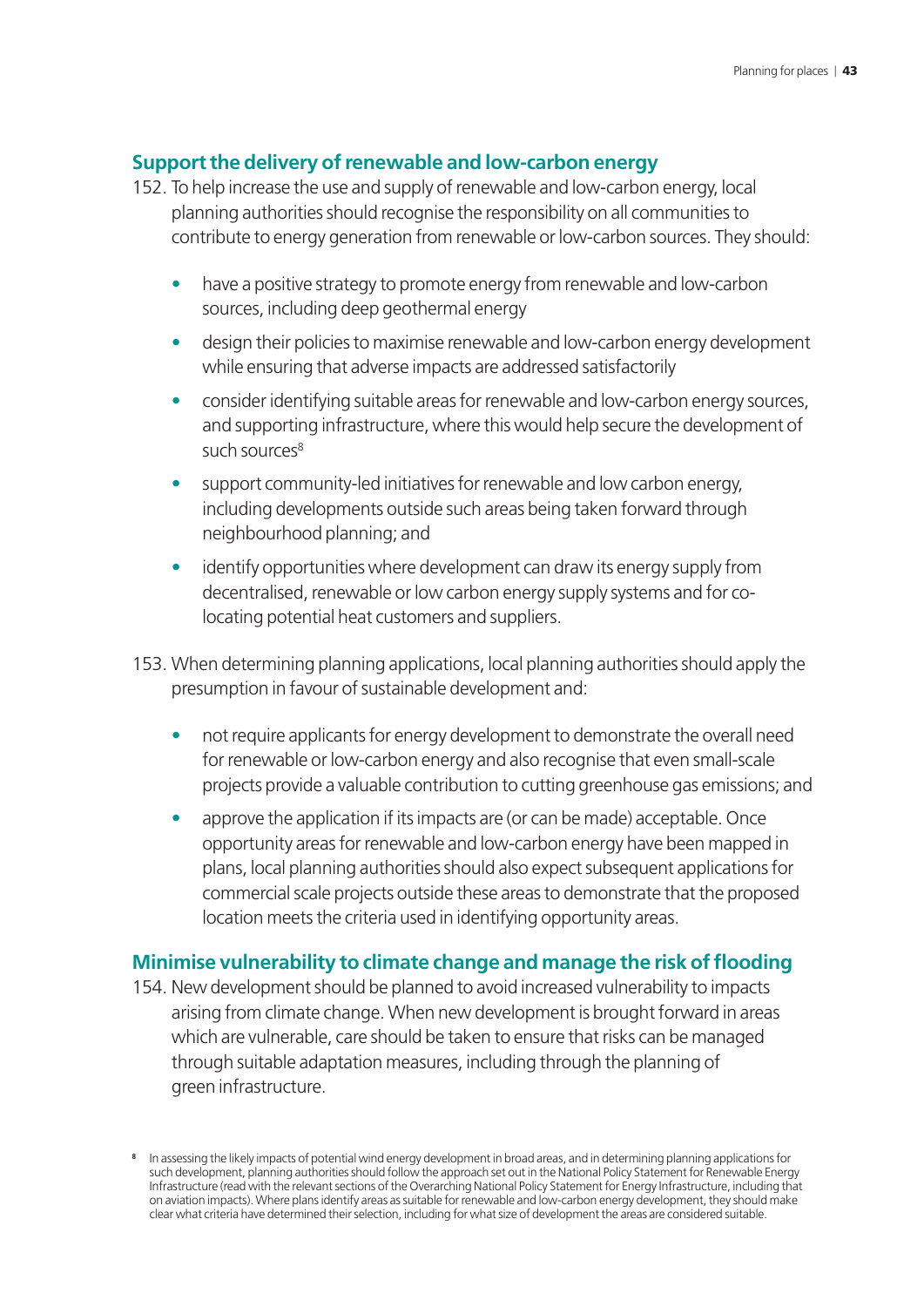- 155. Local Plans must be supported by strategic flood risk assessment and develop policies to manage flood risk, taking account of advice from the Environment Agency.
- 156. Local Plans should apply a sequential, risk-based approach to the location of development to avoid flood risk to people and property where possible, and manage any residual risk, taking account of the impacts of climate change, by:
	- applying the Sequential Test $9$
	- if necessary, applying the Exception Test $10$
	- safeguarding land from development that is required for current and future flood management
	- using opportunities offered by new development to reduce the causes and impacts of flooding; and
	- where climate change is expected to increase flood risk so that some existing development may not be sustainable in the long-term, seeking opportunities to facilitate the relocation of development, including housing, to more sustainable locations.
- 157. When determining planning applications, local planning authorities should ensure flood risk is not increased elsewhere and only consider development in flood risk areas appropriate where informed by a site-specific flood risk assessment<sup>11</sup> following the Sequential Test, and if required the Exception Test, it can be demonstrated that:
	- within the site, the most vulnerable development is located in areas of lowest flood risk unless there are overriding reasons to prefer a different location; and
	- development is appropriately flood resilient and resistant, including safe access and escape routes where required, and that any residual risk can be safely managed; and it gives priority to the use of sustainable drainage systems.

a) it must be demonstrated that the development provides wider sustainability benefits to the community that outweigh flood risk, informed by a Strategic Flood Risk Assessment where one has been prepared; and

b) a site-specific flood risk assessment must demonstrate that the development will be safe for its lifetime taking account of the vulnerability of its users, without increasing flood risk elsewhere, and, where possible, will reduce flood risk overall. Both elements of the test will have to be passed for development to be allocated or permitted.

**<sup>11</sup>** A site-specific flood risk assessment is required for proposals of 1 hectare or greater in Flood Zone 1 and all proposals for new development (including minor development and change of use) in Flood Zones 2 and 3 and Critical Drainage Areas, and also where proposed development or a change of use to a more vulnerable class may be subject to other sources of flooding.

**<sup>9</sup>** The aim of the Sequential Test is to steer new development to areas with the lowest probability of flooding. Development should not be allocated or permitted if there are reasonably available sites appropriate for the proposed development in areas with a lower probability of flooding. The Strategic Flood Risk Assessment will provide the basis for applying this test. A sequential approach should be used in areas known to be at risk from other forms of flooding. The Sequential Test should not be applied to minor development and changes of use.

**<sup>10</sup>** If, following application of the Sequential Test, it is not possible, consistent with wider sustainability objectives, for the development to be located in zones with a lower probability of flooding, the Exception Test can be applied if appropriate. For the Exception Test to be passed: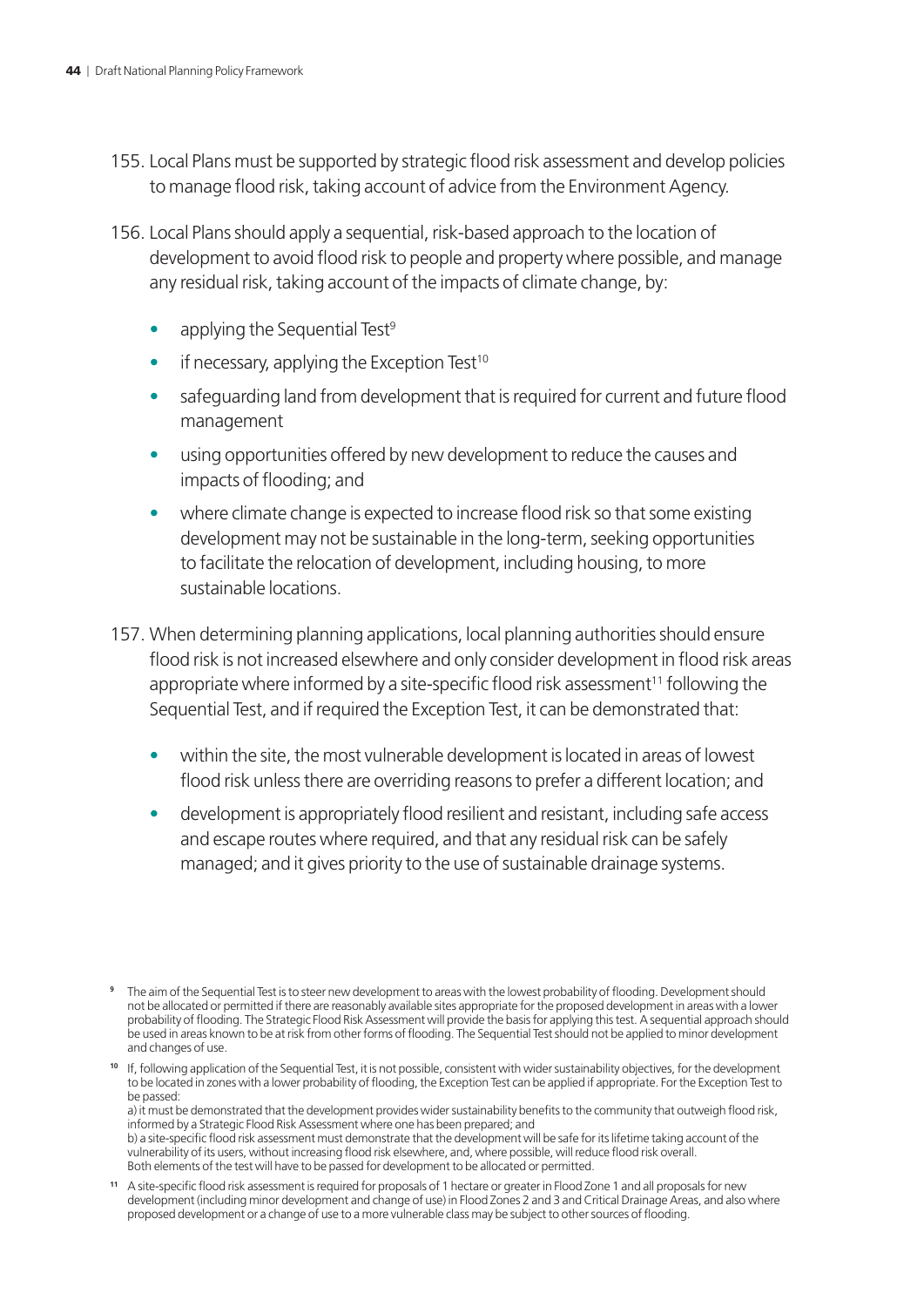158. For individual developments on sites allocated in development plans through the Sequential Test, applicants need not apply the sequential test. Applications for minor development and changes of use should not be subject to the Sequential or Exception Tests but should still meet the requirements for site-specific flood risk assessments.

#### **Manage risk from coastal change**

- 159. In coastal areas, local planning authorities should take account of marine plans and apply Integrated Coastal Zone Management across local authority and land/sea boundaries.
- 160. Local planning authorities should identify as a Coastal Change Management Area any area likely to be affected by physical changes to the coast. Planning authorities should:
	- be clear as to what development will be appropriate in such areas and in what circumstances; and
	- make provision for development and infrastructure that needs to be relocated away from Coastal Change Management Areas.
- 161. When assessing applications, authorities should consider development in a Coastal Change Management Area appropriate where it is demonstrated that:
	- it will be safe over its planned lifetime and will not have an unacceptable impact on coastal change
	- the character of the coast including designations is not compromised
	- the development provides wider sustainability benefits; and
	- the development does not hinder the creation and maintenance of a continuous signed and managed route around the coast.
- 162. Local planning authorities should also ensure appropriate development in a Coastal Change Management Area is not impacted by coastal change by limiting the planned life-time of the proposed development through temporary permission and restoration conditions where necessary to reduce the risk to people and the development.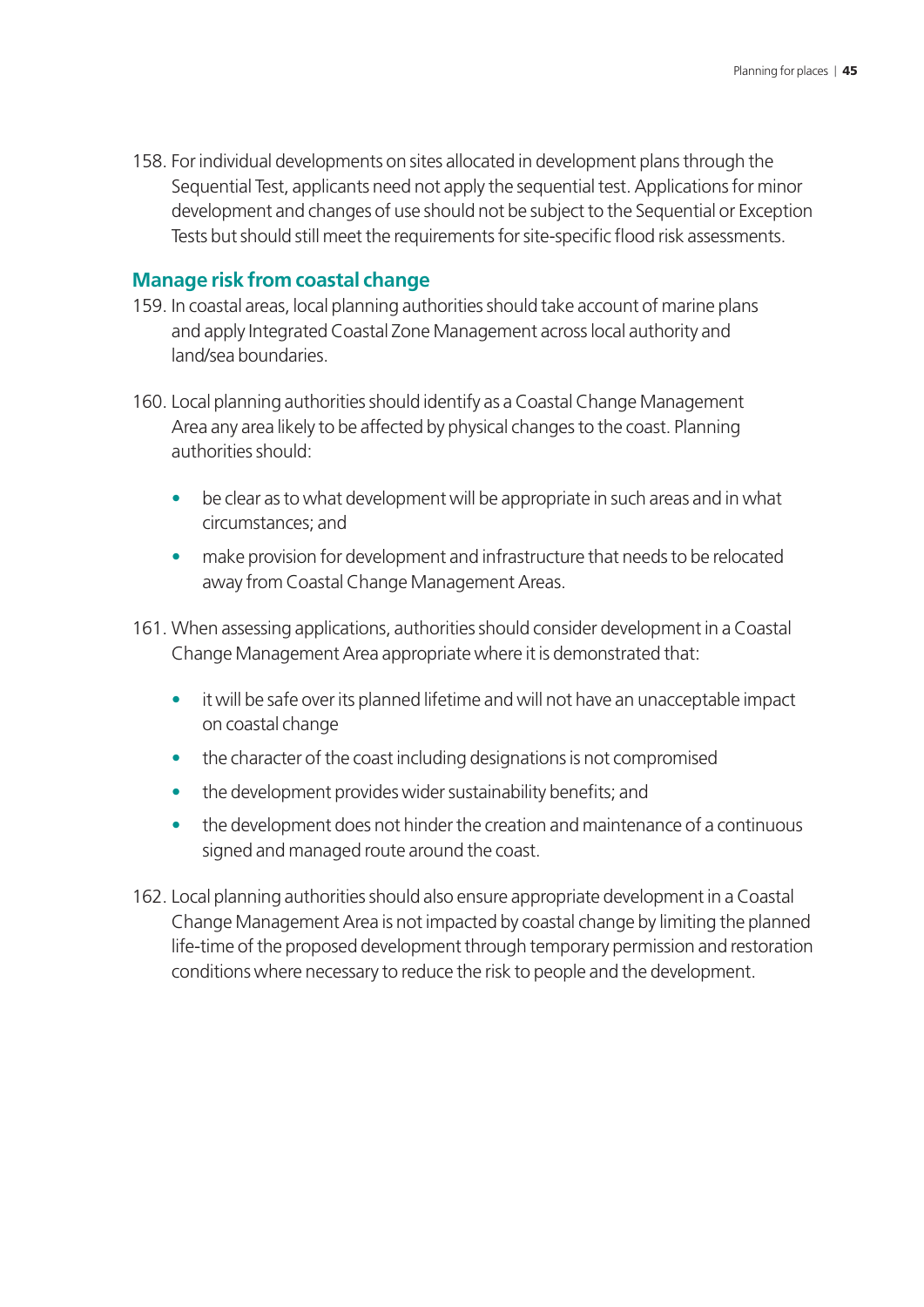## <span id="page-51-0"></span>Natural environment

#### **Objectives**

- 163. The Government's objective is that planning should help to deliver a healthy natural environment for the benefit of everyone and safe places which promote wellbeing.
- 164. To achieve this objective, the planning system should aim to conserve and enhance the natural and local environment by:
	- protecting valued landscapes
	- minimising impacts on biodiversity and providing net gains in biodiversity, where possible; and
	- preventing both new and existing development from contributing to or being put at unacceptable risk from, or being adversely affected by unacceptable levels of land, air, water or noise pollution or land instability.
- 165. In preparing plans to meet development requirements, the aim should be to minimise adverse effects on the local and natural environment. Plans should allocate land with the least environmental or amenity value where practical, having regard to other policies in the Framework including the presumption in favour of sustainable development. Plans should be prepared on the basis that objectively assessed development needs should be met, unless the adverse impacts of doing so would significantly and demonstrably outweigh the benefits, when assessed against the policies in the Framework taken as a whole.
- 166. To this end, local planning authorities should set criteria based policies against which proposals for any development on or affecting protected wildlife sites or landscape areas will be judged. Distinctions should be made between the hierarchy of international, national and locally designated sites<sup>12</sup>.

#### **Protect valued landscape**

167. Local planning authorities should:

- set out a strategic approach in their Local Plans, planning positively for the creation, protection, enhancement and management of networks of biodiversity and green infrastructure
- maintain the character of the undeveloped coast, protecting and enhancing its distinctive landscapes, particularly in areas defined as Heritage Coast, and improve public access to and enjoyment of the coast

**<sup>12</sup>** National sites comprise Sites of Special Scientific Interest, which should be given a high degree of protection. Circular 06/2005 provides further guidance in respect of statutory obligations for biological conservation and their impact within the planning system.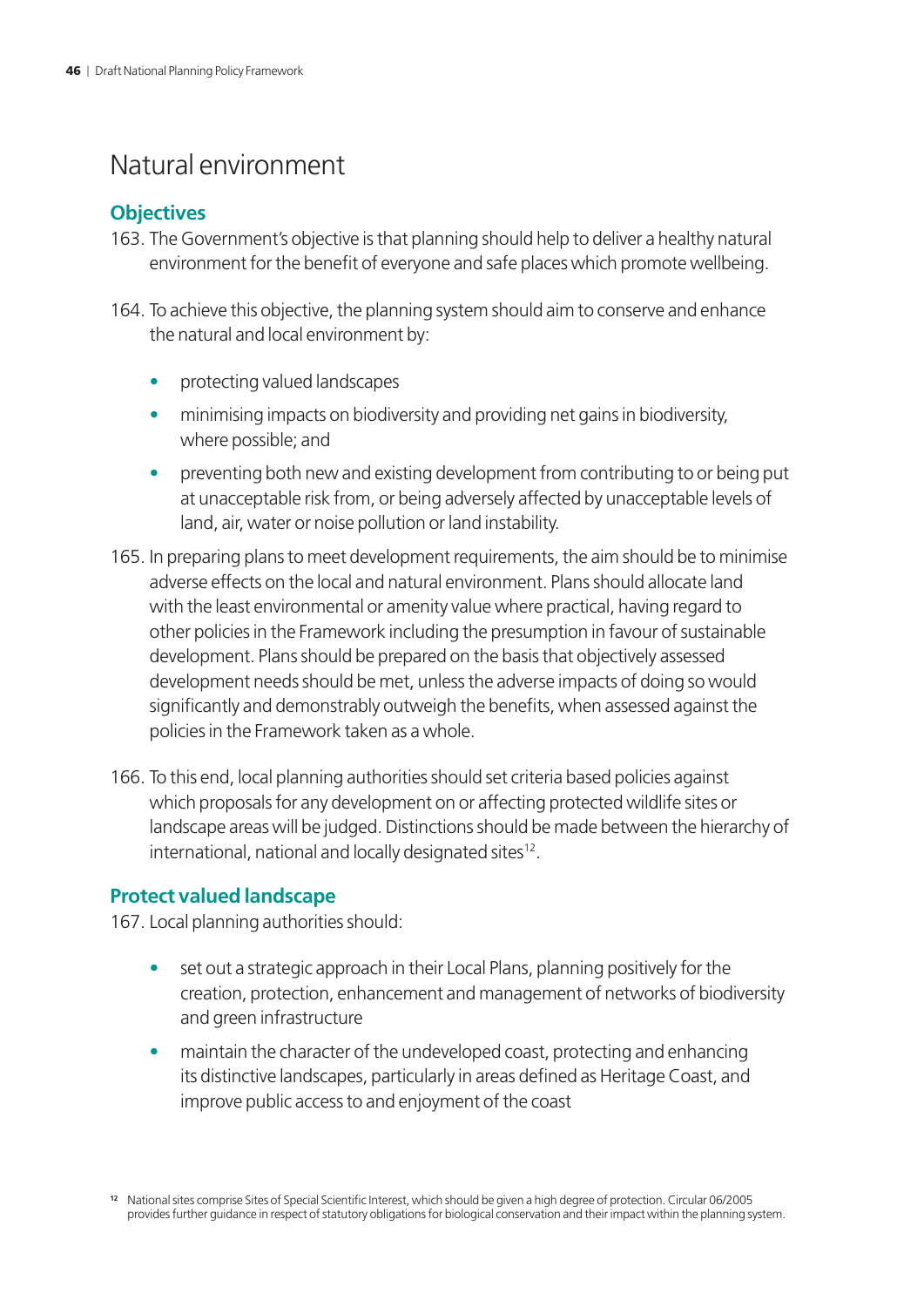- take into account the economic and other benefits of the best and most versatile agricultural land. Where significant development of agricultural land is demonstrated to be necessary, local planning authorities should seek to use areas of poorer quality land in preference to that of a higher quality, except where this would be inconsistent with other sustainability considerations or the Local Plan's growth strategy and where poorer quality land is unavailable or unsuitable
- give great weight to protecting landscape and scenic beauty in National Parks, the Broads and Areas of Outstanding Natural Beauty. The conservation of wildlife and cultural heritage are important considerations in all these areas, and should be given great weight in National Parks and the Broads. Planning permission should be refused for major developments in designated areas except in exceptional circumstances where it can be demonstrated they are in the public interest. Consideration of such applications should include an assessment of:
	- the need for the development, including in terms of any national considerations, and the impact of permitting it, or refusing it, upon the local economy
	- the cost of, and scope for, developing elsewhere outside the designated area, or meeting the need for it in some other way; and
	- any detrimental effect on the environment, the landscape and recreational opportunities, and the extent to which that could be moderated.

#### **Minimise impacts on biodiversity and geodiversity**

168. Planning policies should:

- take account of the need to plan for biodiversity at a landscape-scale across local authority boundaries
- identify and map components of the local ecological networks, including: international, national and local sites of importance for biodiversity, and areas identified by local partnerships for habitat restoration or creation
- promote the preservation, restoration and re-creation of priority habitats, ecological networks and the recovery of priority species populations, linked to national and local targets<sup>13</sup>; and identify suitable indicators for monitoring biodiversity in the plan; and
- aim to prevent harm to geological conservation interests.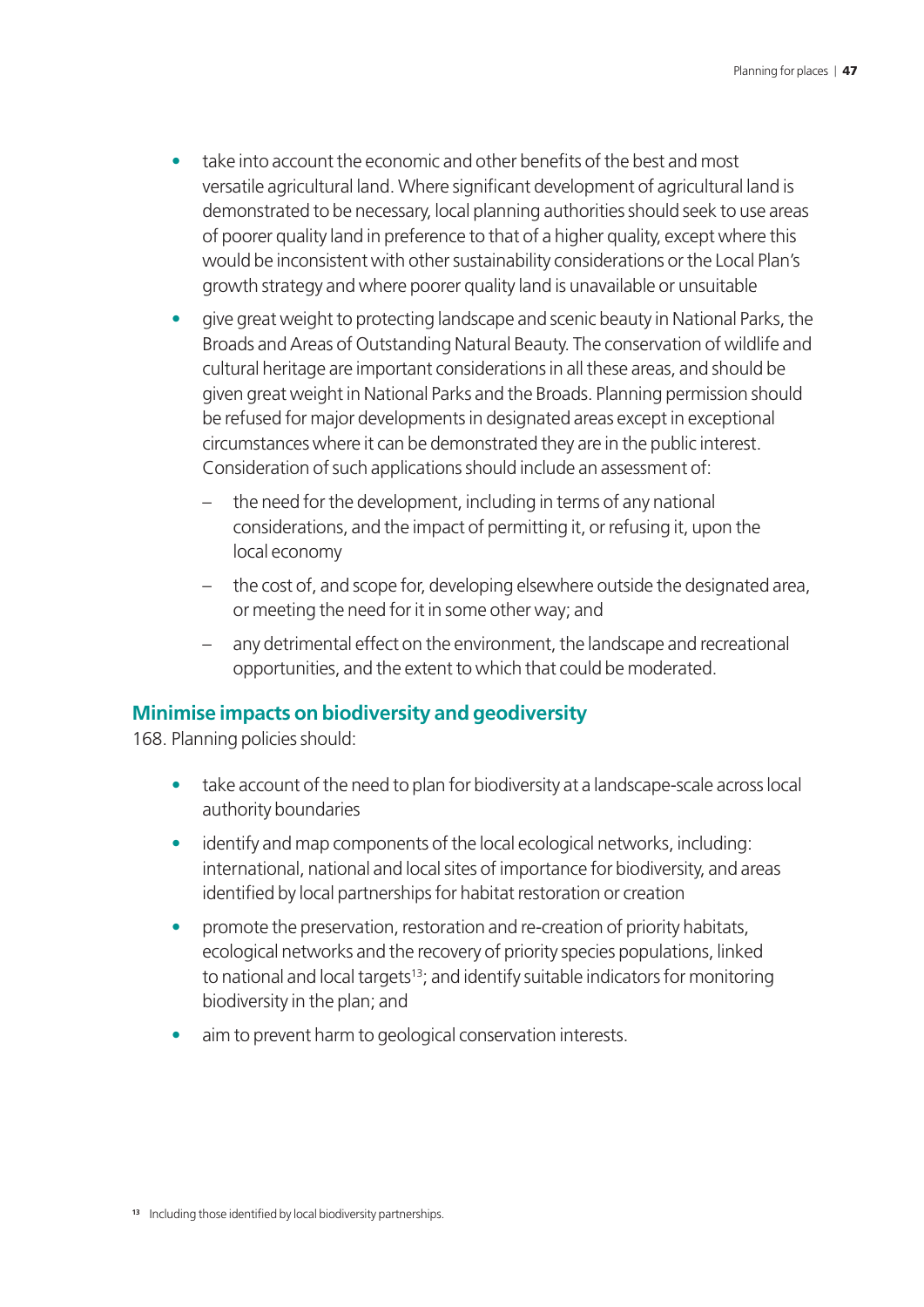- 169. When determining planning applications in accordance with the Local Plan and the presumption in favour of sustainable development, local planning authorities should aim to conserve and enhance biodiversity by applying the following principles:
	- if significant harm resulting from a development cannot be avoided (through locating on an alternative site with less harmful impacts), adequately mitigated, or, as a last resort, compensated for, then planning permission should be refused
	- development proposals where the primary objective is to conserve or enhance biodiversity should be permitted
	- • opportunities to incorporate biodiversity in and around developments should be encouraged
	- planning permission should be refused for development resulting in the loss or deterioration of irreplaceable habitats, including ancient woodland and the loss of aged or veteran trees found outside ancient woodland, unless the need for, and benefits of, the development in that location clearly outweigh the loss
	- the following wildlife sites should be given the same protection as European sites:
		- potential Special Protection Areas and possible Special Areas of Conservation
		- listed or proposed Ramsar sites<sup>14</sup>; and
		- sites identified, or required, as compensatory measures for adverse effects on European sites, potential Special Protection Areas, possible Special Areas of Conservation, and listed or proposed Ramsar sites.
- 170. Development likely to have a significant effect on sites protected under the Birds and Habitats Directives would not be sustainable under the terms of the presumption in favour of sustainable development.

#### **Preventing unacceptable risks from pollution and land instability**

171. Local policies and decisions should ensure that:

- new development is appropriate for its location, having regard to the effects of pollution on health, the natural environment or general amenity, taking account of the potential sensitivity of the area or proposed development to adverse effects from pollution; and
- the site is suitable for its new use taking account of ground conditions, pollution arising from previous uses and any proposals for land remediation<sup>15</sup>.

**<sup>14</sup>** Potential Special Protection Areas, possible Special Areas of Conservation and proposed Ramsar sites are sites on which Government has initiated public consultation on the scientific case for designation as a Special Protection Area, candidate Special Area of Conservation or Ramsar site.

**<sup>15</sup>** As a minimum, the land should not be capable of being determined as contaminated land under Part IIA of the Environmental Protection Act 1990.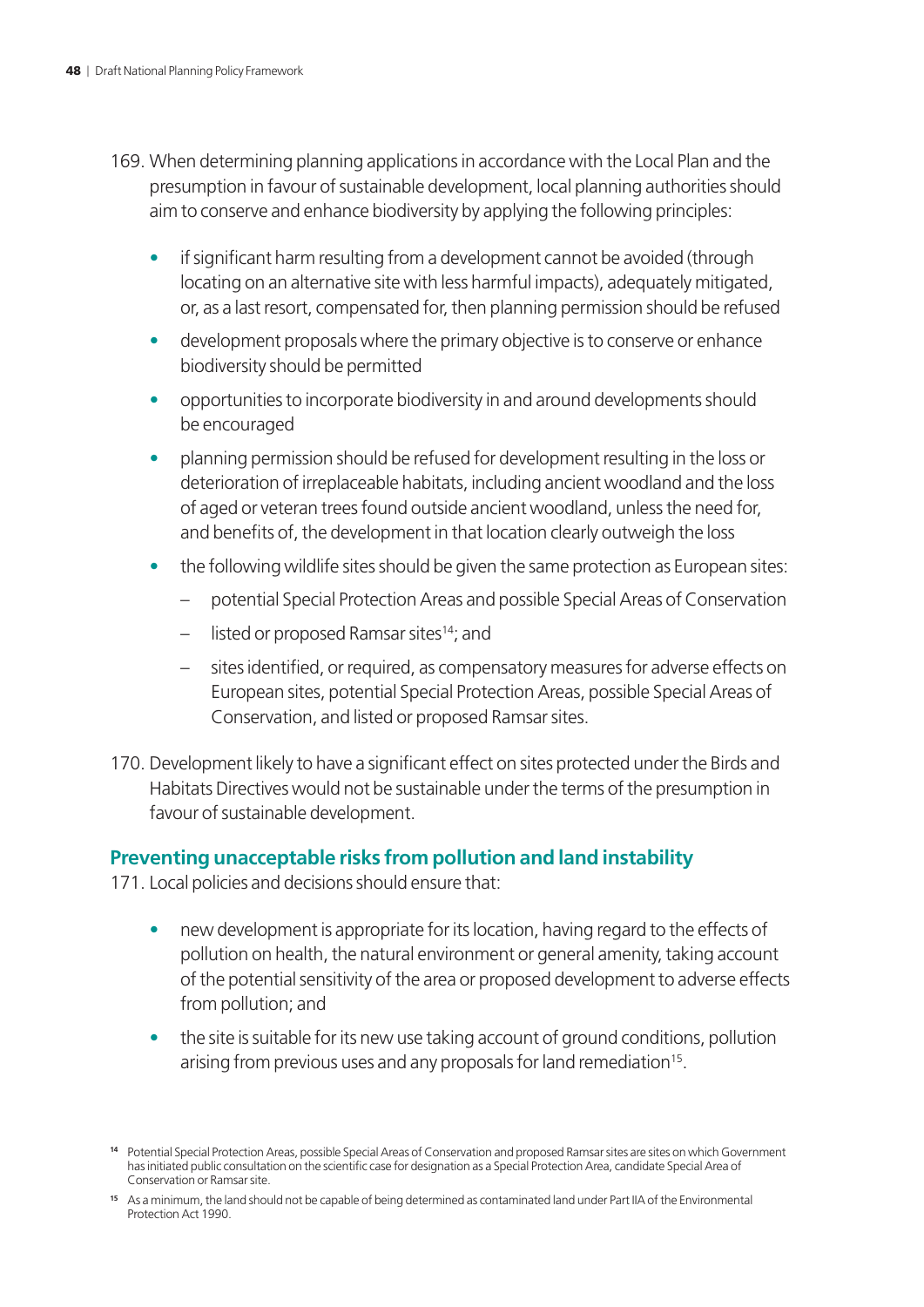- 172. In doing so, local planning authorities should focus on whether the development itself is an acceptable use of the land, and the impact of the use, rather than the control of processes or emissions themselves where these are subject to approval under pollution control regimes. Planning authorities should assume that these regimes will operate effectively. Equally, where a planning decision has been made on a particular development, the planning issues should not be revisited through the permitting regimes operated by pollution control authorities.
- 173. Planning policies and decisions should aim to:
	- avoid noise from giving rise to significant adverse impacts on health and quality of life as a result of new development
	- mitigate and reduce to a minimum other adverse impacts on health and quality of life arising from noise from new development, including through the use of conditions, while recognising that many developments will create some noise; and
	- identify and protect areas of tranquillity which have remained relatively undisturbed by noise and are prized for their recreational and amenity value for this reason.
- 174. Planning policies should sustain compliance with and contribute towards EU limit values or national objectives for pollutants, taking into account the presence of Air Quality Management Areas and the cumulative impacts on air quality from individual sites in local areas. Planning decisions should ensure that any new development in Air Quality Management Areas is consistent with the local air quality action plan.
- 175. By encouraging good design, planning policies and decisions should limit the impact of light pollution from artificial light on local amenity, intrinsically dark landscapes and nature conservation.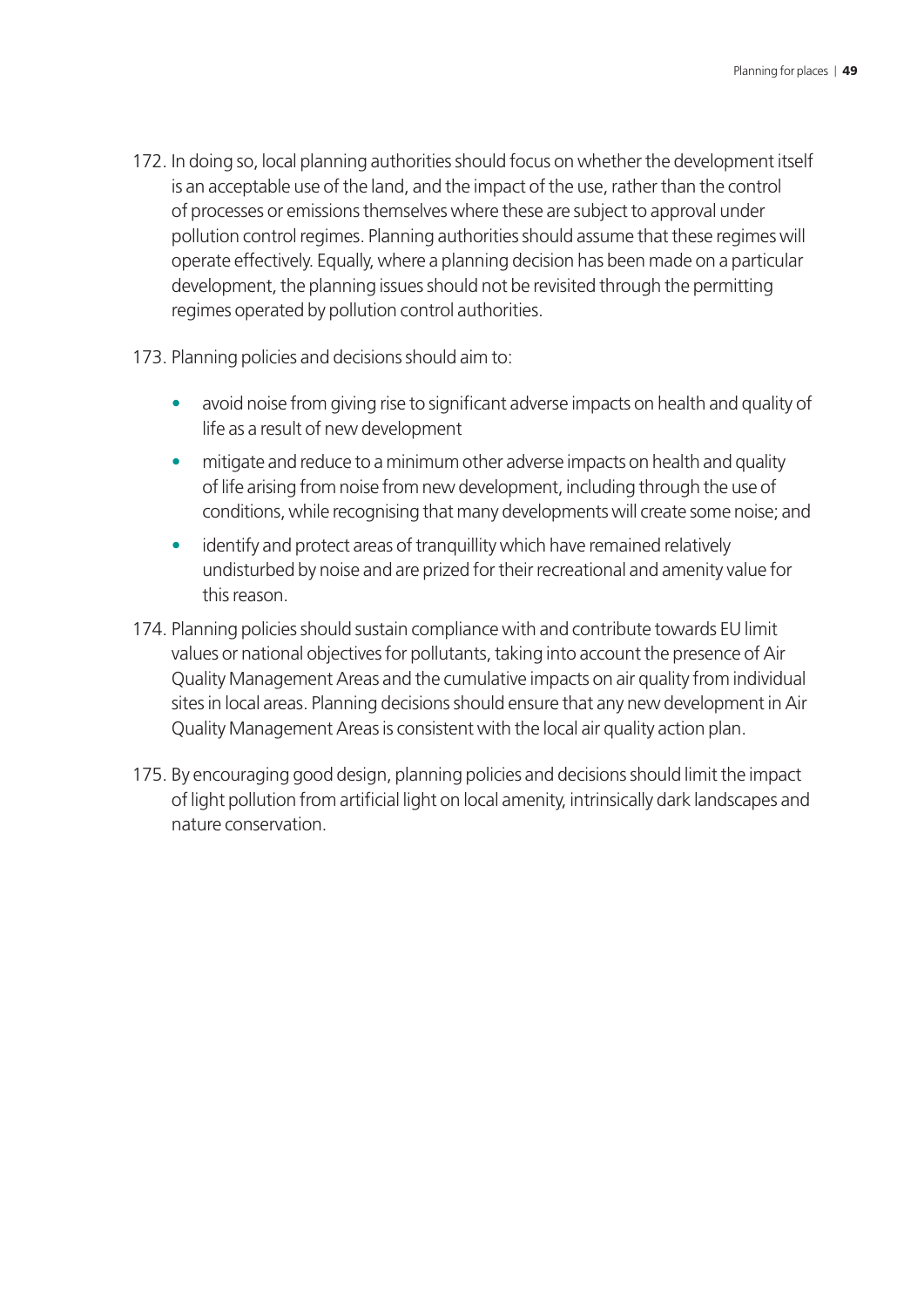## <span id="page-55-0"></span>Historic environment

#### **Objectives**

- 176. The Government's objective is that the historic environment and its heritage assets should be conserved and enjoyed for the quality of life they bring to this and future generations.
- 177. To achieve this, the Government's objectives for planning for the historic environment<sup>16</sup> are to:
	- conserve heritage assets in a manner appropriate to their significance; and
	- contribute to our knowledge and understanding of our past by capturing evidence from the historic environment and making this publicly available, particularly where a heritage asset is to be lost.

#### **Conserve heritage assets**

- 178. Local planning authorities should set out a strategy for the conservation and enjoyment of the historic environment, including heritage assets most at risk through neglect, decay or other threats. In developing this strategy, local planning authorities should take into account:
	- the desirability of sustaining and enhancing the significance of heritage assets
	- the wider social, cultural, economic and environmental benefits that conservation of the historic environment can bring; and
	- $\bullet$  the desirability of new development making a positive contribution to local character and distinctiveness.
- 179. When considering the designation of conservation areas, local planning authorities should ensure that an area justifies such status and that the concept of conservation areas is not devalued through the designation of areas that lack special interest.
- 180. In determining applications, local planning authorities should require an applicant to describe the significance of any heritage assets affected, including any contribution made by their setting. The level of detail should be proportionate to the assets' importance and no more than is sufficient to understand the potential impact of the proposal on their significance. As a minimum the relevant historic environment record should have been consulted and the heritage assets assessed using appropriate expertise where necessary. Where an application site includes or has the potential to include heritage assets with archaeological interest, local planning authorities should require developers to submit an appropriate desk-based assessment and, where necessary, a field evaluation.

**<sup>16</sup>** The principles and policies set out in this section apply to the heritage-related consent regimes for which planning authorities are responsible under the Planning (Listed Buildings and Conservation Areas) Act 1990, as well as to plan-making and development management decisions.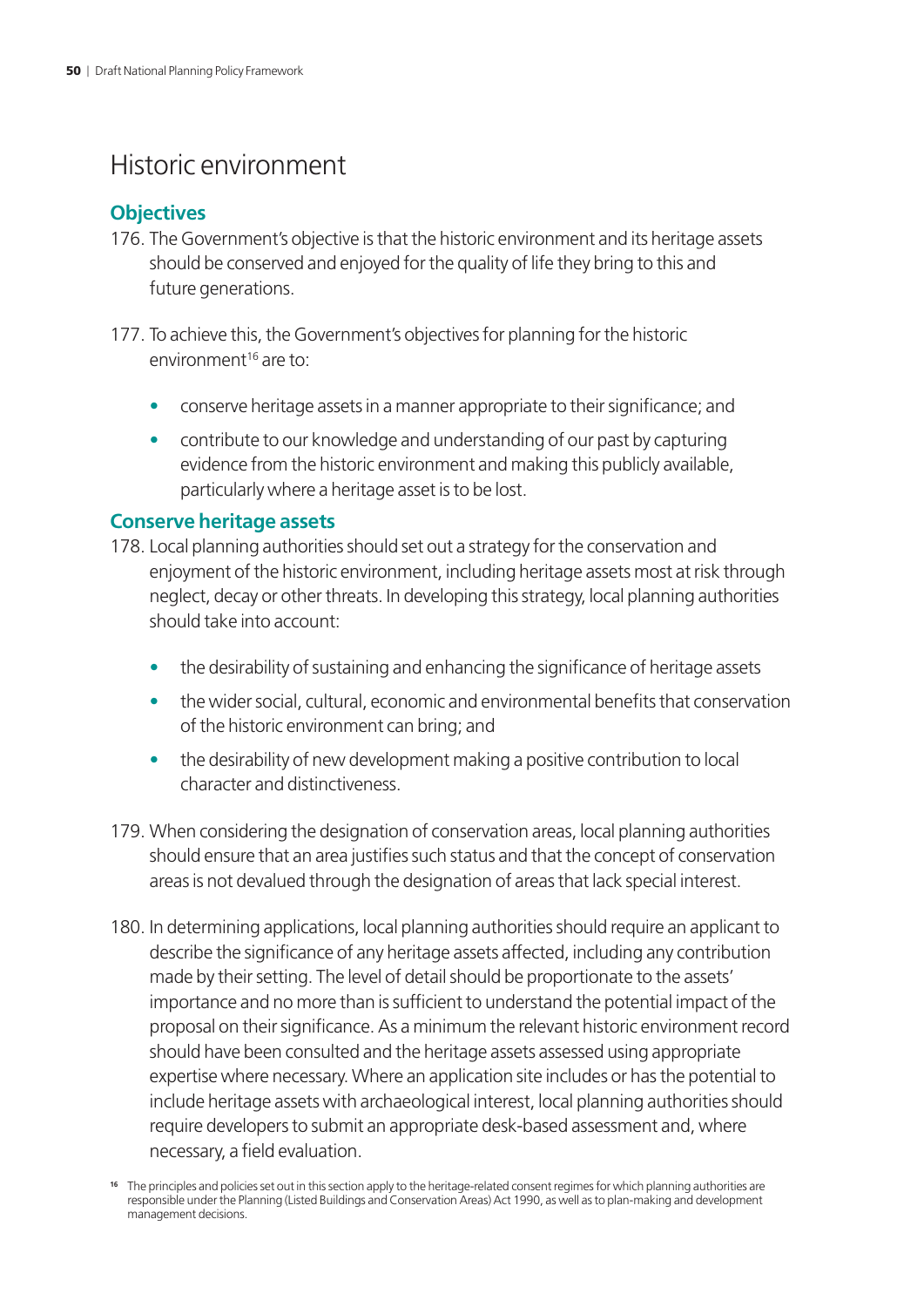- 181. Local planning authorities should identify and assess the particular significance of any heritage asset that may be affected by a proposal (including by development affecting the setting of a heritage asset) taking account of the available evidence and any necessary expertise. They should use this assessment when considering the impact of a proposal on a heritage asset, to avoid or minimise conflict between the heritage asset's conservation and any aspect of the proposal.
- 182. Where there is evidence of deliberate neglect of or damage to a heritage asset the deteriorated state of the heritage asset should not be taken into account in any decision.
- 183. When considering the impact of a proposed development on a designated heritage asset, considerable importance and weight should be given to its conservation. The more important the asset, the greater the weight should be. As heritage assets are irreplaceable, any harm or loss should require clear and convincing justification. Substantial harm to or loss of a grade II listed building, park or garden should be exceptional. Substantial harm to or loss of designated heritage assets of the highest significance, notably scheduled monuments, protected wreck sites, battlefields, grade I and II\* listed buildings, grade I and II\* registered parks and gardens, and World Heritage Sites, should be wholly exceptional.
- 184. Where the application will lead to substantial harm to or total loss of significance of a designated heritage asset local planning authorities should refuse consent, unless it can be demonstrated that the substantial harm or loss is necessary to achieve substantial public benefits that outweigh that harm or loss, or all of the following apply:
	- the nature of the heritage asset prevents all reasonable uses of the site; and
	- no viable use of the heritage asset itself can be found in the medium term that will enable its conservation; and
	- conservation by grant-funding or some form of charitable or public ownership is not possible; and
	- the harm or loss is outweighed by the benefit of bringing the site back into use.
- 185. In weighing applications that affect directly or indirectly non designated heritage assets, a balanced judgement will be required having regard to the presumption in favour of sustainable development, the scale of any harm or loss and the significance of the heritage asset.
- 186. Local planning authorities should not permit loss of the whole or part of a heritage asset without taking all reasonable steps to ensure the new development will proceed after the loss has occurred.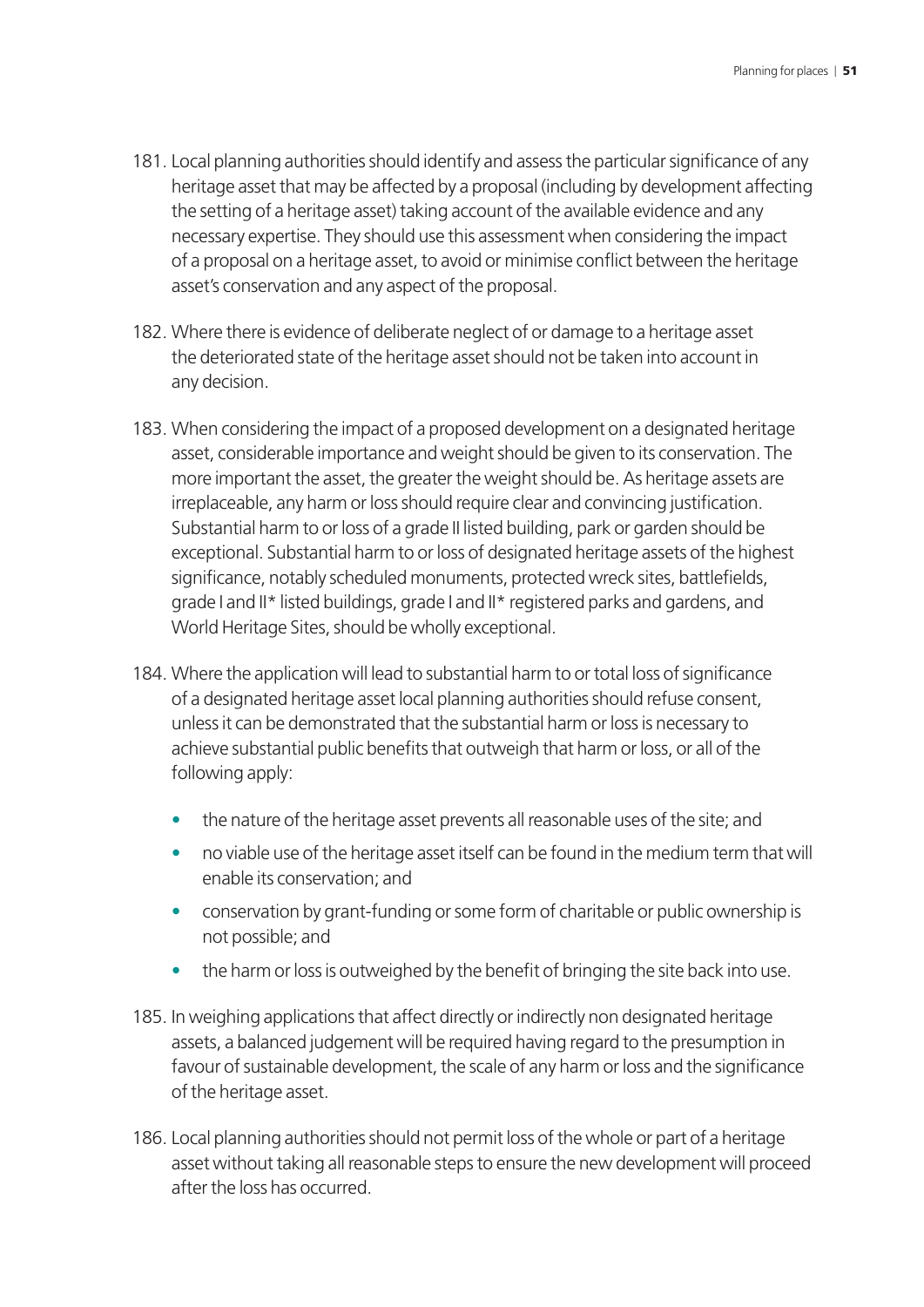- 187. Loss of a building (or other non-designated heritage asset) that makes a positive contribution to a Conservation Area or World Heritage Site should also be treated as substantial harm to a designated heritage asset.
- 188. Local planning authorities should look for opportunities to enhance or better reveal the significance of Conservation Areas and World Heritage Sites. When considering applications for development that affect the setting of a heritage asset, local planning authorities should treat favourably applications that preserve those elements of the setting that make a positive contribution to or better reveal the significance of the asset.
- 189. Non-designated heritage assets of archaeological interest that are demonstrably of equivalent significance to scheduled monuments, should be considered subject to the policies for designated heritage assets.
- 190. Local planning authorities should assess whether the benefits of an application for enabling development, which would otherwise conflict with planning policies but which would secure the future conservation of a heritage asset, outweigh the disbenefits of departing from those policies.

#### **Contribute to knowledge and understanding of the past**

191. Local planning authorities should make information about the significance of the historic environment gathered as part of plan-making or development management publicly accessible. They should also require developers to record and advance understanding of the significance of any heritage assets to be lost (wholly or in part) in a manner proportionate to their importance and the impact, and to make this evidence (and any archive generated) publicly accessible<sup>17</sup>. However, the ability to record, evidence of our past should not be a factor in deciding whether such loss should be permitted.

**<sup>17</sup>** Copies of evidence should be deposited with the relevant Historic Environment Record, and any archives with a local museum or other public depository.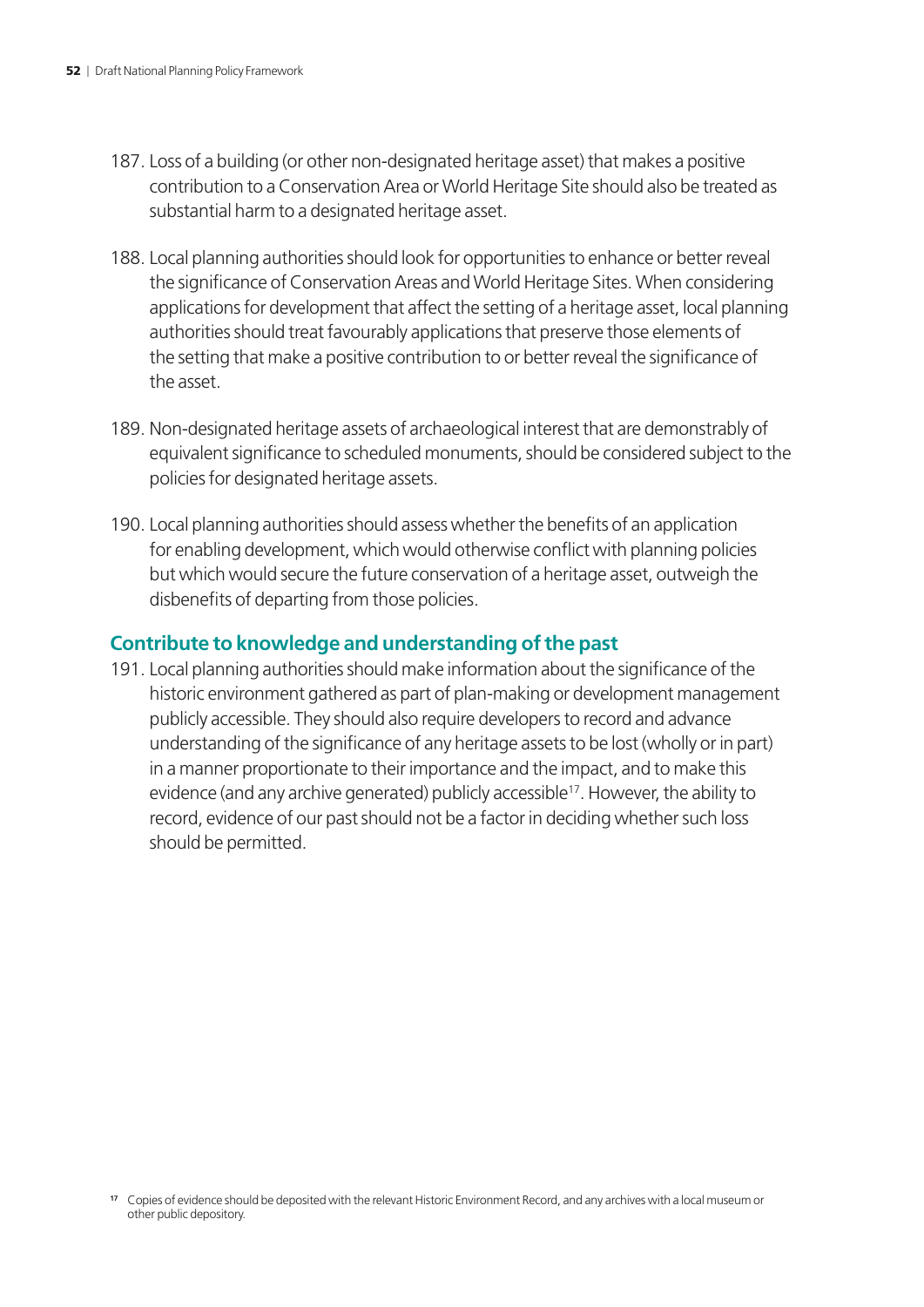# <span id="page-58-0"></span>**Glossary**

**Affordable housing:** Social rented, affordable rented and intermediate housing, provided to eligible households whose needs are not met by the market. Eligibility is determined with regard to local incomes and local house prices. Affordable housing should include provisions to remain at an affordable price for future eligible households or for the subsidy to be recycled for alternative affordable housing provision.

- Social rented housing is owned by local authorities and private registered providers18, for which guideline target rents are determined through the national rent regime. It may also be owned by other persons and provided under equivalent rental arrangements to the above, as agreed with the local authority or with the Homes and Communities Agency.
- Affordable rented housing is let by local authorities or private registered providers of social housing to households who are eligible for social rented housing. Affordable Rent is subject to rent controls that require a rent of no more than 80% of the local market rent (including service charges, where applicable).
- Intermediate housing is homes for sale and rent provided at a cost above social rent, but below market levels subject to the criteria in the Affordable Housing definition above. These can include shared equity (shared ownership and equity loans), other low cost homes for sale and intermediate rent, but not affordable rented housing.

Homes that do not meet the above definition of affordable housing, such as "low cost market" housing, may not be considered, for planning purposes, as affordable housing.

**Aggregate Working Parties:** Established in the 1970s to identify and consider problems in the supply of aggregates. They provide technical advice in relation to the supply of, and demand for, aggregates (including for sand, gravel and crushed rock).

**Archaeological interest:** An interest in carrying out an expert investigation at some point in the future into the evidence a heritage asset may hold of past human activity. Heritage assets with archaeological interest are the primary source of evidence about the substance and evolution of places, and of the people and cultures that made them. These heritage assets are part of a record of the past that begins with traces of early humans and continues to be created and destroyed.

**Best and most versatile agricultural land:** Land in grades 1, 2 and 3a of the Agricultural Land Classification.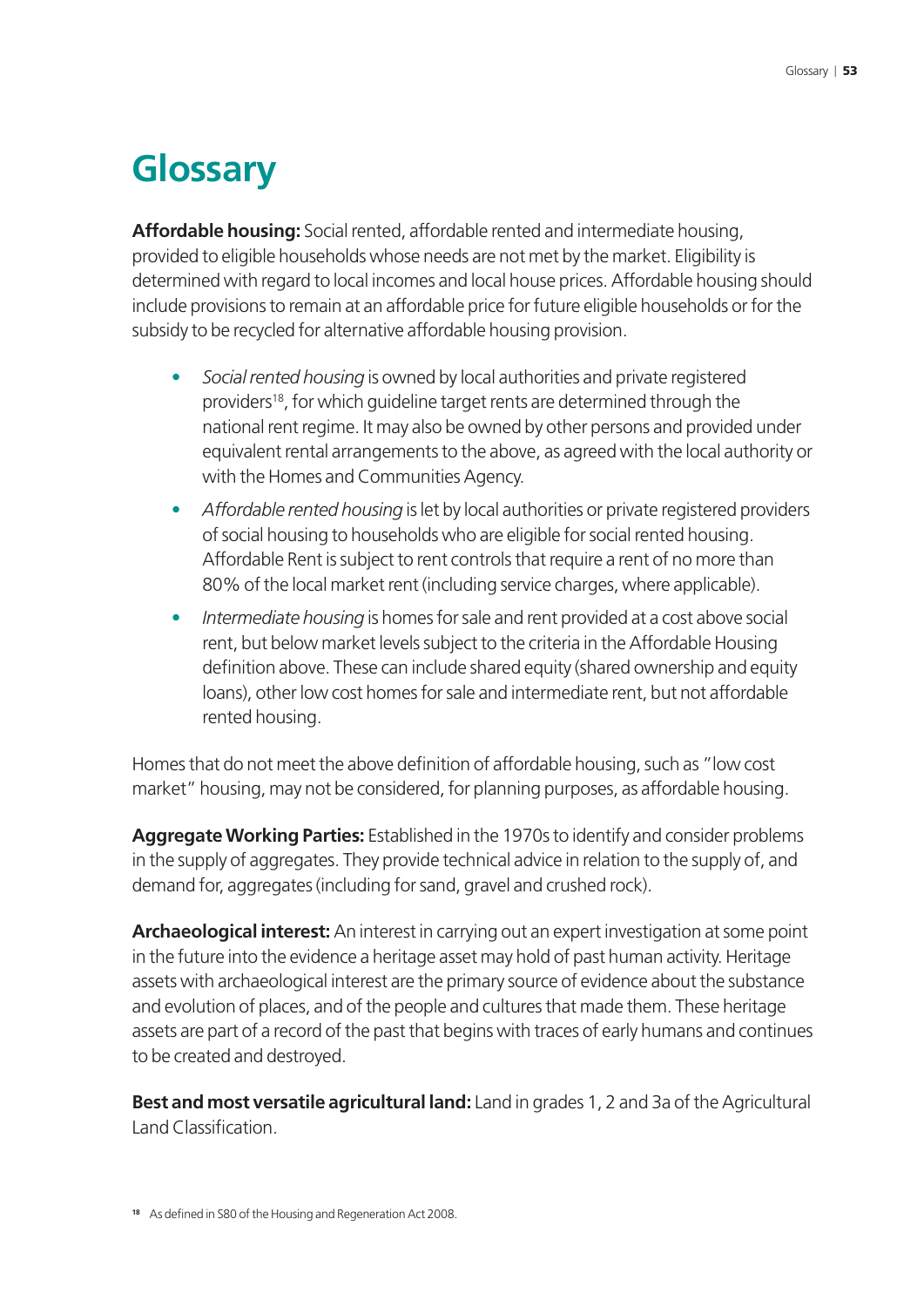**Birds and Habitats Directives:** Council Directive on the conservation of wild birds of 2 April 1979 (79/409/EEC) and 2009/147/EC, and Council Directive 92/43/EEC on the conservation of natural habitats and of wild fauna and flora of 21 May 1992.

**Climate change mitigation and adaption:** Involves adjustments to natural or human systems in response to actual or expected climatic stimuli or their effects, which moderates harm or exploits beneficial opportunities.

**Coastal change:** Physical change to the shoreline i.e. erosion, coastal landslip, permanent inundation and coastal accretion.

**Coastal Change Management Area:** Areas likely to be affected by physical changes to the coast – local authorities should identify these areas.

**Conservation:** The process of maintaining and managing change to a heritage asset in a way that sustains and where appropriate enhances its significance.

**Designated heritage asset:** A World Heritage Site, Scheduled Monument, Listed Building, Protected Wreck Site, Registered Park and Garden, Registered Battlefield or Conservation Area designated as such under the relevant legislation.

**Ecological networks:** These link sites of biodiversity importance and provide routes or stepping stones for the migration, dispersal and genetic exchange of species in the wider environment.

**Edge of centre:** For retail purposes, a location that is well connected to and within easy walking distance (i.e. up to 300 metres) of the primary shopping area. For all other main town centre uses, this is likely to be within 300 metres of a town centre boundary. In determining whether a site falls within the definition of edge-of-centre, account should be taken of local circumstances.

**Enabling development:** Development that would be unacceptable in planning terms but for the fact that it would bring heritage benefits, which would not otherwise be achieved, sufficient to justify it being carried out.

**European site:** means candidate Special Areas of Conservation, Sites of Community Importance, Special Areas of Conservation and Special Protection Areas (for advice on statutory obligations affecting biodiversity and geological conservation, see Circular 06/2005).

**Flood risk mitigation:** Managing and reducing the risk of flooding to communities and business.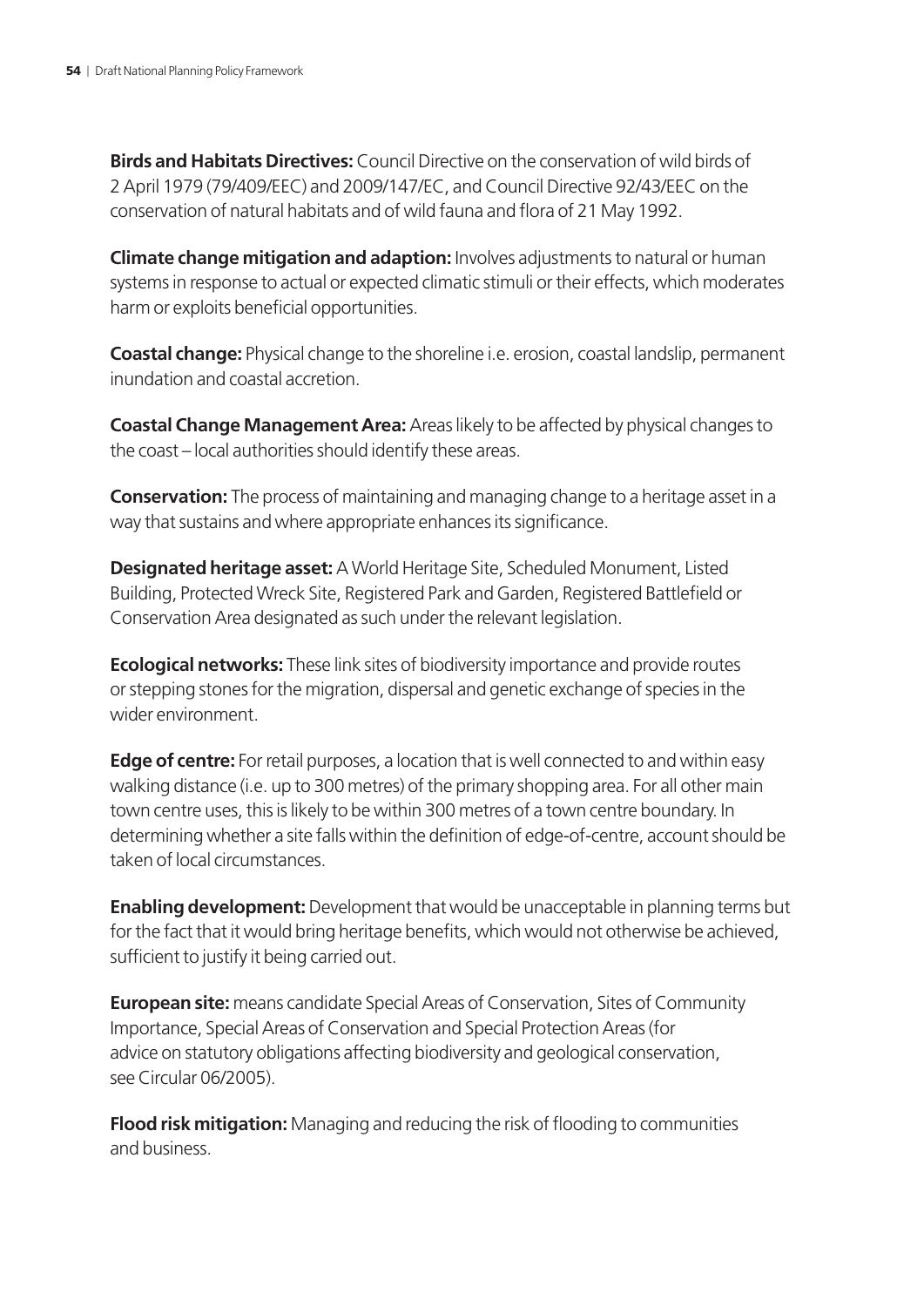**General conformity:** Case law in planning tends to indicate that a policy is in general conformity if it upholds the general principle of the policy or issue it is concerned with. Therefore in a neighbourhood planning context, "general conformity" provides a vital element of flexibility in the system. It is not strict conformity with every single strategic policy but overall conformity with the strategic policies of the plan. In each case the local authority and independent examiner will need to come to a view as to whether this test has been satisfied.

**General Permitted Development Order:** A number of forms of telecommunications development which are permitted under the General Permitted Development Order are subject to a 56 day prior approval procedure. For such types of development the developer must apply to the local planning authority for its determination as to whether prior approval will be required as to the siting and appearance of the proposed development.

**Geological conservation and geodiversity:** Relates to sites that are designated for their geology and/or geomorphological importance. Geodiversity is the natural range (diversity) of geological, geomorphological and soil features.

**Greenhouse gas emissions:** The release of greenhouse gases into the atmosphere. Greenhouse gases 'trap' energy radiated by the Earth within the atmosphere and include carbon dioxide (CO<sub>2</sub>), methane, nitrous oxide and fluorinated gases. Carbon dioxide is the main greenhouse gas from the UK.

**Heritage assets:** A building, monument, site, place, area or landscape positively identified as having a degree of significance meriting consideration in planning decisions. Heritage assets are the valued components of the historic environment. They include designated heritage assets and assets identified by the local planning authority during the process of decision-making or through the plan-making process (including local listing).

**Heritage Coast:** A strip of UK coastline designated as having notable natural beauty or scientific significance.

**Historic environment:** All aspects of the environment resulting from the interaction between people and places through time, including all surviving physical remains of past human activity, whether visible, buried or submerged, and landscaped and planted or managed flora. Those elements of the historic environment that hold significance are called heritage assets.

**Housing density:** Density is a measure of the number of dwellings which can be accommodated on a site or in an area.

**Housing market areas:** Geographical areas defined by household demand and preferences for housing. They reflect the key functional linkages between places where people live and work.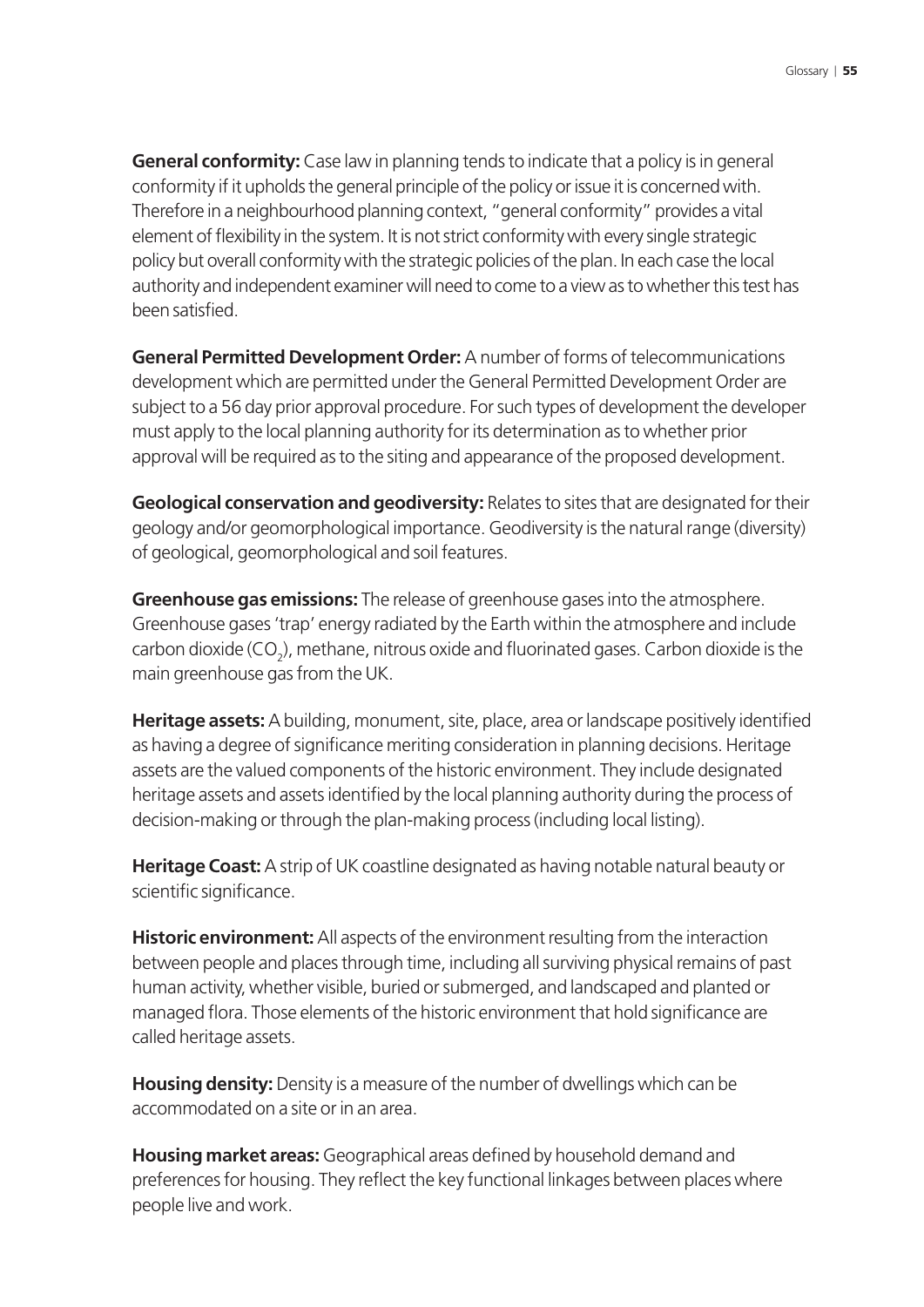**Instrumentation operated in the national interest:** Includes meteorological and climate monitoring installations, satellite and radio communication, defence and national security sites and magnetic calibration facilities operated by or on behalf of the Government, delegated authorities or for defence purposes.

**Integrated Coastal Zone Management:** A process for the management of the coast using an integrated approach, regarding all aspects of the coastal zone, including geographical and political boundaries, to achieve sustainability.

**International, national and local sites of importance for biodiversity:** All Sites of Special Scientific Interest, Special Areas of Conservation, Special Protection Areas, and Ramsar sites, Local Sites and natural habitats (as identified in the Natural Environment and Rural Communities Act 2006 section 41 list*)* and areas identified for habitat restoration and creation.

**Market housing:** Private housing for rent or for sale, where the price is set in the open market.

**Older people:** People over retirement age, including the active, newly-retired through to the very frail elderly, whose housing needs can encompass accessible, adaptable general needs housing for those looking to downsize from family housing and the full range of retirement and specialised housing for those with support or care needs.

**Open space:** All open space of public value, including not just land, but also areas of water (such as rivers, canals, lakes and reservoirs) which offer important opportunities for sport and recreation and can act as a visual amenity.

**Out of centre:** A location which is not in or on the edge of a centre but not necessarily outside the urban area.

**Pollution:** Any consideration of the quality of land, air, water, soils, which might lead to an adverse impact on human health, the natural environment or general amenity. Pollution can arise from a range of emissions, including smoke, fumes, gases, dust, steam and odour.

**Previously developed land:** Land which is or was occupied by a permanent structure, including the curtilage of the developed land and any associated fixed surface infrastructure. This includes defence buildings, but excludes:

- Land that is or has been occupied by agricultural or forestry buildings.
- Land that has been developed for minerals extraction or waste disposal by landfill purposes where provision for restoration has been made through development control procedures.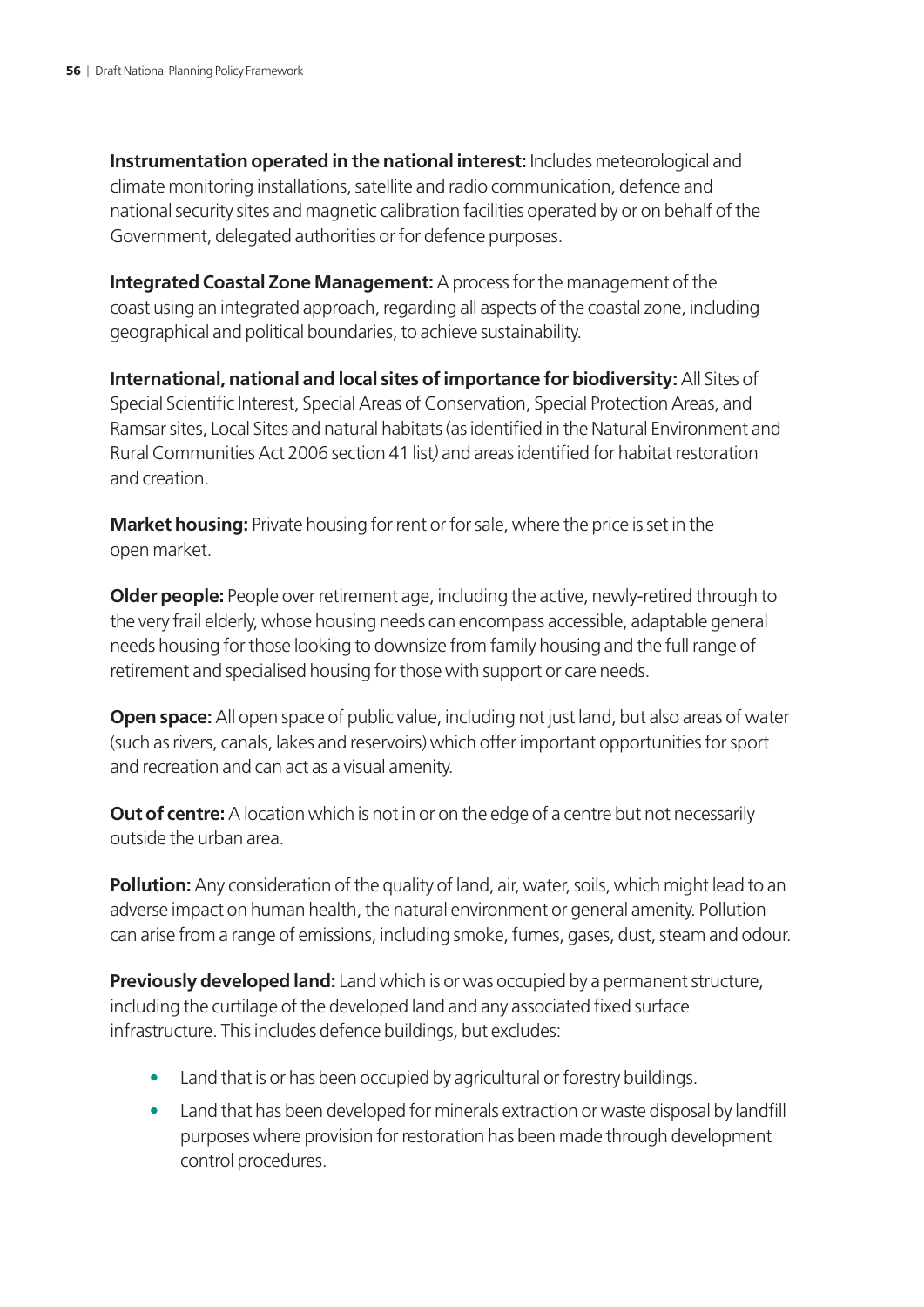- Land in built-up areas such as private residential gardens, parks, recreation grounds and allotments, which, although it may feature paths, pavilions and other buildings, has not been previously developed.
- Land that was previously-developed but where the remains of the permanent structure or fixed surface structure have blended into the landscape in the process of time (to the extent that it can reasonably be considered as part of the natural surroundings).

**Primary and secondary frontages:** Primary frontages are likely to include a high proportion of retail uses. Secondary frontages provide greater opportunities for a diversity of uses.

**Primary shopping area:** Defined area where retail development is concentrated (generally comprising the primary and those secondary frontages which are contiguous and closely related to the primary shopping frontage).

**Priority habitats and species:** The England Biodiversity List under section 41 of the Natural Environment and Rural Communities Act 2006 provides details of all Species and Habitats of Principal Importance.

**Ramsar sites:** Ramsar sites are wetlands of international importance, designated under the Ramsar Convention.

**Renewable and low-carbon energy:** Includes energy for heating and cooling as well as generating electricity. Renewable energy covers those energy flows that occur naturally and repeatedly in the environment – from the wind, the fall of water, the movement of the oceans, from the sun and also from biomass. Low-carbon technologies are those that can help reduce emissions (compared to conventional use of fossil fuels).

**Safeguarding zone:** As defined in Circular 01/03 on safeguarding aerodromes, technical sites and military explosives storage areas.

**Setting of a heritage asset:** The surroundings in which a heritage asset is experienced. Its extent is not fixed and may change as the asset and its surroundings evolve. Elements of a setting may make a positive or negative contribution to the significance of an asset, may affect the ability to appreciate that significance or may be neutral.

**Significance of heritage assets:** The value of a heritage asset to this and future generations because of its heritage interest. That interest may be archaeological, architectural, artistic or historic. Significance derives not only from a heritage asset's physical presence, but also from its setting.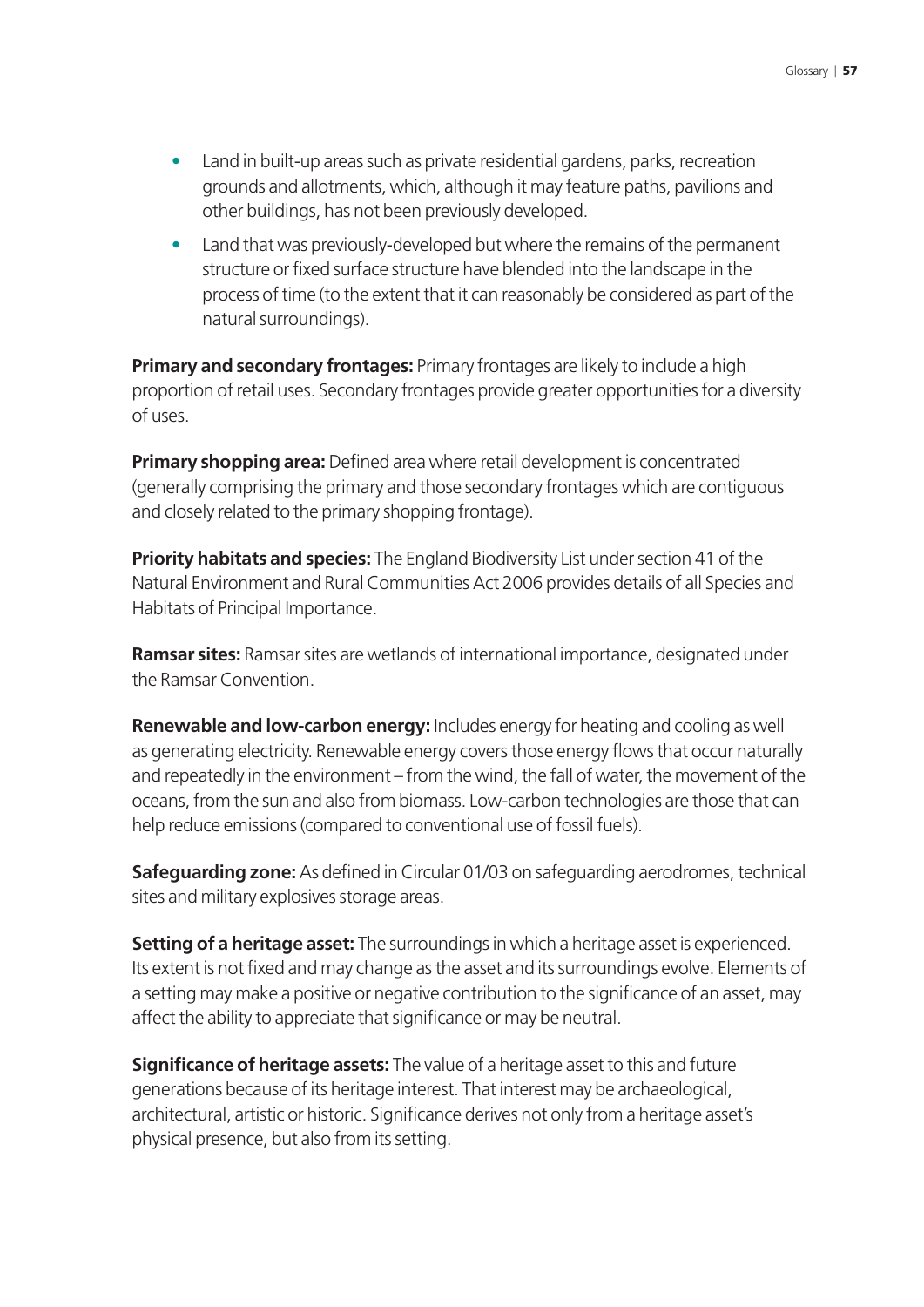**Special Areas of Conservation:** Areas which have been given special protection under the European Union's Habitats Directive. They provide increased protection to a variety of wild animals, plants and habitats and are a vital part of global efforts to conserve the world's biodiversity.

**Special Protection Areas:** Special Protection Areas are areas which have been identified as being of international importance for the breeding, feeding, wintering or the migration of rare and vulnerable species of birds found within European Union countries. They are European designated sites, classified under the 'Birds Directive 1979' which provides enhanced protection given by the Site of Special Scientific Interest status all Special Protection Areas also hold.

**Strategic Housing Land Availability Assessment:** The primary role of this assessment is to identify sites with potential for housing; assess their housing potential; and assess when they are likely to be developed.

**Strategic Housing Market Assessment:** A key part of the evidence base required to ensure the delivery of housing that meets the needs of communities now and in years to come.

**Sustainable drainage systems:** Sustainable Drainage Systems cover the whole range of sustainable approaches to surface drainage management including: source control measures including rainwater recycling and drainage; infiltration devices to allow water to soak into the ground, that can include individual soakaways and communal facilities; filter strips and swales, which are vegetated features that hold and drain water downhill mimicking natural drainage patterns; filter drains and porous pavements to allow rainwater and run-off to infiltrate into permeable material below ground and provide storage if needed; and basins and ponds to hold excess water after rain and allow controlled discharge that avoids flooding.

**Sustainable transport modes:** Any means of transport with low impact on the environment, including walking and cycling, green or low emission vehicles, car sharing and public transport.

**Town centre:** Defined area, including the primary shopping centre area and areas of predominantly leisure, business and other main town centre uses within or adjacent to the primary shopping area. The extent of the town centre should be defined on the proposals map.

**Veteran tree:** A tree which, because of its great age, size or condition is of exceptional value culturally, in the landscape or for wildlife.